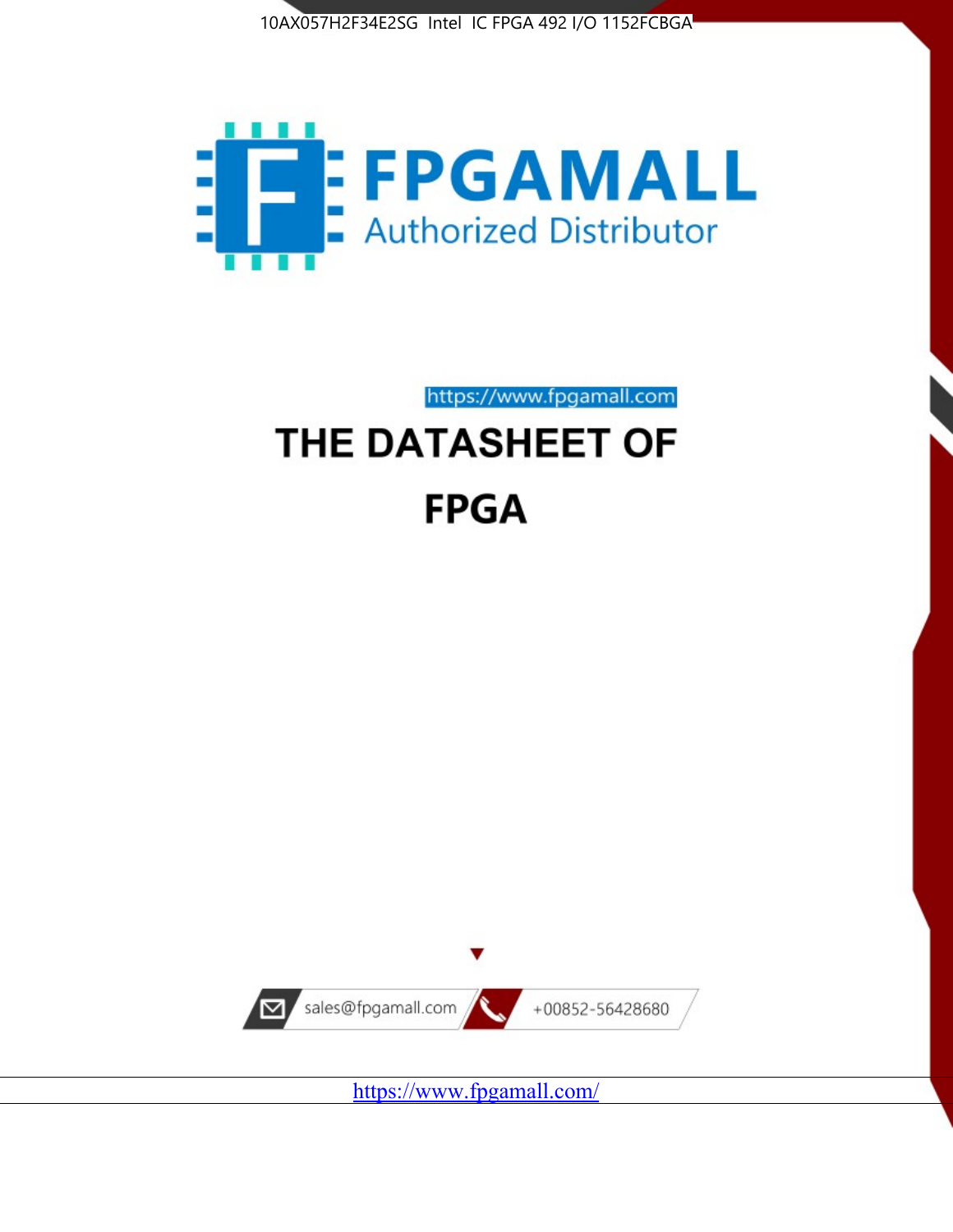10AX057H2F34E2SG Intel IC FPGA 492 I/O 1152FCBGA



# **Intel® Arria® 10 Device Overview**



**A10-OVERVIEW | 2018.12.06** Latest document on the web: **[PDF](https://www.intel.com/content/dam/www/programmable/us/en/pdfs/literature/hb/arria-10/a10_overview.pdf)** | **[HTML](https://www.intel.com/content/www/us/en/programmable/documentation/sam1403480274650.html)**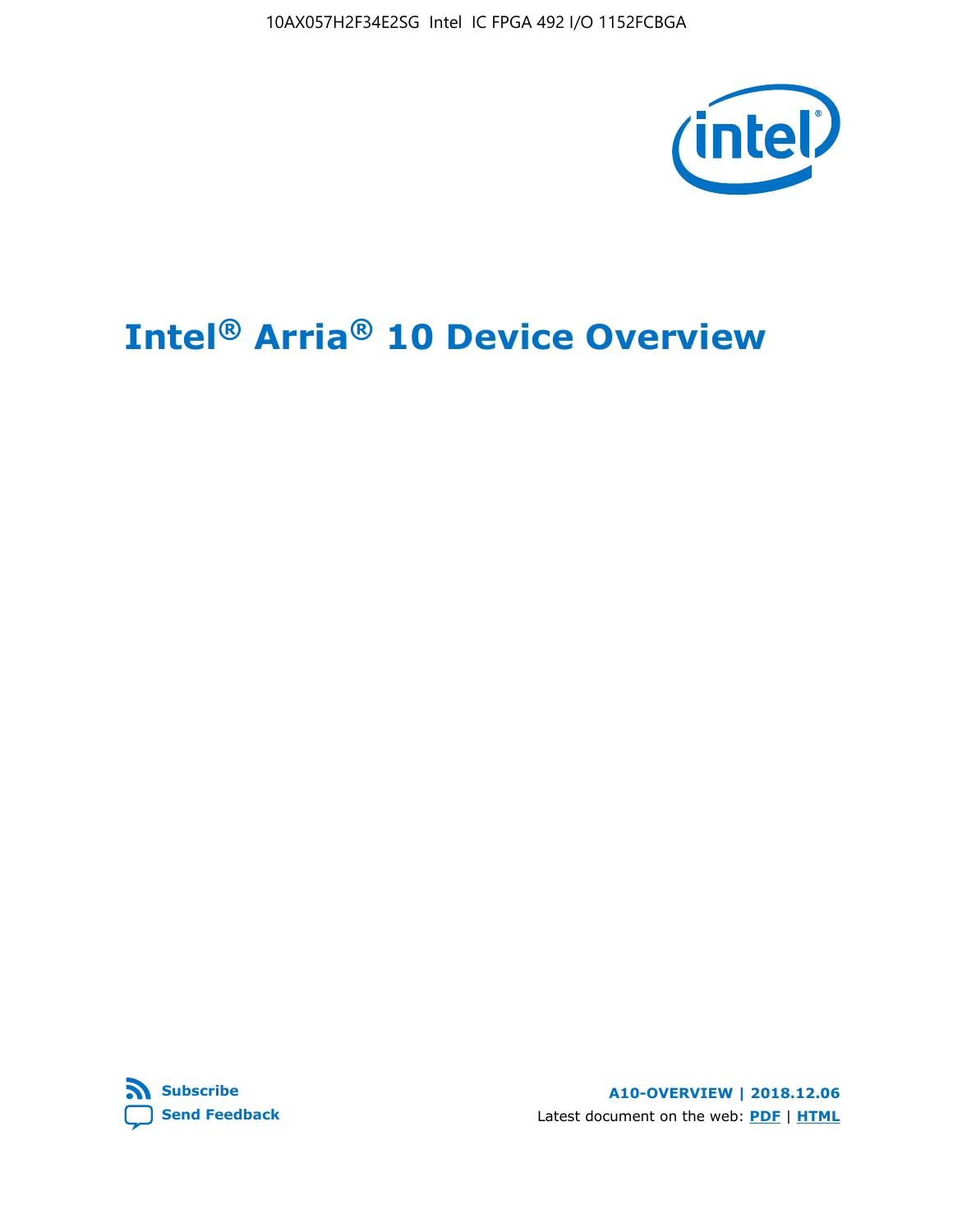

**Contents** 

# **Contents**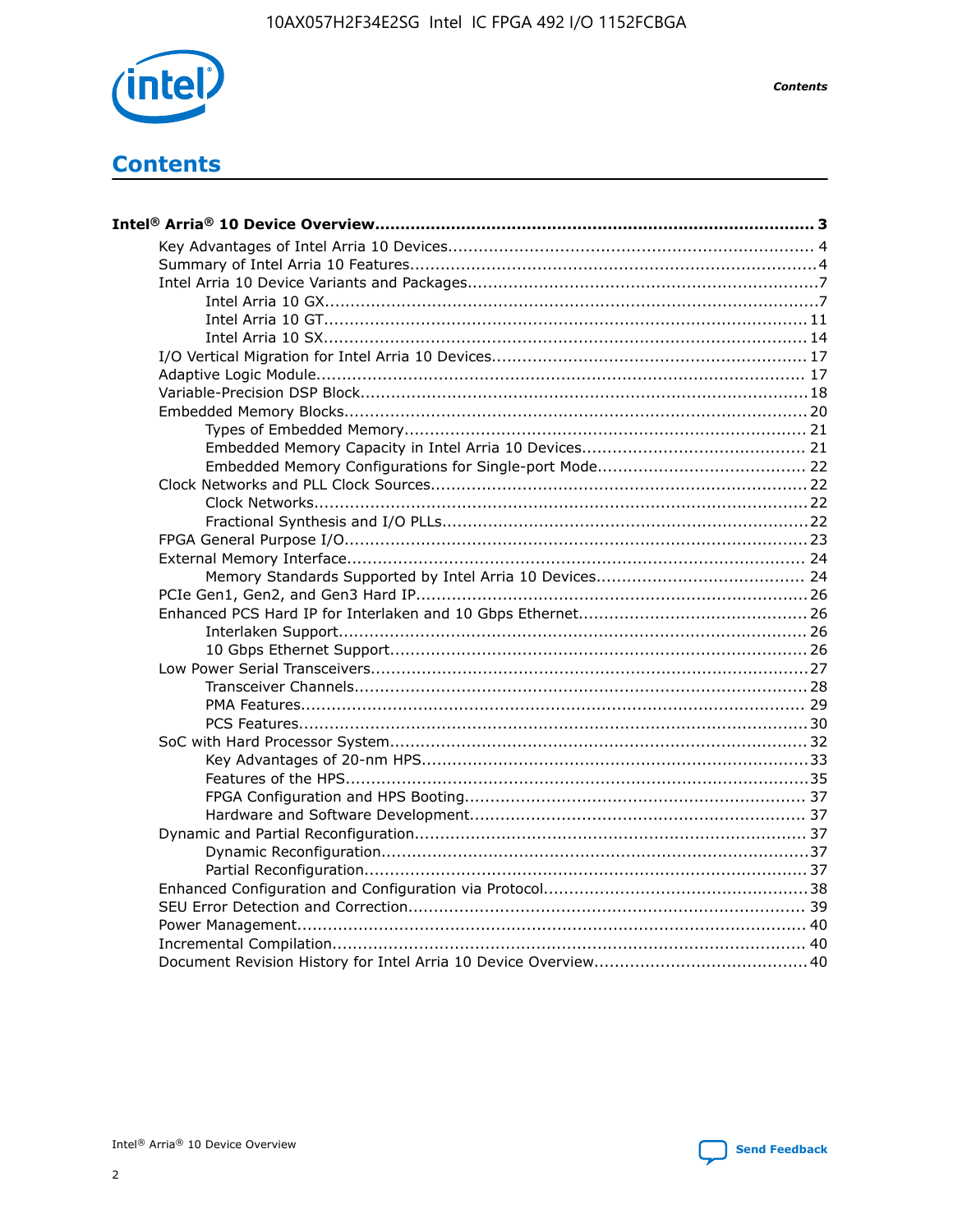**A10-OVERVIEW | 2018.12.06**

**[Send Feedback](mailto:FPGAtechdocfeedback@intel.com?subject=Feedback%20on%20Intel%20Arria%2010%20Device%20Overview%20(A10-OVERVIEW%202018.12.06)&body=We%20appreciate%20your%20feedback.%20In%20your%20comments,%20also%20specify%20the%20page%20number%20or%20paragraph.%20Thank%20you.)**



# **Intel® Arria® 10 Device Overview**

The Intel<sup>®</sup> Arria<sup>®</sup> 10 device family consists of high-performance and power-efficient 20 nm mid-range FPGAs and SoCs.

Intel Arria 10 device family delivers:

- Higher performance than the previous generation of mid-range and high-end FPGAs.
- Power efficiency attained through a comprehensive set of power-saving technologies.

The Intel Arria 10 devices are ideal for high performance, power-sensitive, midrange applications in diverse markets.

| <b>Market</b>         | <b>Applications</b>                                                                                               |
|-----------------------|-------------------------------------------------------------------------------------------------------------------|
| Wireless              | Channel and switch cards in remote radio heads<br>٠<br>Mobile backhaul<br>٠                                       |
| Wireline              | 40G/100G muxponders and transponders<br>٠<br>100G line cards<br>٠<br><b>Bridging</b><br>٠<br>Aggregation<br>٠     |
| <b>Broadcast</b>      | Studio switches<br>٠<br>Servers and transport<br>٠<br>Videoconferencing<br>٠<br>Professional audio and video<br>٠ |
| Computing and Storage | Flash cache<br>٠<br>Cloud computing servers<br>٠<br>Server acceleration<br>٠                                      |
| Medical               | Diagnostic scanners<br>٠<br>Diagnostic imaging<br>$\bullet$                                                       |
| Military              | Missile guidance and control<br>٠<br>Radar<br>٠<br>Electronic warfare<br>٠<br>Secure communications<br>٠          |

#### **Table 1. Sample Markets and Ideal Applications for Intel Arria 10 Devices**

#### **Related Information**

- [Intel Arria 10 Device Handbook: Known Issues](http://www.altera.com/support/kdb/solutions/rd07302013_646.html) Lists the planned updates to the *Intel Arria 10 Device Handbook* chapters.
- [Intel Arria 10 GX/GT Device Errata and Design Recommendations](https://www.intel.com/content/www/us/en/programmable/documentation/agz1493851706374.html#yqz1494433888646)
- [Intel Arria 10 SX Device Errata and Design Recommendations](https://www.intel.com/content/www/us/en/programmable/documentation/cru1462832385668.html#cru1462832558642)

Intel Corporation. All rights reserved. Intel, the Intel logo, Altera, Arria, Cyclone, Enpirion, MAX, Nios, Quartus and Stratix words and logos are trademarks of Intel Corporation or its subsidiaries in the U.S. and/or other countries. Intel warrants performance of its FPGA and semiconductor products to current specifications in accordance with Intel's standard warranty, but reserves the right to make changes to any products and services at any time without notice. Intel assumes no responsibility or liability arising out of the application or use of any information, product, or service described herein except as expressly agreed to in writing by Intel. Intel customers are advised to obtain the latest version of device specifications before relying on any published information and before placing orders for products or services. \*Other names and brands may be claimed as the property of others.

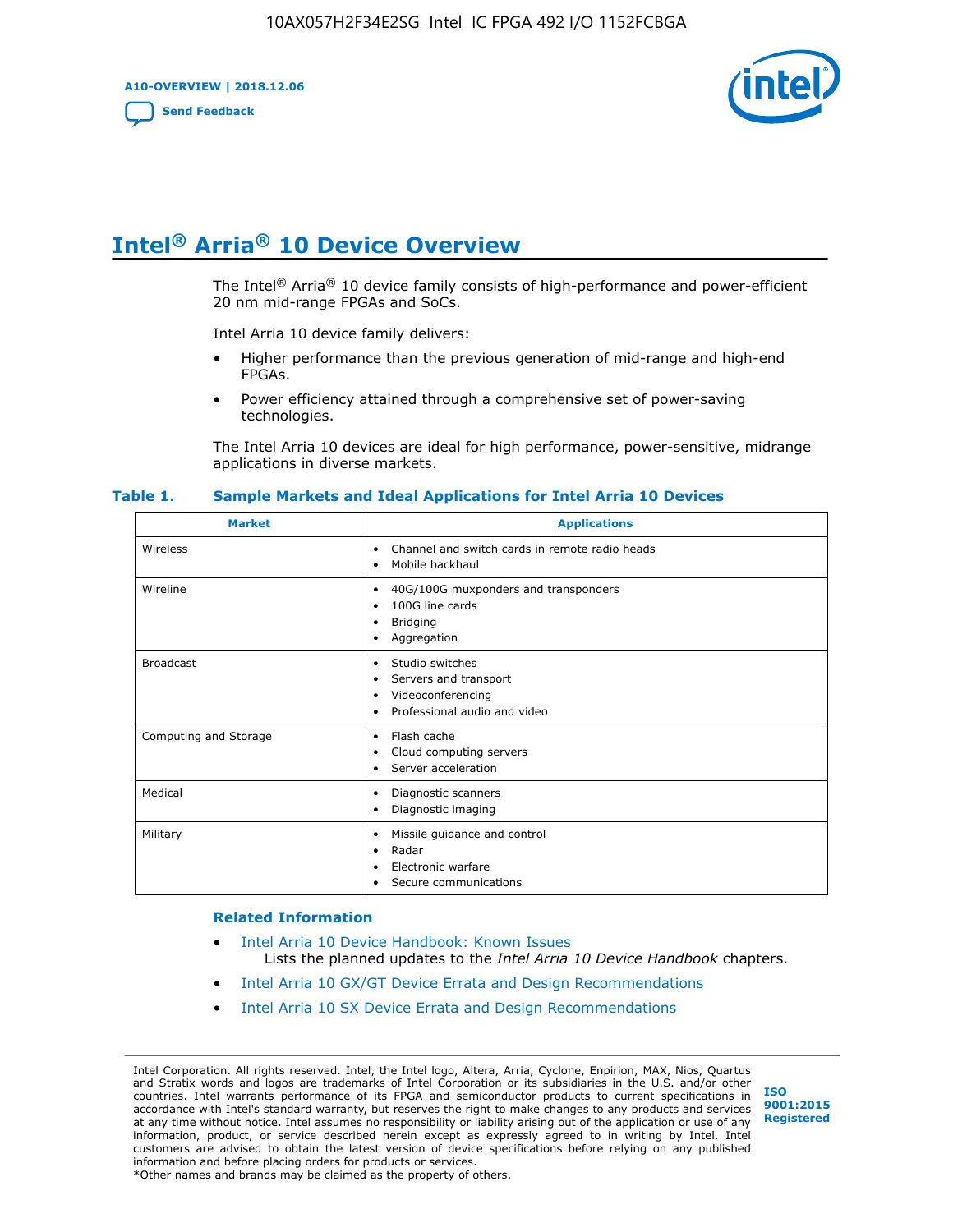

# **Key Advantages of Intel Arria 10 Devices**

## **Table 2. Key Advantages of the Intel Arria 10 Device Family**

| <b>Advantage</b>                                                                                          | <b>Supporting Feature</b>                                                                                                                                                                                                                                                                                                |
|-----------------------------------------------------------------------------------------------------------|--------------------------------------------------------------------------------------------------------------------------------------------------------------------------------------------------------------------------------------------------------------------------------------------------------------------------|
| Enhanced core architecture                                                                                | Built on TSMC's 20 nm process technology<br>٠<br>60% higher performance than the previous generation of mid-range FPGAs<br>٠<br>15% higher performance than the fastest previous-generation FPGA<br>٠                                                                                                                    |
| High-bandwidth integrated<br>transceivers                                                                 | Short-reach rates up to 25.8 Gigabits per second (Gbps)<br>٠<br>Backplane capability up to 12.5 Gbps<br>٠<br>Integrated 10GBASE-KR and 40GBASE-KR4 Forward Error Correction (FEC)<br>٠                                                                                                                                   |
| Improved logic integration and<br>hard IP blocks                                                          | 8-input adaptive logic module (ALM)<br>٠<br>Up to 65.6 megabits (Mb) of embedded memory<br>٠<br>Variable-precision digital signal processing (DSP) blocks<br>Fractional synthesis phase-locked loops (PLLs)<br>Hard PCI Express Gen3 IP blocks<br>Hard memory controllers and PHY up to 2,400 Megabits per second (Mbps) |
| Second generation hard<br>processor system (HPS) with<br>integrated ARM* Cortex*-A9*<br>MPCore* processor | Tight integration of a dual-core ARM Cortex-A9 MPCore processor, hard IP, and an<br>٠<br>FPGA in a single Intel Arria 10 system-on-a-chip (SoC)<br>Supports over 128 Gbps peak bandwidth with integrated data coherency between<br>$\bullet$<br>the processor and the FPGA fabric                                        |
| Advanced power savings                                                                                    | Comprehensive set of advanced power saving features<br>٠<br>Power-optimized MultiTrack routing and core architecture<br>٠<br>Up to 40% lower power compared to previous generation of mid-range FPGAs<br>٠<br>Up to 60% lower power compared to previous generation of high-end FPGAs<br>٠                               |

# **Summary of Intel Arria 10 Features**

## **Table 3. Summary of Features for Intel Arria 10 Devices**

| <b>Feature</b>                  | <b>Description</b>                                                                                                                                                                                                                                                                                                                                                                                       |
|---------------------------------|----------------------------------------------------------------------------------------------------------------------------------------------------------------------------------------------------------------------------------------------------------------------------------------------------------------------------------------------------------------------------------------------------------|
| Technology                      | TSMC's 20-nm SoC process technology<br>٠<br>Allows operation at a lower $V_{\text{CC}}$ level of 0.82 V instead of the 0.9 V standard $V_{\text{CC}}$ core voltage                                                                                                                                                                                                                                       |
| Packaging                       | 1.0 mm ball-pitch Fineline BGA packaging<br>0.8 mm ball-pitch Ultra Fineline BGA packaging<br>Multiple devices with identical package footprints for seamless migration between different<br><b>FPGA</b> densities<br>Devices with compatible package footprints allow migration to next generation high-end<br>Stratix $\mathcal{R}$ 10 devices<br>RoHS, leaded $(1)$ , and lead-free (Pb-free) options |
| High-performance<br>FPGA fabric | Enhanced 8-input ALM with four registers<br>٠<br>Improved multi-track routing architecture to reduce congestion and improve compilation time<br>Hierarchical core clocking architecture<br>Fine-grained partial reconfiguration                                                                                                                                                                          |
| Internal memory<br>blocks       | M20K-20-Kb memory blocks with hard error correction code (ECC)<br>Memory logic array block (MLAB)-640-bit memory                                                                                                                                                                                                                                                                                         |
|                                 | continued                                                                                                                                                                                                                                                                                                                                                                                                |



<sup>(1)</sup> Contact Intel for availability.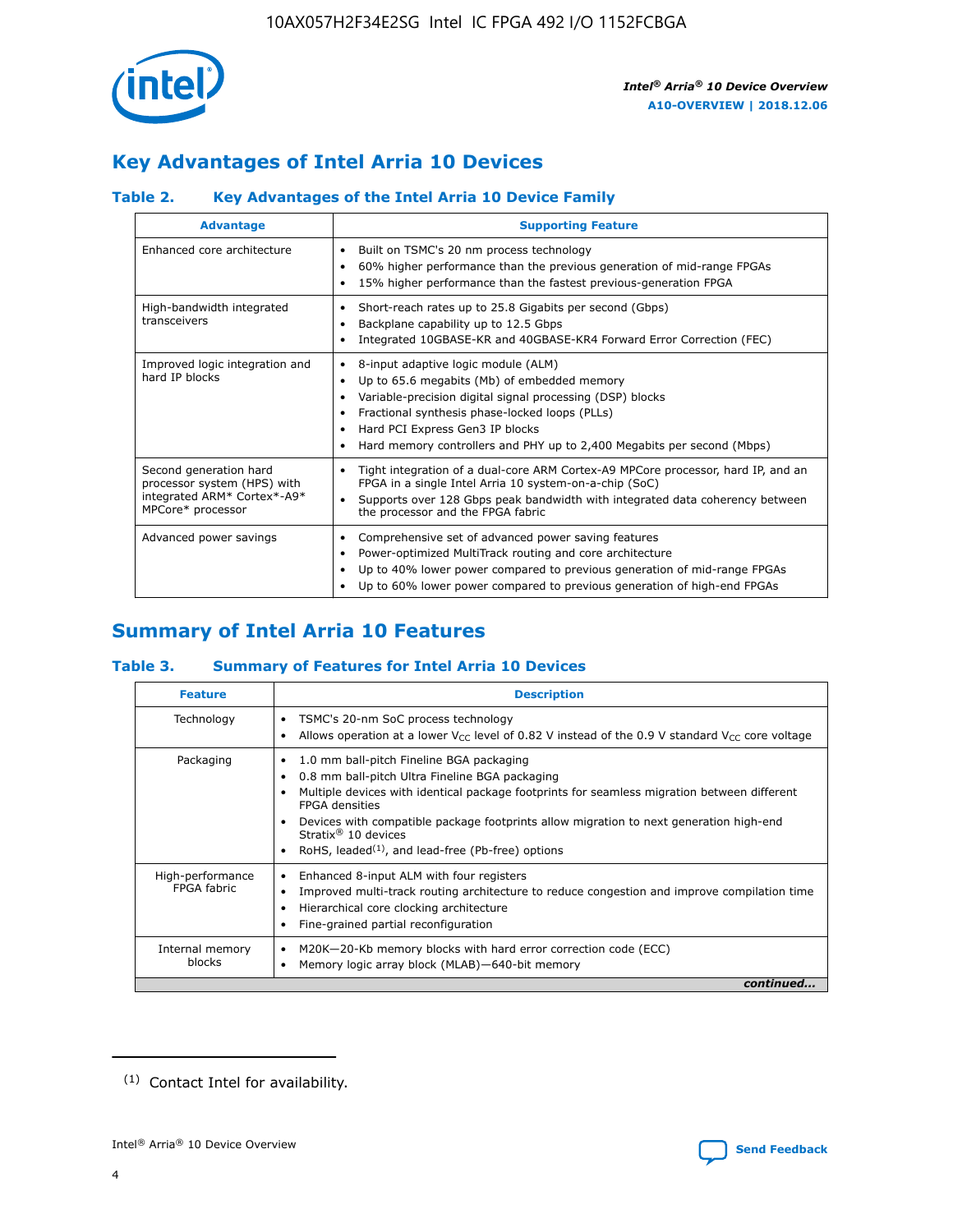r



| <b>Feature</b>                         | <b>Description</b>                                                                                             |                                                                                                                                                                                                                                                                                                                                                                                                                                                                                                                                                                                                                                                                                                                                                                                                                                        |  |  |  |  |  |  |
|----------------------------------------|----------------------------------------------------------------------------------------------------------------|----------------------------------------------------------------------------------------------------------------------------------------------------------------------------------------------------------------------------------------------------------------------------------------------------------------------------------------------------------------------------------------------------------------------------------------------------------------------------------------------------------------------------------------------------------------------------------------------------------------------------------------------------------------------------------------------------------------------------------------------------------------------------------------------------------------------------------------|--|--|--|--|--|--|
| Embedded Hard IP<br>blocks             | Variable-precision DSP                                                                                         | Native support for signal processing precision levels from $18 \times 19$ to<br>54 x 54<br>Native support for 27 x 27 multiplier mode<br>64-bit accumulator and cascade for systolic finite impulse responses<br>(FIRs)<br>Internal coefficient memory banks<br>$\bullet$<br>Preadder/subtractor for improved efficiency<br>Additional pipeline register to increase performance and reduce<br>power<br>Supports floating point arithmetic:<br>- Perform multiplication, addition, subtraction, multiply-add,<br>multiply-subtract, and complex multiplication.<br>- Supports multiplication with accumulation capability, cascade<br>summation, and cascade subtraction capability.<br>- Dynamic accumulator reset control.<br>- Support direct vector dot and complex multiplication chaining<br>multiply floating point DSP blocks. |  |  |  |  |  |  |
|                                        | Memory controller                                                                                              | DDR4, DDR3, and DDR3L                                                                                                                                                                                                                                                                                                                                                                                                                                                                                                                                                                                                                                                                                                                                                                                                                  |  |  |  |  |  |  |
|                                        | PCI Express*                                                                                                   | PCI Express (PCIe*) Gen3 (x1, x2, x4, or x8), Gen2 (x1, x2, x4, or x8)<br>and Gen1 (x1, x2, x4, or x8) hard IP with complete protocol stack,<br>endpoint, and root port                                                                                                                                                                                                                                                                                                                                                                                                                                                                                                                                                                                                                                                                |  |  |  |  |  |  |
|                                        | Transceiver I/O                                                                                                | 10GBASE-KR/40GBASE-KR4 Forward Error Correction (FEC)<br>PCS hard IPs that support:<br>$\bullet$<br>- 10-Gbps Ethernet (10GbE)<br>- PCIe PIPE interface<br>$-$ Interlaken<br>- Gbps Ethernet (GbE)<br>- Common Public Radio Interface (CPRI) with deterministic latency<br>support<br>- Gigabit-capable passive optical network (GPON) with fast lock-<br>time support<br>13.5G JESD204b<br>$\bullet$<br>8B/10B, 64B/66B, 64B/67B encoders and decoders<br>Custom mode support for proprietary protocols                                                                                                                                                                                                                                                                                                                               |  |  |  |  |  |  |
| Core clock networks                    | $\bullet$<br>$\bullet$                                                                                         | Up to 800 MHz fabric clocking, depending on the application:<br>- 667 MHz external memory interface clocking with 2,400 Mbps DDR4 interface<br>- 800 MHz LVDS interface clocking with 1,600 Mbps LVDS interface<br>Global, regional, and peripheral clock networks<br>Clock networks that are not used can be gated to reduce dynamic power                                                                                                                                                                                                                                                                                                                                                                                                                                                                                            |  |  |  |  |  |  |
| Phase-locked loops<br>(PLLs)           | High-resolution fractional synthesis PLLs:<br>$\bullet$<br>Integer PLLs:<br>- Adjacent to general purpose I/Os | - Precision clock synthesis, clock delay compensation, and zero delay buffering (ZDB)<br>- Support integer mode and fractional mode<br>- Fractional mode support with third-order delta-sigma modulation<br>- Support external memory and LVDS interfaces                                                                                                                                                                                                                                                                                                                                                                                                                                                                                                                                                                              |  |  |  |  |  |  |
| FPGA General-purpose<br>$I/Os$ (GPIOs) | On-chip termination (OCT)                                                                                      | 1.6 Gbps LVDS-every pair can be configured as receiver or transmitter<br>1.2 V to 3.0 V single-ended LVTTL/LVCMOS interfacing                                                                                                                                                                                                                                                                                                                                                                                                                                                                                                                                                                                                                                                                                                          |  |  |  |  |  |  |
| <b>External Memory</b><br>Interface    |                                                                                                                | Hard memory controller- DDR4, DDR3, and DDR3L support<br>$-$ DDR4-speeds up to 1,200 MHz/2,400 Mbps<br>- DDR3-speeds up to 1,067 MHz/2,133 Mbps<br>Soft memory controller—provides support for RLDRAM $3^{(2)}$ , QDR IV $^{(2)}$ , and QDR II+<br>continued                                                                                                                                                                                                                                                                                                                                                                                                                                                                                                                                                                           |  |  |  |  |  |  |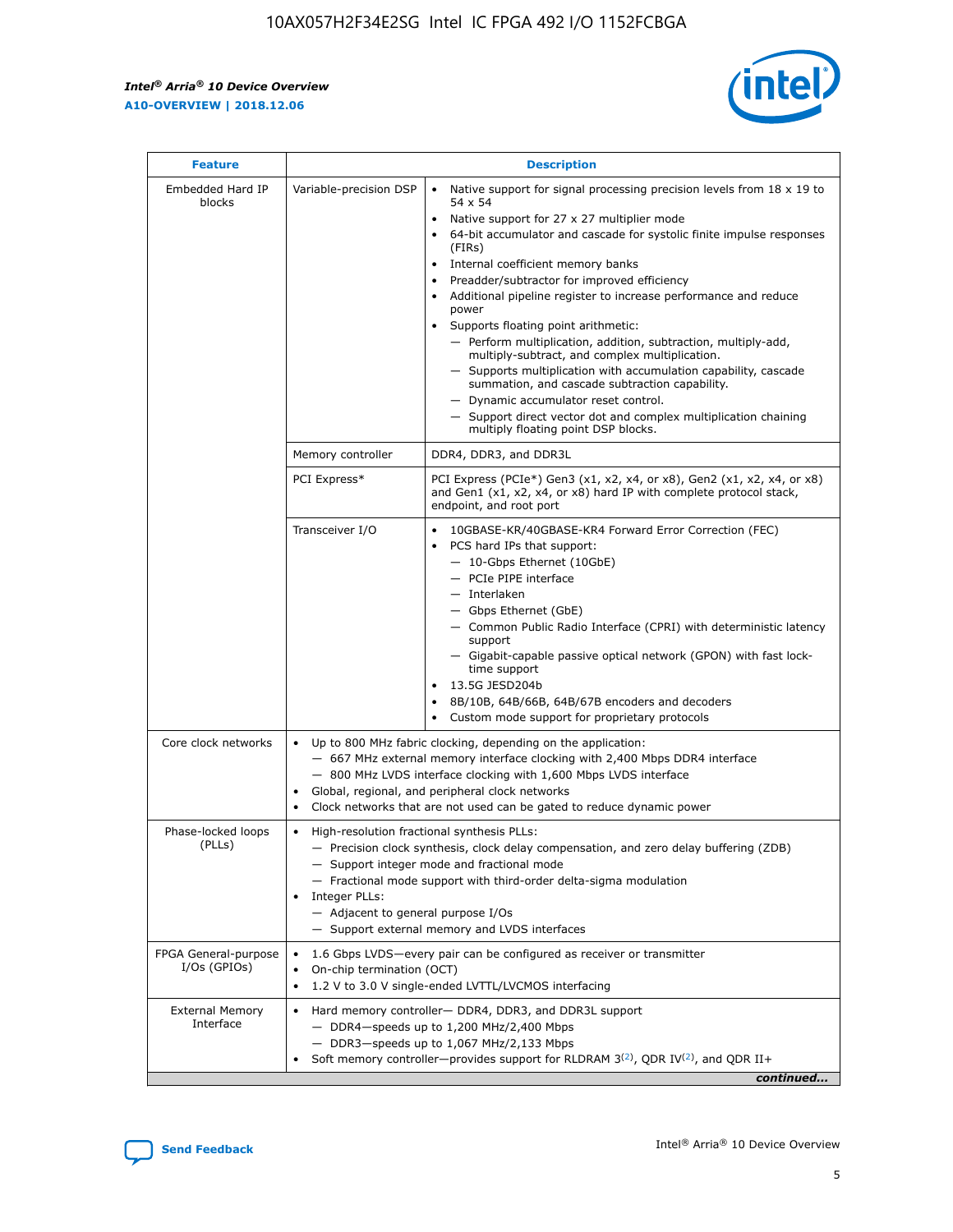

| <b>Feature</b>                                    | <b>Description</b>                                                                                                                                                                                                                                                                                                                                                                                                                                                                                                                                                                                                                         |
|---------------------------------------------------|--------------------------------------------------------------------------------------------------------------------------------------------------------------------------------------------------------------------------------------------------------------------------------------------------------------------------------------------------------------------------------------------------------------------------------------------------------------------------------------------------------------------------------------------------------------------------------------------------------------------------------------------|
| Low-power serial<br>transceivers                  | • Continuous operating range:<br>- Intel Arria 10 GX-1 Gbps to 17.4 Gbps<br>- Intel Arria 10 GT-1 Gbps to 25.8 Gbps<br>Backplane support:<br>$-$ Intel Arria 10 GX-up to 12.5<br>- Intel Arria 10 GT-up to 12.5<br>Extended range down to 125 Mbps with oversampling<br>ATX transmit PLLs with user-configurable fractional synthesis capability<br>Electronic Dispersion Compensation (EDC) support for XFP, SFP+, QSFP, and CFP optical<br>module<br>• Adaptive linear and decision feedback equalization<br>Transmitter pre-emphasis and de-emphasis<br>$\bullet$<br>Dynamic partial reconfiguration of individual transceiver channels |
| <b>HPS</b><br>(Intel Arria 10 SX<br>devices only) | Dual-core ARM Cortex-A9 MPCore processor-1.2 GHz CPU with<br>Processor and system<br>$\bullet$<br>1.5 GHz overdrive capability<br>256 KB on-chip RAM and 64 KB on-chip ROM<br>System peripherals-general-purpose timers, watchdog timers, direct<br>memory access (DMA) controller, FPGA configuration manager, and<br>clock and reset managers<br>Security features-anti-tamper, secure boot, Advanced Encryption<br>$\bullet$<br>Standard (AES) and authentication (SHA)<br>ARM CoreSight* JTAG debug access port, trace port, and on-chip<br>trace storage                                                                              |
|                                                   | <b>External interfaces</b><br>Hard memory interface-Hard memory controller (2,400 Mbps DDR4,<br>$\bullet$<br>and 2,133 Mbps DDR3), Quad serial peripheral interface (QSPI) flash<br>controller, NAND flash controller, direct memory access (DMA)<br>controller, Secure Digital/MultiMediaCard (SD/MMC) controller<br>Communication interface-10/100/1000 Ethernet media access<br>$\bullet$<br>control (MAC), USB On-The-GO (OTG) controllers, I <sup>2</sup> C controllers,<br>UART 16550, serial peripheral interface (SPI), and up to 62<br>HPS GPIO interfaces (48 direct-share I/Os)                                                 |
|                                                   | High-performance ARM AMBA* AXI bus bridges that support<br>Interconnects to core<br>$\bullet$<br>simultaneous read and write<br>HPS-FPGA bridges-include the FPGA-to-HPS, HPS-to-FPGA, and<br>$\bullet$<br>lightweight HPS-to-FPGA bridges that allow the FPGA fabric to issue<br>transactions to slaves in the HPS, and vice versa<br>Configuration bridge that allows HPS configuration manager to<br>configure the core logic via dedicated 32-bit configuration port<br>FPGA-to-HPS SDRAM controller bridge-provides configuration<br>interfaces for the multiport front end (MPFE) of the HPS SDRAM<br>controller                     |
| Configuration                                     | Tamper protection—comprehensive design protection to protect your valuable IP investments<br>Enhanced 256-bit advanced encryption standard (AES) design security with authentication<br>٠<br>Configuration via protocol (CvP) using PCIe Gen1, Gen2, or Gen3<br>continued                                                                                                                                                                                                                                                                                                                                                                  |

<sup>(2)</sup> Intel Arria 10 devices support this external memory interface using hard PHY with soft memory controller.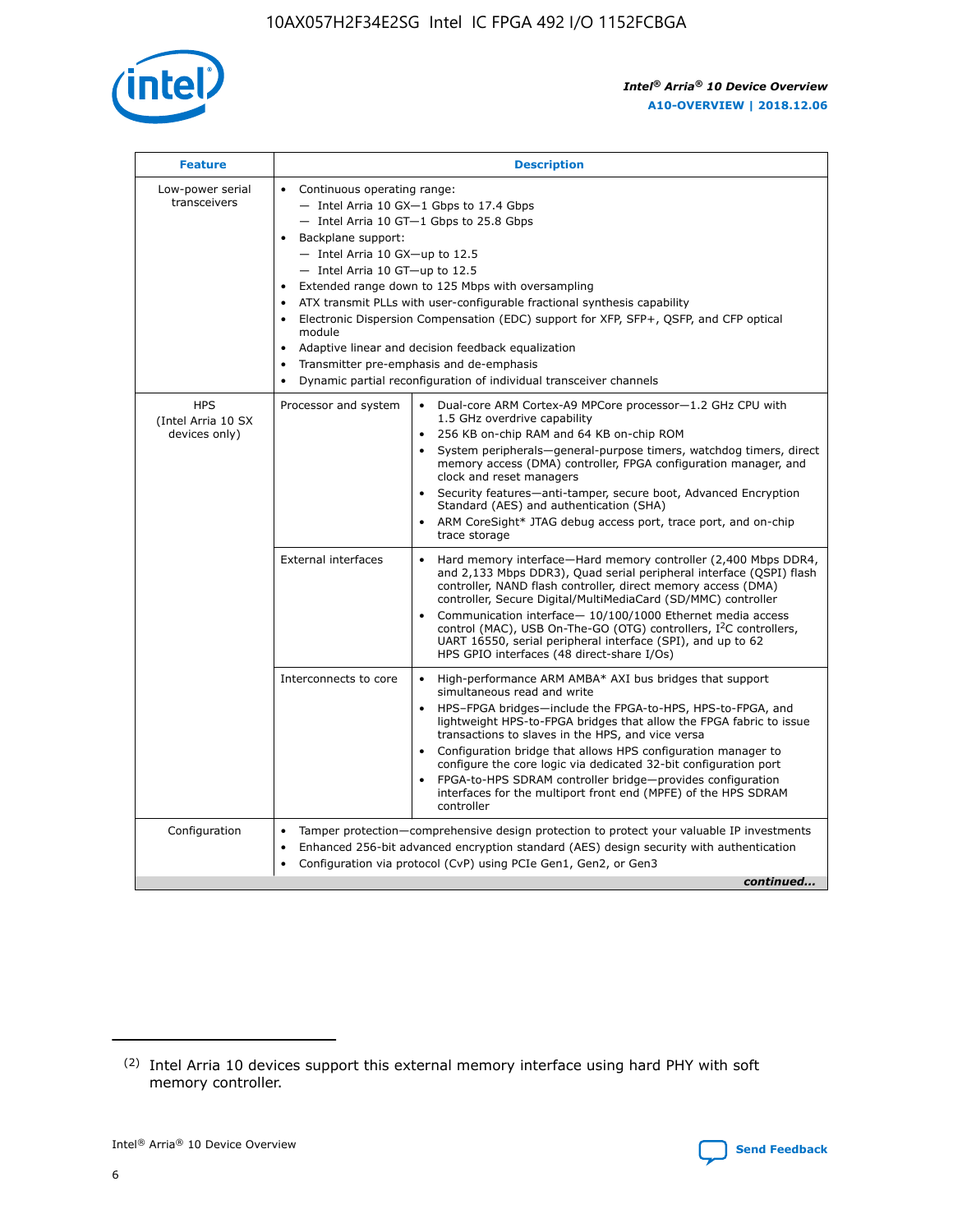

| <b>Feature</b>     | <b>Description</b>                                                                                                                                                                                                            |
|--------------------|-------------------------------------------------------------------------------------------------------------------------------------------------------------------------------------------------------------------------------|
|                    | Dynamic reconfiguration of the transceivers and PLLs<br>Fine-grained partial reconfiguration of the core fabric<br>Active Serial x4 Interface<br>$\bullet$                                                                    |
| Power management   | SmartVID<br>Low static power device options<br>Programmable Power Technology<br>Intel Quartus <sup>®</sup> Prime integrated power analysis                                                                                    |
| Software and tools | Intel Quartus Prime design suite<br>Transceiver toolkit<br>$\bullet$<br>Platform Designer system integration tool<br>DSP Builder for Intel FPGAs<br>OpenCL <sup>™</sup> support<br>Intel SoC FPGA Embedded Design Suite (EDS) |

## **Related Information**

[Intel Arria 10 Transceiver PHY Overview](https://www.intel.com/content/www/us/en/programmable/documentation/nik1398707230472.html#nik1398706768037) Provides details on Intel Arria 10 transceivers.

# **Intel Arria 10 Device Variants and Packages**

#### **Table 4. Device Variants for the Intel Arria 10 Device Family**

| <b>Variant</b>    | <b>Description</b>                                                                                                                                                                                                     |
|-------------------|------------------------------------------------------------------------------------------------------------------------------------------------------------------------------------------------------------------------|
| Intel Arria 10 GX | FPGA featuring 17.4 Gbps transceivers for short reach applications with 12.5 backplane driving<br>capability.                                                                                                          |
| Intel Arria 10 GT | FPGA featuring:<br>17.4 Gbps transceivers for short reach applications with 12.5 backplane driving capability.<br>25.8 Gbps transceivers for supporting CAUI-4 and CEI-25G applications with CFP2 and CFP4<br>modules. |
| Intel Arria 10 SX | SoC integrating ARM-based HPS and FPGA featuring 17.4 Gbps transceivers for short reach<br>applications with 12.5 backplane driving capability.                                                                        |

## **Intel Arria 10 GX**

This section provides the available options, maximum resource counts, and package plan for the Intel Arria 10 GX devices.

The information in this section is correct at the time of publication. For the latest information and to get more details, refer to the Intel FPGA Product Selector.

### **Related Information**

#### [Intel FPGA Product Selector](http://www.altera.com/products/selector/psg-selector.html) Provides the latest information on Intel products.

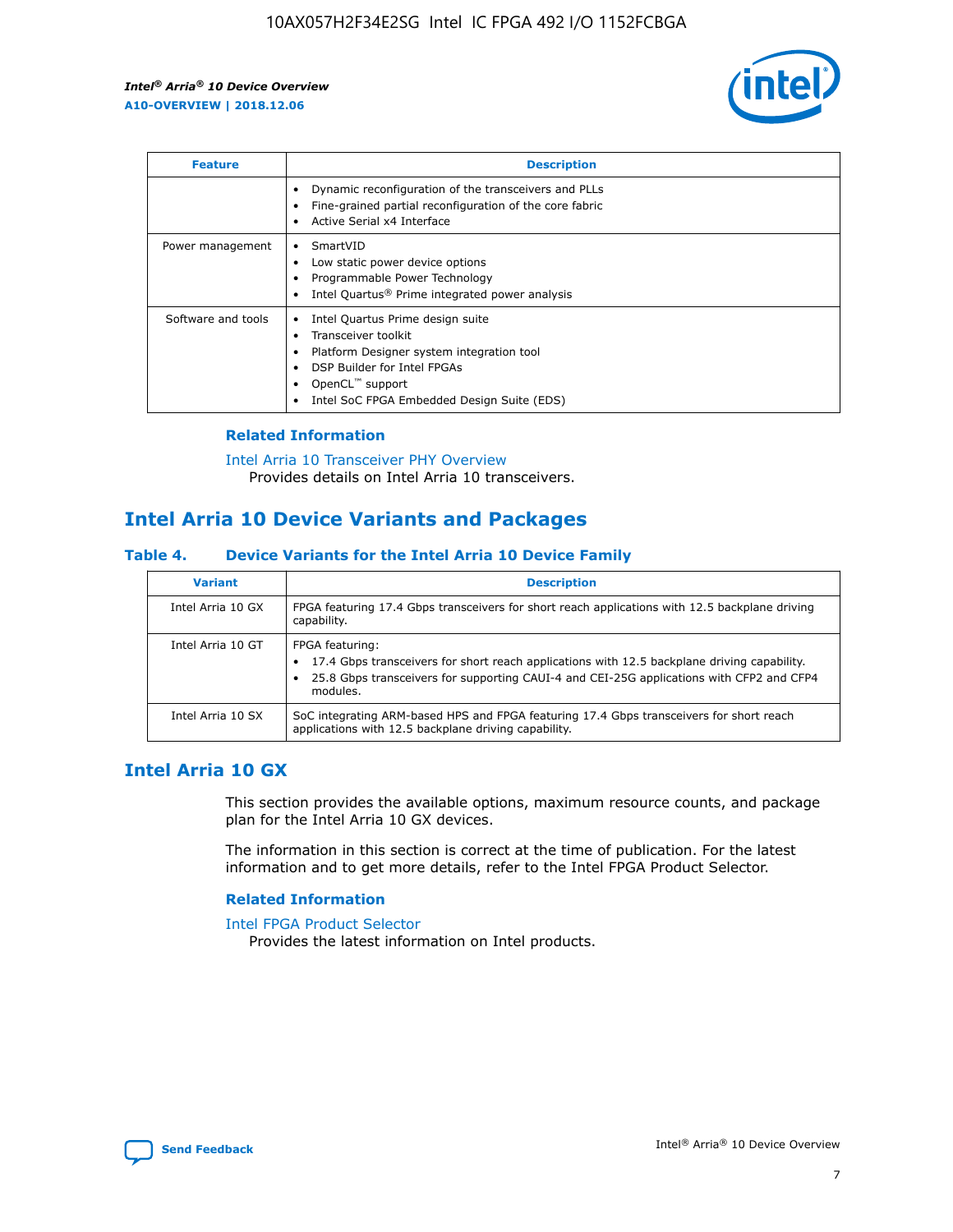

## **Available Options**





#### **Related Information**

[Transceiver Performance for Intel Arria 10 GX/SX Devices](https://www.intel.com/content/www/us/en/programmable/documentation/mcn1413182292568.html#mcn1413213965502) Provides more information about the transceiver speed grade.

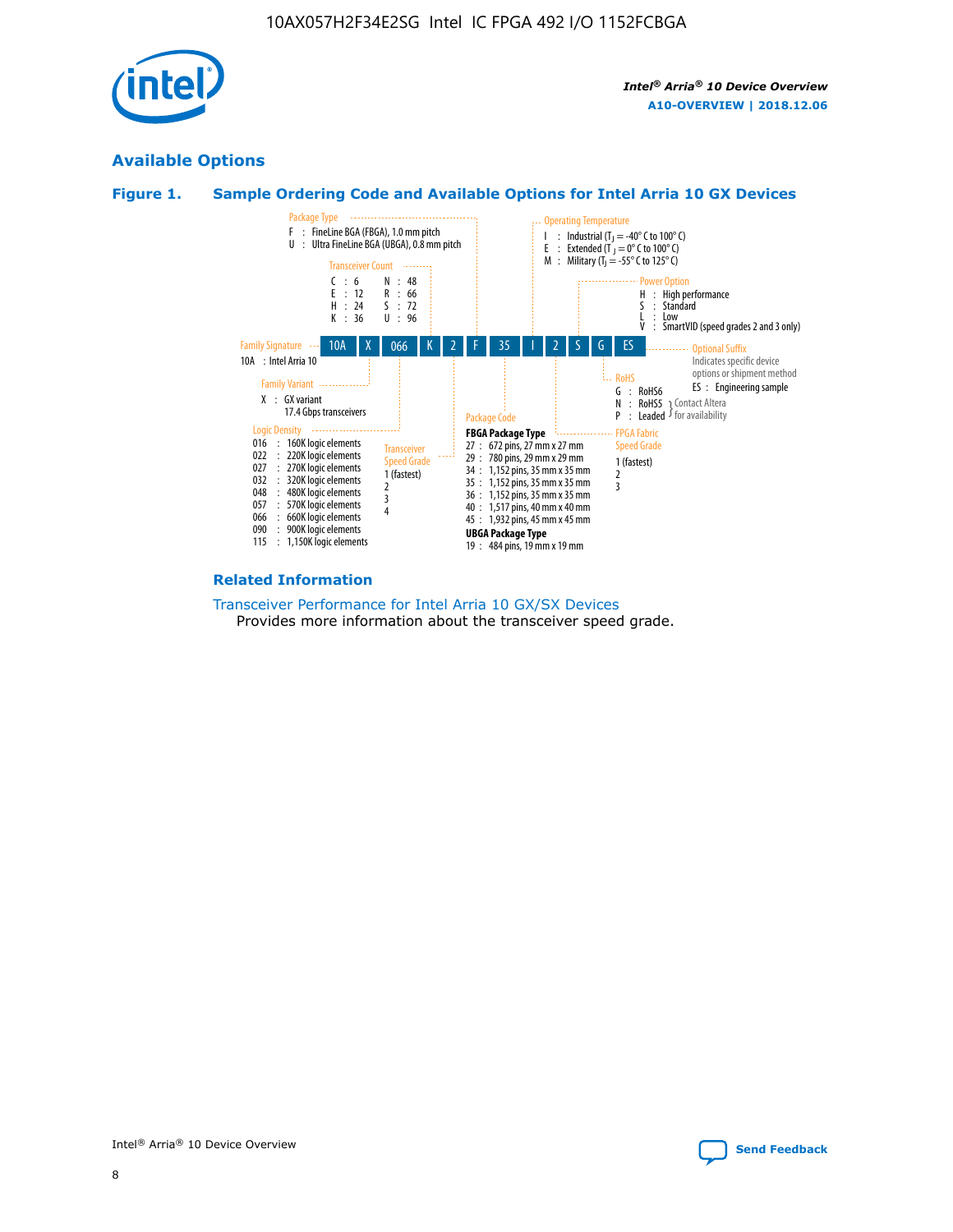

## **Maximum Resources**

#### **Table 5. Maximum Resource Counts for Intel Arria 10 GX Devices (GX 160, GX 220, GX 270, GX 320, and GX 480)**

| <b>Resource</b>              |                         | <b>Product Line</b> |                   |                |                |                |  |  |  |
|------------------------------|-------------------------|---------------------|-------------------|----------------|----------------|----------------|--|--|--|
|                              |                         | <b>GX 160</b>       | <b>GX 220</b>     | <b>GX 270</b>  | <b>GX 320</b>  | <b>GX 480</b>  |  |  |  |
| Logic Elements (LE) (K)      |                         | 160                 | 220               | 270            | 320            | 480            |  |  |  |
| <b>ALM</b>                   |                         | 61,510              | 80,330            | 101,620        | 119,900        | 183,590        |  |  |  |
| Register                     |                         | 246,040             | 321,320           | 406,480        |                | 734,360        |  |  |  |
| Memory (Kb)                  | M <sub>20</sub> K       | 8,800               | 11,740            | 15,000         | 17,820         | 28,620         |  |  |  |
| <b>MLAB</b>                  |                         | 1,050               | 1,690             | 2,452          | 2,727          | 4,164          |  |  |  |
| Variable-precision DSP Block |                         | 156                 | 985<br>192<br>830 |                |                | 1,368          |  |  |  |
| 18 x 19 Multiplier           |                         | 312                 | 384               | 1,660<br>1,970 |                | 2,736          |  |  |  |
| PLL                          | Fractional<br>Synthesis | 6                   | 6                 | 8              | 8              | 12             |  |  |  |
|                              | I/O                     | 6                   | 6                 | 8              | 8              | 12             |  |  |  |
| 17.4 Gbps Transceiver        |                         | 12                  | 12                | 24             | 24             | 36             |  |  |  |
| GPIO <sup>(3)</sup>          |                         | 288                 | 288<br>384        |                | 384            | 492            |  |  |  |
| LVDS Pair $(4)$              |                         | 120                 | 120               | 168<br>168     |                | 222            |  |  |  |
| PCIe Hard IP Block           |                         | $\mathbf{1}$        | 1                 | $\overline{2}$ | $\overline{2}$ | $\overline{2}$ |  |  |  |
| Hard Memory Controller       |                         | 6                   | 6                 | 8              | 8              | 12             |  |  |  |

<sup>(4)</sup> Each LVDS I/O pair can be used as differential input or output.



<sup>(3)</sup> The number of GPIOs does not include transceiver I/Os. In the Intel Quartus Prime software, the number of user I/Os includes transceiver I/Os.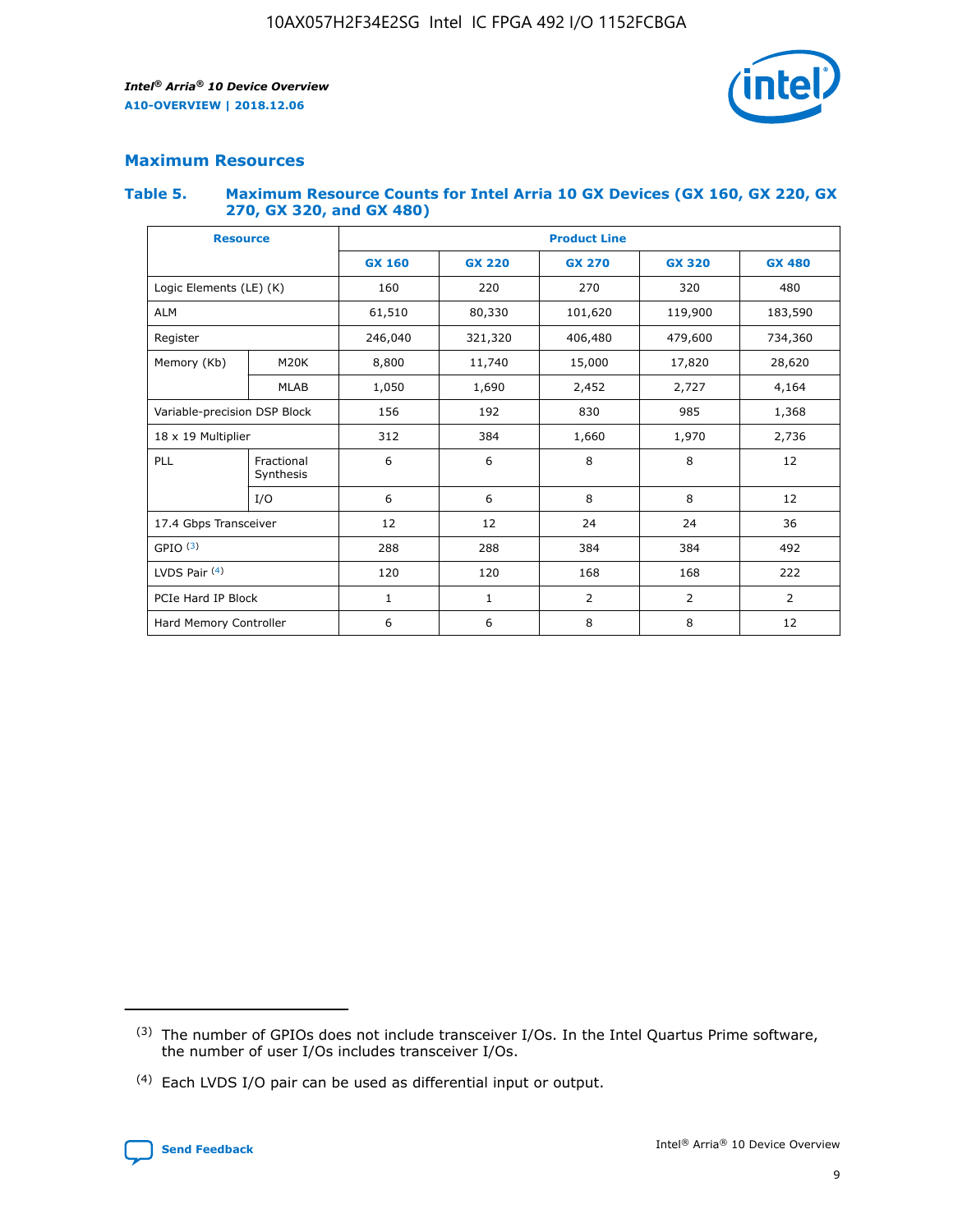

## **Table 6. Maximum Resource Counts for Intel Arria 10 GX Devices (GX 570, GX 660, GX 900, and GX 1150)**

|                              | <b>Resource</b>         | <b>Product Line</b> |                |                |                |  |  |  |
|------------------------------|-------------------------|---------------------|----------------|----------------|----------------|--|--|--|
|                              |                         | <b>GX 570</b>       | <b>GX 660</b>  | <b>GX 900</b>  | <b>GX 1150</b> |  |  |  |
| Logic Elements (LE) (K)      |                         | 570                 | 660            | 900            | 1,150          |  |  |  |
| <b>ALM</b>                   |                         | 217,080             | 251,680        | 339,620        | 427,200        |  |  |  |
| Register                     |                         | 868,320             | 1,006,720      | 1,358,480      | 1,708,800      |  |  |  |
| Memory (Kb)                  | <b>M20K</b>             | 36,000              | 42,620         | 48,460         | 54,260         |  |  |  |
| <b>MLAB</b>                  |                         | 5,096               | 5,788<br>9,386 |                | 12,984         |  |  |  |
| Variable-precision DSP Block |                         | 1,523               | 1,687          | 1,518          | 1,518          |  |  |  |
| $18 \times 19$ Multiplier    |                         | 3,046               | 3,374          | 3,036          | 3,036          |  |  |  |
| PLL                          | Fractional<br>Synthesis | 16                  | 16             | 32             | 32             |  |  |  |
|                              | I/O                     | 16                  | 16             | 16             | 16             |  |  |  |
| 17.4 Gbps Transceiver        |                         | 48                  | 48             | 96             | 96             |  |  |  |
| GPIO <sup>(3)</sup>          |                         | 696                 | 696            | 768            | 768            |  |  |  |
| LVDS Pair $(4)$              |                         | 324                 | 324            | 384            | 384            |  |  |  |
| PCIe Hard IP Block           |                         | 2                   | $\overline{2}$ | $\overline{4}$ | 4              |  |  |  |
| Hard Memory Controller       |                         | 16                  | 16             | 16             | 16             |  |  |  |

## **Package Plan**

## **Table 7. Package Plan for Intel Arria 10 GX Devices (U19, F27, and F29)**

Refer to I/O and High Speed I/O in Intel Arria 10 Devices chapter for the number of 3 V I/O, LVDS I/O, and LVDS channels in each device package.

| <b>Product Line</b> |         |          | U <sub>19</sub><br>$(19 \text{ mm} \times 19 \text{ mm})$<br>484-pin UBGA) |         | <b>F27</b><br>(27 mm × 27 mm,<br>672-pin FBGA) |             |         | <b>F29</b><br>(29 mm × 29 mm,<br>780-pin FBGA) |             |
|---------------------|---------|----------|----------------------------------------------------------------------------|---------|------------------------------------------------|-------------|---------|------------------------------------------------|-------------|
|                     | 3 V I/O | LVDS I/O | <b>XCVR</b>                                                                | 3 V I/O | LVDS I/O                                       | <b>XCVR</b> | 3 V I/O | LVDS I/O                                       | <b>XCVR</b> |
| GX 160              | 48      | 192      | 6                                                                          | 48      | 192                                            | 12          | 48      | 240                                            | 12          |
| GX 220              | 48      | 192      | 6                                                                          | 48      | 192                                            | 12          | 48      | 240                                            | 12          |
| GX 270              |         |          |                                                                            | 48      | 192                                            | 12          | 48      | 312                                            | 12          |
| GX 320              |         |          |                                                                            | 48      | 192                                            | 12          | 48      | 312                                            | 12          |
| GX 480              |         |          |                                                                            |         |                                                |             | 48      | 312                                            | 12          |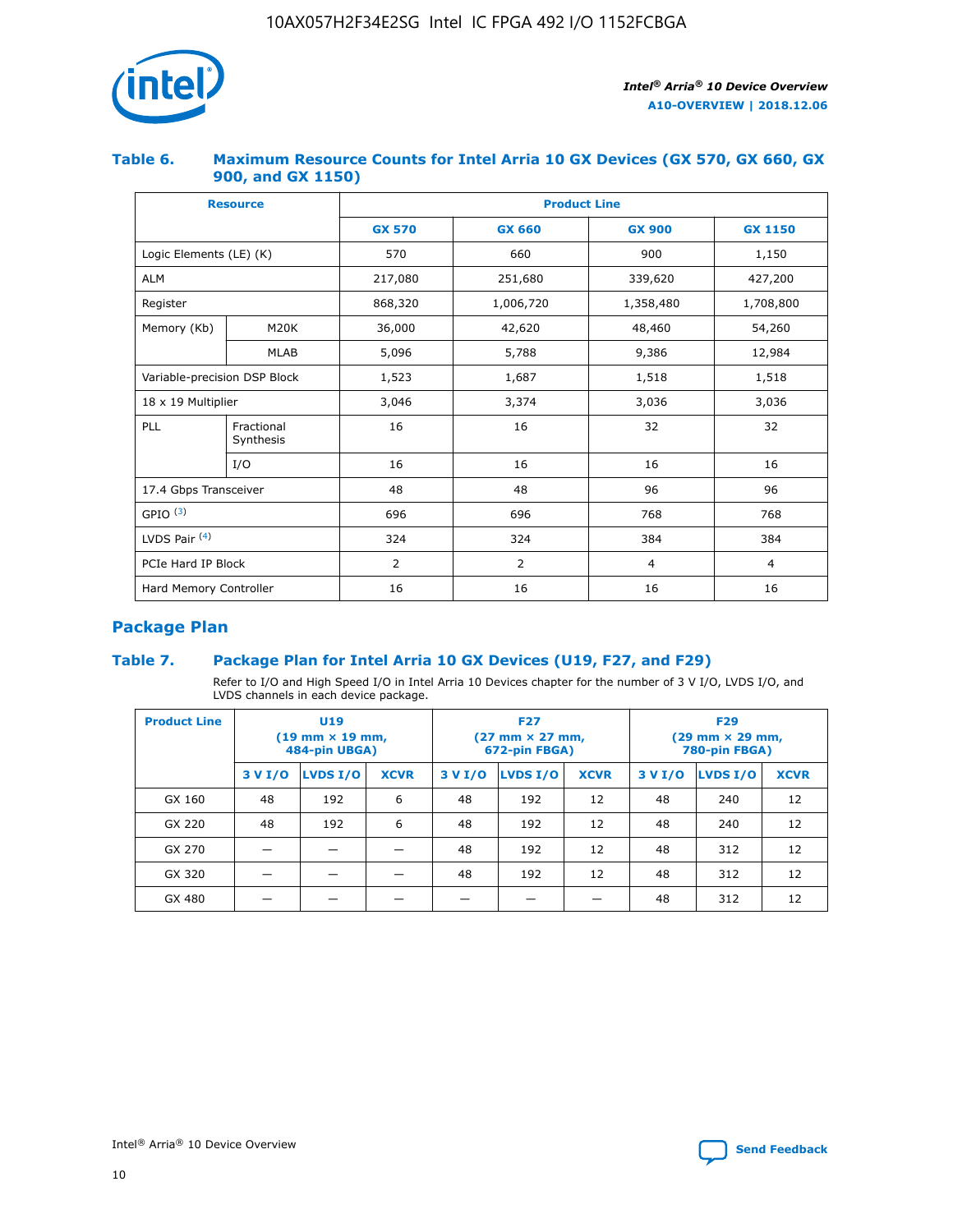

#### **Table 8. Package Plan for Intel Arria 10 GX Devices (F34, F35, NF40, and KF40)**

Refer to I/O and High Speed I/O in Intel Arria 10 Devices chapter for the number of 3 V I/O, LVDS I/O, and LVDS channels in each device package.

| <b>Product Line</b> |           | <b>F34</b><br>$(35 \text{ mm} \times 35 \text{ mm})$<br>1152-pin FBGA) |             | <b>F35</b> |                    | $(35 \text{ mm} \times 35 \text{ mm})$<br><b>1152-pin FBGA)</b> |           | <b>KF40</b><br>$(40$ mm $\times$ 40 mm,<br>1517-pin FBGA) |             |            | <b>NF40</b><br>$(40$ mm $\times$ 40 mm,<br><b>1517-pin FBGA)</b> |             |  |
|---------------------|-----------|------------------------------------------------------------------------|-------------|------------|--------------------|-----------------------------------------------------------------|-----------|-----------------------------------------------------------|-------------|------------|------------------------------------------------------------------|-------------|--|
|                     | 3V<br>I/O | <b>LVDS</b><br>I/O                                                     | <b>XCVR</b> | 3V<br>I/O  | <b>LVDS</b><br>I/O | <b>XCVR</b>                                                     | 3V<br>I/O | <b>LVDS</b><br>I/O                                        | <b>XCVR</b> | 3 V<br>I/O | <b>LVDS</b><br>I/O                                               | <b>XCVR</b> |  |
| GX 270              | 48        | 336                                                                    | 24          | 48         | 336                | 24                                                              |           |                                                           |             |            |                                                                  |             |  |
| GX 320              | 48        | 336                                                                    | 24          | 48         | 336                | 24                                                              |           |                                                           |             |            |                                                                  |             |  |
| GX 480              | 48        | 444                                                                    | 24          | 48         | 348                | 36                                                              |           |                                                           |             |            |                                                                  |             |  |
| GX 570              | 48        | 444                                                                    | 24          | 48         | 348                | 36                                                              | 96        | 600                                                       | 36          | 48         | 540                                                              | 48          |  |
| GX 660              | 48        | 444                                                                    | 24          | 48         | 348                | 36                                                              | 96        | 600                                                       | 36          | 48         | 540                                                              | 48          |  |
| GX 900              |           | 504                                                                    | 24          | -          |                    |                                                                 |           |                                                           |             |            | 600                                                              | 48          |  |
| GX 1150             |           | 504                                                                    | 24          |            |                    |                                                                 |           |                                                           |             |            | 600                                                              | 48          |  |

#### **Table 9. Package Plan for Intel Arria 10 GX Devices (RF40, NF45, SF45, and UF45)**

Refer to I/O and High Speed I/O in Intel Arria 10 Devices chapter for the number of 3 V I/O, LVDS I/O, and LVDS channels in each device package.

| <b>Product Line</b> | <b>RF40</b><br>$(40$ mm $\times$ 40 mm,<br>1517-pin FBGA) |                    | <b>NF45</b><br>$(45 \text{ mm} \times 45 \text{ mm})$<br><b>1932-pin FBGA)</b> |            |                    | <b>SF45</b><br>$(45 \text{ mm} \times 45 \text{ mm})$<br><b>1932-pin FBGA)</b> |            |                    | <b>UF45</b><br>$(45 \text{ mm} \times 45 \text{ mm})$<br><b>1932-pin FBGA)</b> |           |                    |             |
|---------------------|-----------------------------------------------------------|--------------------|--------------------------------------------------------------------------------|------------|--------------------|--------------------------------------------------------------------------------|------------|--------------------|--------------------------------------------------------------------------------|-----------|--------------------|-------------|
|                     | 3V<br>I/O                                                 | <b>LVDS</b><br>I/O | <b>XCVR</b>                                                                    | 3 V<br>I/O | <b>LVDS</b><br>I/O | <b>XCVR</b>                                                                    | 3 V<br>I/O | <b>LVDS</b><br>I/O | <b>XCVR</b>                                                                    | 3V<br>I/O | <b>LVDS</b><br>I/O | <b>XCVR</b> |
| GX 900              |                                                           | 342                | 66                                                                             | _          | 768                | 48                                                                             |            | 624                | 72                                                                             |           | 480                | 96          |
| GX 1150             |                                                           | 342                | 66                                                                             | _          | 768                | 48                                                                             |            | 624                | 72                                                                             |           | 480                | 96          |

### **Related Information**

[I/O and High-Speed Differential I/O Interfaces in Intel Arria 10 Devices chapter, Intel](https://www.intel.com/content/www/us/en/programmable/documentation/sam1403482614086.html#sam1403482030321) [Arria 10 Device Handbook](https://www.intel.com/content/www/us/en/programmable/documentation/sam1403482614086.html#sam1403482030321)

Provides the number of 3 V and LVDS I/Os, and LVDS channels for each Intel Arria 10 device package.

## **Intel Arria 10 GT**

This section provides the available options, maximum resource counts, and package plan for the Intel Arria 10 GT devices.

The information in this section is correct at the time of publication. For the latest information and to get more details, refer to the Intel FPGA Product Selector.

#### **Related Information**

#### [Intel FPGA Product Selector](http://www.altera.com/products/selector/psg-selector.html)

Provides the latest information on Intel products.

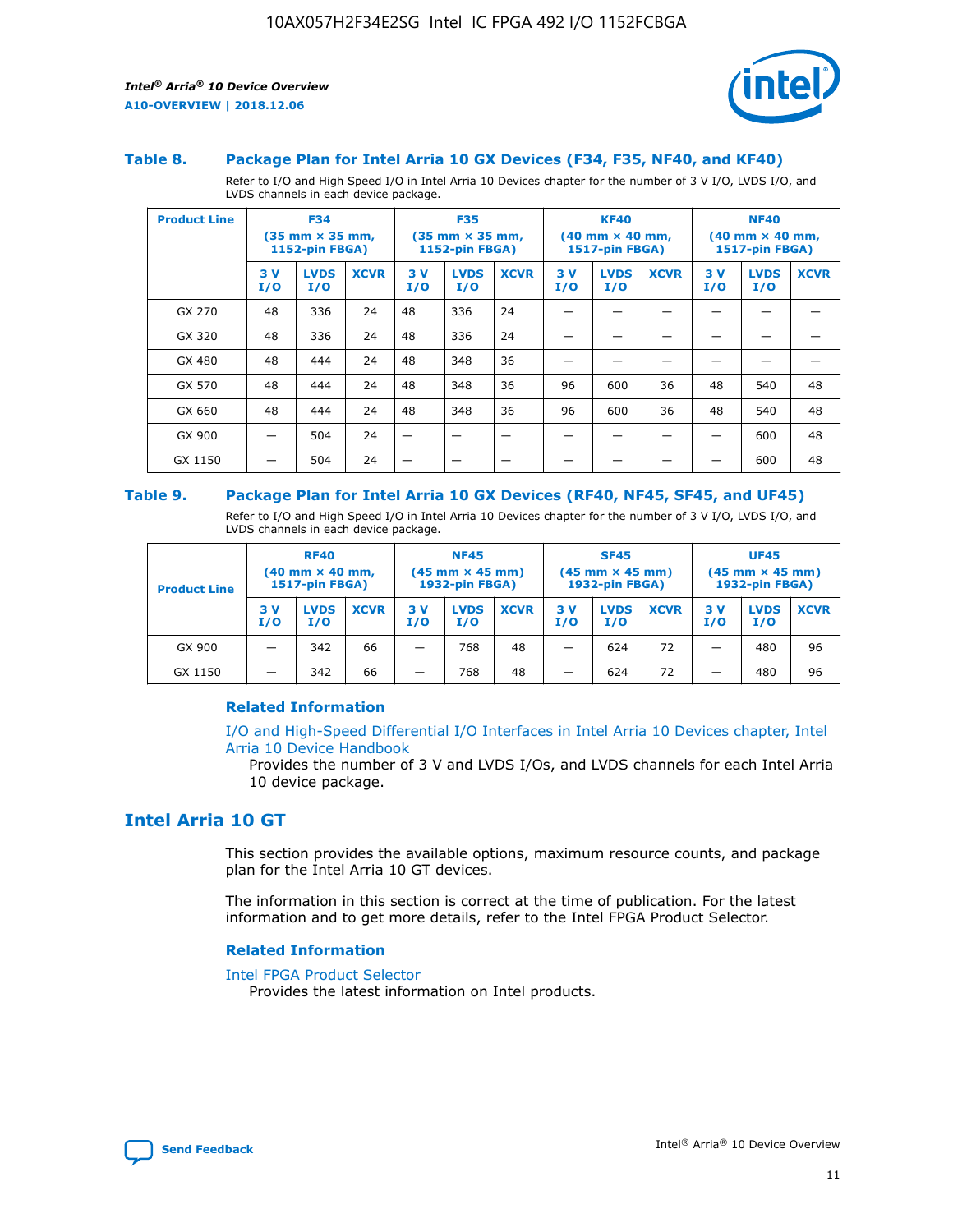

## **Available Options**

## **Figure 2. Sample Ordering Code and Available Options for Intel Arria 10 GT Devices**

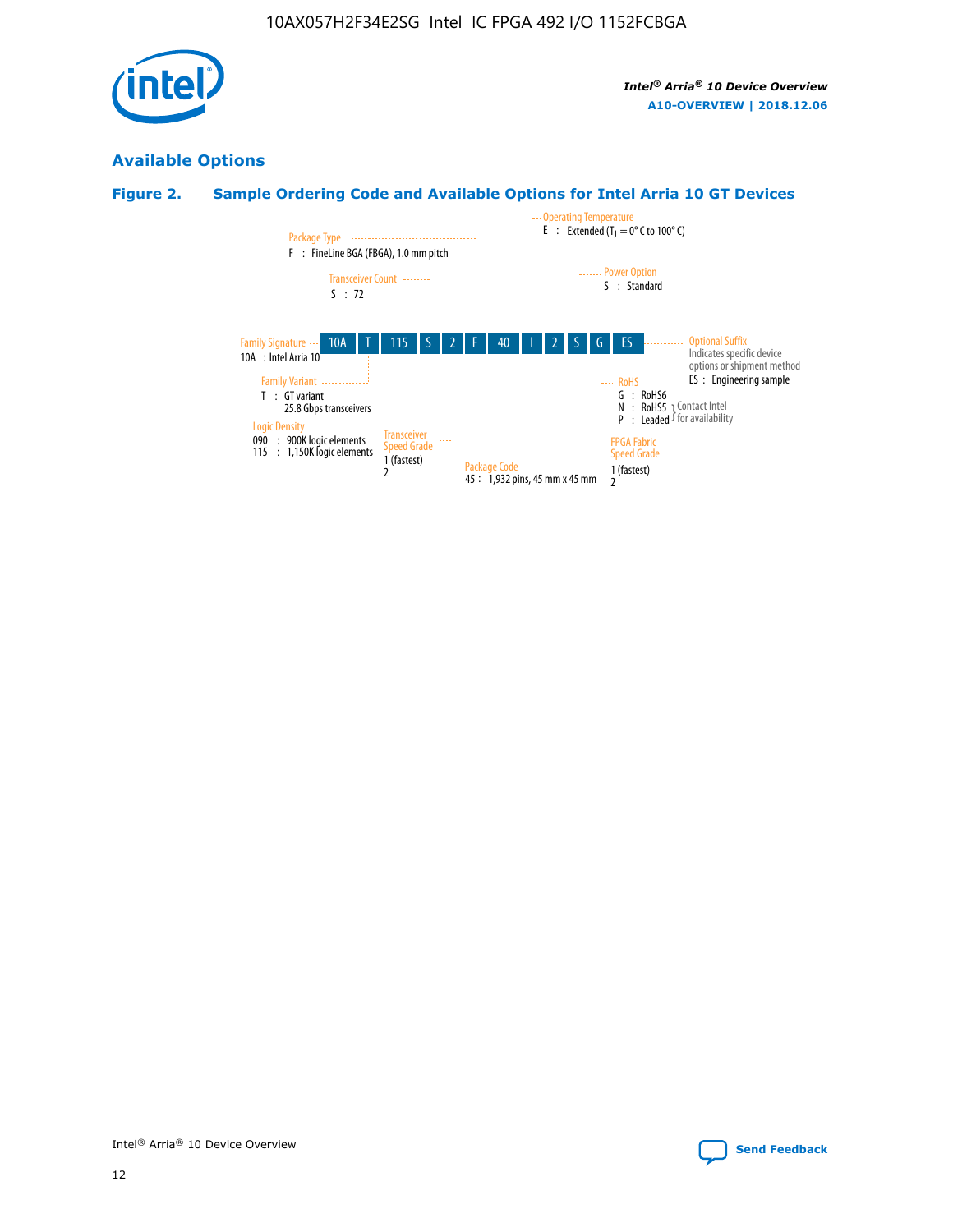

## **Maximum Resources**

#### **Table 10. Maximum Resource Counts for Intel Arria 10 GT Devices**

| <b>Resource</b>              |                      |                | <b>Product Line</b> |  |
|------------------------------|----------------------|----------------|---------------------|--|
|                              |                      | <b>GT 900</b>  | <b>GT 1150</b>      |  |
| Logic Elements (LE) (K)      |                      | 900            | 1,150               |  |
| <b>ALM</b>                   |                      | 339,620        | 427,200             |  |
| Register                     |                      | 1,358,480      | 1,708,800           |  |
| Memory (Kb)                  | M20K                 | 48,460         | 54,260              |  |
|                              | <b>MLAB</b>          | 9,386          | 12,984              |  |
| Variable-precision DSP Block |                      | 1,518          | 1,518               |  |
| 18 x 19 Multiplier           |                      | 3,036          | 3,036               |  |
| <b>PLL</b>                   | Fractional Synthesis | 32             | 32                  |  |
|                              | I/O                  | 16             | 16                  |  |
| Transceiver                  | 17.4 Gbps            | 72(5)          | 72(5)               |  |
|                              | 25.8 Gbps            | 6              | 6                   |  |
| GPIO <sup>(6)</sup>          |                      | 624            | 624                 |  |
| LVDS Pair $(7)$              |                      | 312            | 312                 |  |
| PCIe Hard IP Block           |                      | $\overline{4}$ | $\overline{4}$      |  |
| Hard Memory Controller       |                      | 16             | 16                  |  |

### **Related Information**

#### [Intel Arria 10 GT Channel Usage](https://www.intel.com/content/www/us/en/programmable/documentation/nik1398707230472.html#nik1398707008178)

Configuring GT/GX channels in Intel Arria 10 GT devices.

## **Package Plan**

#### **Table 11. Package Plan for Intel Arria 10 GT Devices**

Refer to I/O and High Speed I/O in Intel Arria 10 Devices chapter for the number of 3 V I/O, LVDS I/O, and LVDS channels in each device package.

| <b>Product Line</b> | <b>SF45</b><br>(45 mm × 45 mm, 1932-pin FBGA) |                 |             |  |  |  |
|---------------------|-----------------------------------------------|-----------------|-------------|--|--|--|
|                     | 3 V I/O                                       | <b>LVDS I/O</b> | <b>XCVR</b> |  |  |  |
| GT 900              |                                               | 624             | 72          |  |  |  |
| GT 1150             |                                               | 624             |             |  |  |  |

<sup>(7)</sup> Each LVDS I/O pair can be used as differential input or output.



 $(5)$  If all 6 GT channels are in use, 12 of the GX channels are not usable.

<sup>(6)</sup> The number of GPIOs does not include transceiver I/Os. In the Intel Quartus Prime software, the number of user I/Os includes transceiver I/Os.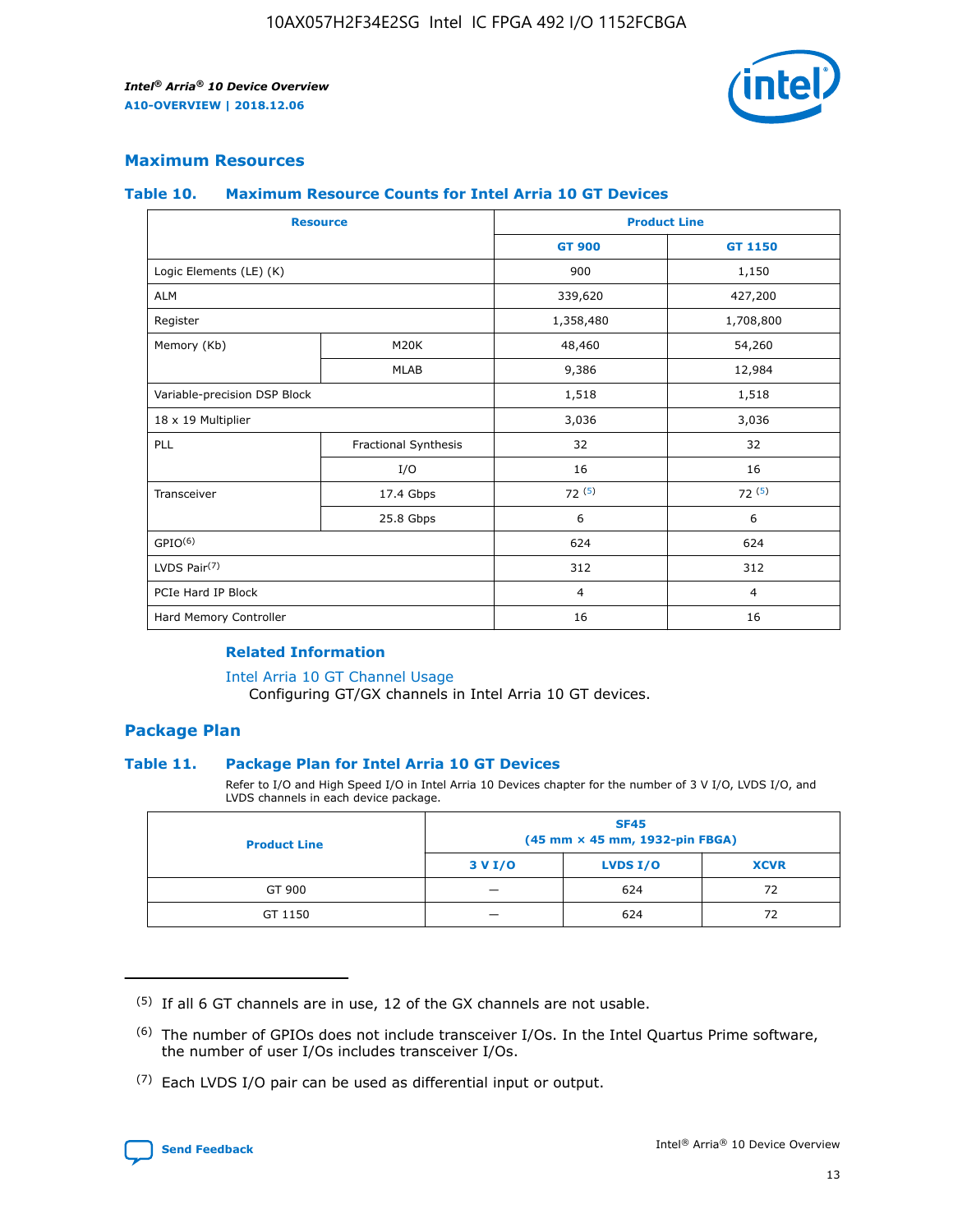

#### **Related Information**

[I/O and High-Speed Differential I/O Interfaces in Intel Arria 10 Devices chapter, Intel](https://www.intel.com/content/www/us/en/programmable/documentation/sam1403482614086.html#sam1403482030321) [Arria 10 Device Handbook](https://www.intel.com/content/www/us/en/programmable/documentation/sam1403482614086.html#sam1403482030321)

Provides the number of 3 V and LVDS I/Os, and LVDS channels for each Intel Arria 10 device package.

## **Intel Arria 10 SX**

This section provides the available options, maximum resource counts, and package plan for the Intel Arria 10 SX devices.

The information in this section is correct at the time of publication. For the latest information and to get more details, refer to the Intel FPGA Product Selector.

#### **Related Information**

[Intel FPGA Product Selector](http://www.altera.com/products/selector/psg-selector.html) Provides the latest information on Intel products.

#### **Available Options**

#### **Figure 3. Sample Ordering Code and Available Options for Intel Arria 10 SX Devices**



#### **Related Information**

[Transceiver Performance for Intel Arria 10 GX/SX Devices](https://www.intel.com/content/www/us/en/programmable/documentation/mcn1413182292568.html#mcn1413213965502) Provides more information about the transceiver speed grade.

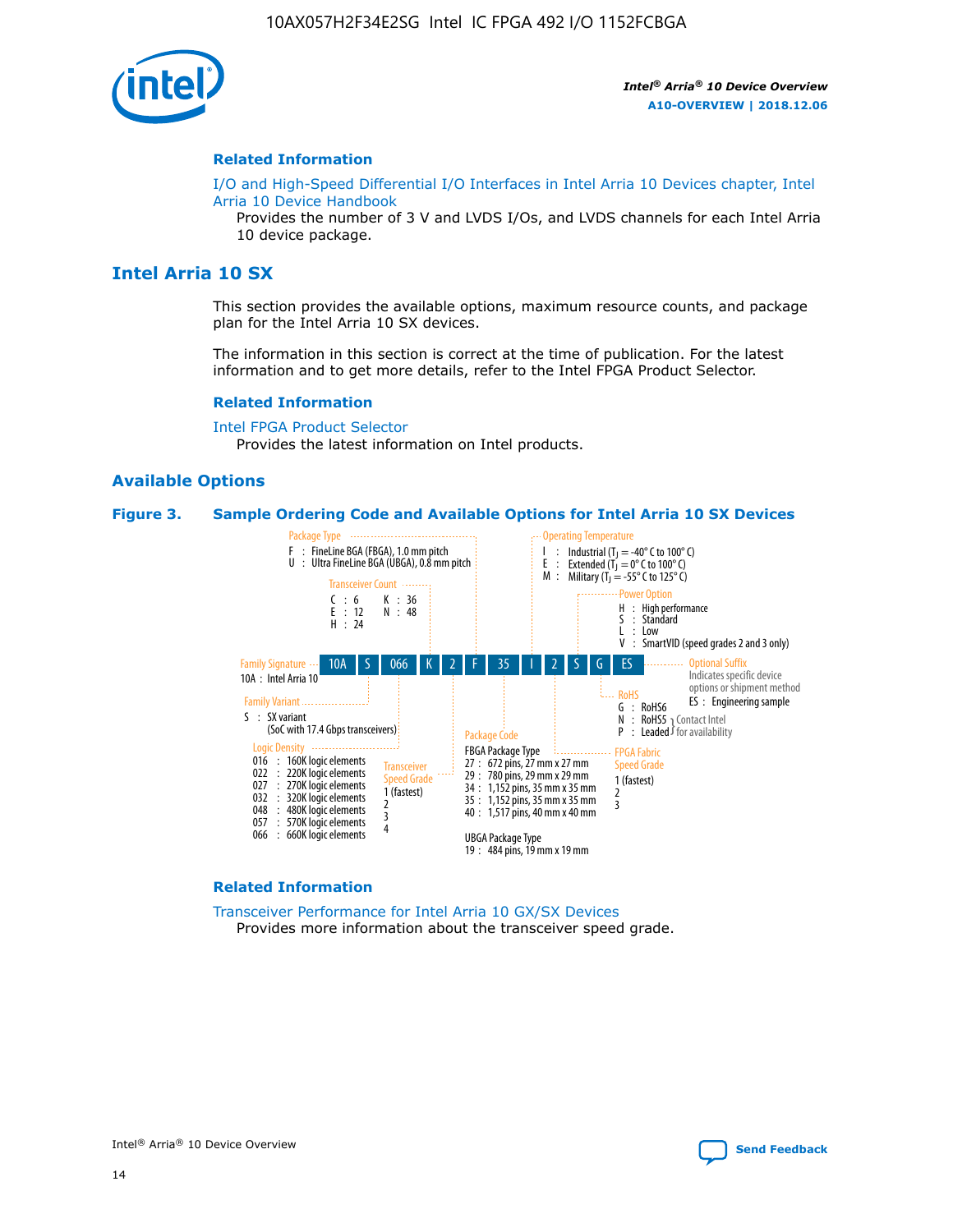

## **Maximum Resources**

#### **Table 12. Maximum Resource Counts for Intel Arria 10 SX Devices**

| <b>Resource</b>                   |                         | <b>Product Line</b> |               |                |                |                |                |                |  |  |  |
|-----------------------------------|-------------------------|---------------------|---------------|----------------|----------------|----------------|----------------|----------------|--|--|--|
|                                   |                         | <b>SX 160</b>       | <b>SX 220</b> | <b>SX 270</b>  | <b>SX 320</b>  | <b>SX 480</b>  | <b>SX 570</b>  | <b>SX 660</b>  |  |  |  |
| Logic Elements (LE) (K)           |                         | 160                 | 220           | 270            | 320            | 480            | 570            | 660            |  |  |  |
| <b>ALM</b>                        |                         | 61,510              | 80,330        | 101,620        | 119,900        | 183,590        | 217,080        | 251,680        |  |  |  |
| Register                          |                         | 246,040             | 321,320       | 406,480        | 479,600        | 734,360        | 868,320        | 1,006,720      |  |  |  |
| Memory (Kb)                       | M <sub>20</sub> K       | 8,800               | 11,740        | 15,000         | 17,820         | 28,620         | 36,000         | 42,620         |  |  |  |
|                                   | <b>MLAB</b>             | 1,050               | 1,690         | 2,452          | 2,727          | 4,164          | 5,096          | 5,788          |  |  |  |
| Variable-precision DSP Block      |                         | 156                 | 192           | 830            | 985            | 1,368          | 1,523          | 1,687          |  |  |  |
| 18 x 19 Multiplier                |                         | 312                 | 384           | 1,660          | 1,970          | 2,736          | 3,046          | 3,374          |  |  |  |
| PLL                               | Fractional<br>Synthesis | 6                   | 6             | 8              | 8              | 12             | 16             | 16             |  |  |  |
|                                   | I/O                     | 6                   | 6             | 8              | 8              | 12             | 16             | 16             |  |  |  |
| 17.4 Gbps Transceiver             |                         | 12                  | 12            | 24             | 24             | 36             | 48             | 48             |  |  |  |
| GPIO <sup>(8)</sup>               |                         | 288                 | 288           | 384            | 384            | 492            | 696            | 696            |  |  |  |
| LVDS Pair $(9)$                   |                         | 120                 | 120           | 168            | 168            | 174            | 324            | 324            |  |  |  |
| PCIe Hard IP Block                |                         | $\mathbf{1}$        | $\mathbf{1}$  | $\overline{2}$ | $\overline{2}$ | $\overline{2}$ | $\overline{2}$ | $\overline{2}$ |  |  |  |
| Hard Memory Controller            |                         | 6                   | 6             | 8              | 8              | 12             | 16             | 16             |  |  |  |
| ARM Cortex-A9 MPCore<br>Processor |                         | Yes                 | Yes           | Yes            | Yes            | Yes            | Yes            | <b>Yes</b>     |  |  |  |

## **Package Plan**

#### **Table 13. Package Plan for Intel Arria 10 SX Devices (U19, F27, F29, and F34)**

Refer to I/O and High Speed I/O in Intel Arria 10 Devices chapter for the number of 3 V I/O, LVDS I/O, and LVDS channels in each device package.

| <b>Product Line</b> | <b>U19</b><br>$(19 \text{ mm} \times 19 \text{ mm})$<br>484-pin UBGA) |                    | <b>F27</b><br>$(27 \text{ mm} \times 27 \text{ mm})$<br>672-pin FBGA) |           | <b>F29</b><br>$(29$ mm $\times$ 29 mm,<br>780-pin FBGA) |             |            | <b>F34</b><br>$(35 \text{ mm} \times 35 \text{ mm})$<br>1152-pin FBGA) |             |           |                    |             |
|---------------------|-----------------------------------------------------------------------|--------------------|-----------------------------------------------------------------------|-----------|---------------------------------------------------------|-------------|------------|------------------------------------------------------------------------|-------------|-----------|--------------------|-------------|
|                     | 3V<br>I/O                                                             | <b>LVDS</b><br>I/O | <b>XCVR</b>                                                           | 3V<br>I/O | <b>LVDS</b><br>I/O                                      | <b>XCVR</b> | 3 V<br>I/O | <b>LVDS</b><br>I/O                                                     | <b>XCVR</b> | 3V<br>I/O | <b>LVDS</b><br>I/O | <b>XCVR</b> |
| SX 160              | 48                                                                    | 144                | 6                                                                     | 48        | 192                                                     | 12          | 48         | 240                                                                    | 12          | –         |                    |             |
| SX 220              | 48                                                                    | 144                | 6                                                                     | 48        | 192                                                     | 12          | 48         | 240                                                                    | 12          |           |                    |             |
| SX 270              |                                                                       |                    |                                                                       | 48        | 192                                                     | 12          | 48         | 312                                                                    | 12          | 48        | 336                | 24          |
| SX 320              |                                                                       |                    |                                                                       | 48        | 192                                                     | 12          | 48         | 312                                                                    | 12          | 48        | 336                | 24          |
| continued           |                                                                       |                    |                                                                       |           |                                                         |             |            |                                                                        |             |           |                    |             |

 $(8)$  The number of GPIOs does not include transceiver I/Os. In the Intel Quartus Prime software, the number of user I/Os includes transceiver I/Os.

 $(9)$  Each LVDS I/O pair can be used as differential input or output.

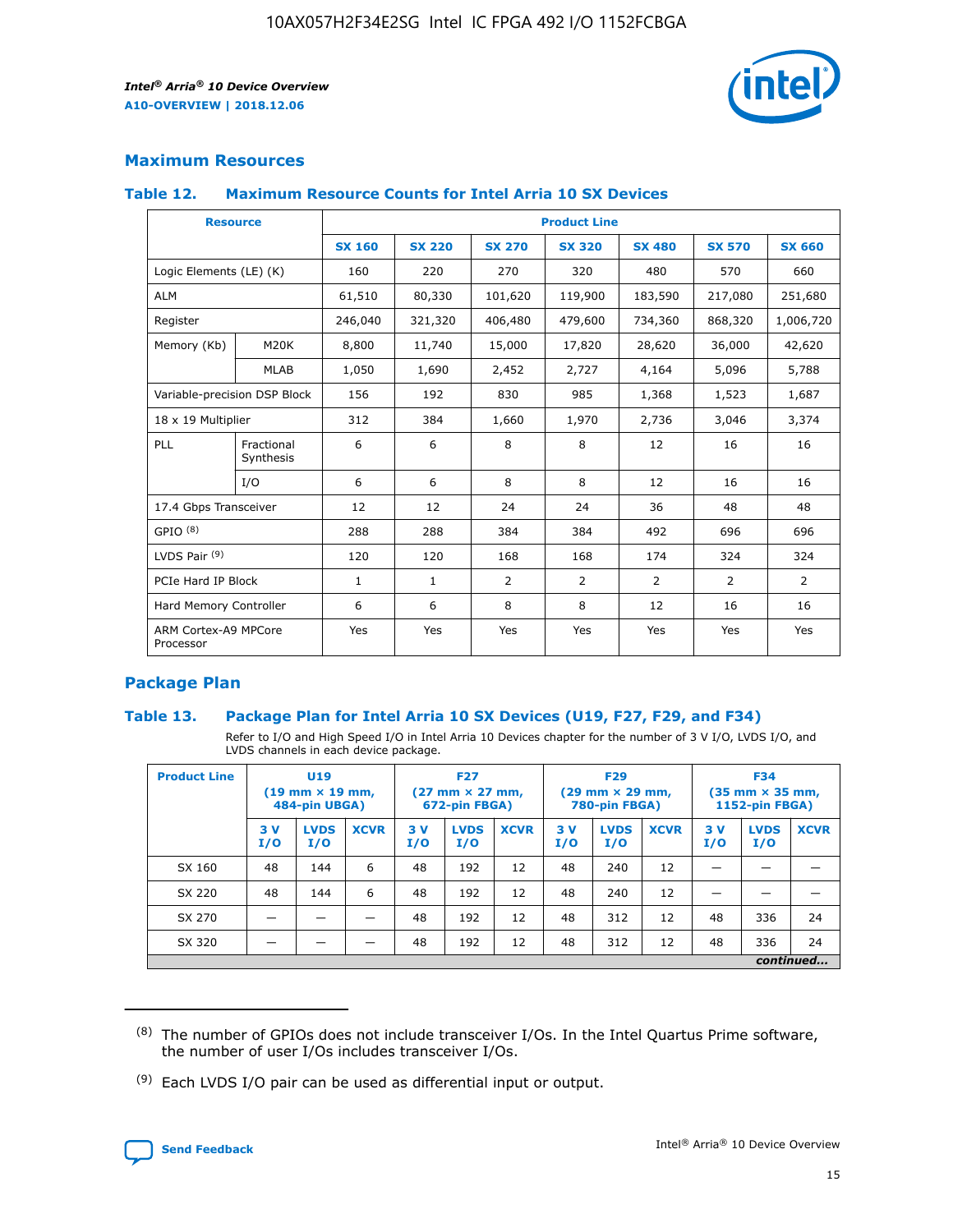

| <b>Product Line</b> | U <sub>19</sub><br>$(19 \text{ mm} \times 19 \text{ mm})$<br>484-pin UBGA) |                    | <b>F27</b><br>$(27 \text{ mm} \times 27 \text{ mm})$<br>672-pin FBGA) |           |                    | <b>F29</b><br>$(29 \text{ mm} \times 29 \text{ mm})$<br>780-pin FBGA) |           |                    | <b>F34</b><br>$(35$ mm $\times$ 35 mm,<br><b>1152-pin FBGA)</b> |           |                    |             |
|---------------------|----------------------------------------------------------------------------|--------------------|-----------------------------------------------------------------------|-----------|--------------------|-----------------------------------------------------------------------|-----------|--------------------|-----------------------------------------------------------------|-----------|--------------------|-------------|
|                     | 3V<br>I/O                                                                  | <b>LVDS</b><br>I/O | <b>XCVR</b>                                                           | 3V<br>I/O | <b>LVDS</b><br>I/O | <b>XCVR</b>                                                           | 3V<br>I/O | <b>LVDS</b><br>I/O | <b>XCVR</b>                                                     | 3V<br>I/O | <b>LVDS</b><br>I/O | <b>XCVR</b> |
| SX 480              |                                                                            |                    |                                                                       |           |                    |                                                                       | 48        | 312                | 12                                                              | 48        | 444                | 24          |
| SX 570              |                                                                            |                    |                                                                       |           |                    |                                                                       |           |                    |                                                                 | 48        | 444                | 24          |
| SX 660              |                                                                            |                    |                                                                       |           |                    |                                                                       |           |                    |                                                                 | 48        | 444                | 24          |

## **Table 14. Package Plan for Intel Arria 10 SX Devices (F35, KF40, and NF40)**

Refer to I/O and High Speed I/O in Intel Arria 10 Devices chapter for the number of 3 V I/O, LVDS I/O, and LVDS channels in each device package.

| <b>Product Line</b> | <b>F35</b><br>$(35 \text{ mm} \times 35 \text{ mm})$<br><b>1152-pin FBGA)</b> |          |             |                                           | <b>KF40</b><br>(40 mm × 40 mm,<br>1517-pin FBGA) |    | <b>NF40</b><br>$(40 \text{ mm} \times 40 \text{ mm})$<br>1517-pin FBGA) |          |             |  |
|---------------------|-------------------------------------------------------------------------------|----------|-------------|-------------------------------------------|--------------------------------------------------|----|-------------------------------------------------------------------------|----------|-------------|--|
|                     | 3 V I/O                                                                       | LVDS I/O | <b>XCVR</b> | <b>LVDS I/O</b><br><b>XCVR</b><br>3 V I/O |                                                  |    | 3 V I/O                                                                 | LVDS I/O | <b>XCVR</b> |  |
| SX 270              | 48                                                                            | 336      | 24          |                                           |                                                  |    |                                                                         |          |             |  |
| SX 320              | 48                                                                            | 336      | 24          |                                           |                                                  |    |                                                                         |          |             |  |
| SX 480              | 48                                                                            | 348      | 36          |                                           |                                                  |    |                                                                         |          |             |  |
| SX 570              | 48                                                                            | 348      | 36          | 96<br>36<br>600                           |                                                  | 48 | 540                                                                     | 48       |             |  |
| SX 660              | 48                                                                            | 348      | 36          | 96                                        | 600                                              | 36 | 48                                                                      | 540      | 48          |  |

## **Related Information**

[I/O and High-Speed Differential I/O Interfaces in Intel Arria 10 Devices chapter, Intel](https://www.intel.com/content/www/us/en/programmable/documentation/sam1403482614086.html#sam1403482030321) [Arria 10 Device Handbook](https://www.intel.com/content/www/us/en/programmable/documentation/sam1403482614086.html#sam1403482030321)

Provides the number of 3 V and LVDS I/Os, and LVDS channels for each Intel Arria 10 device package.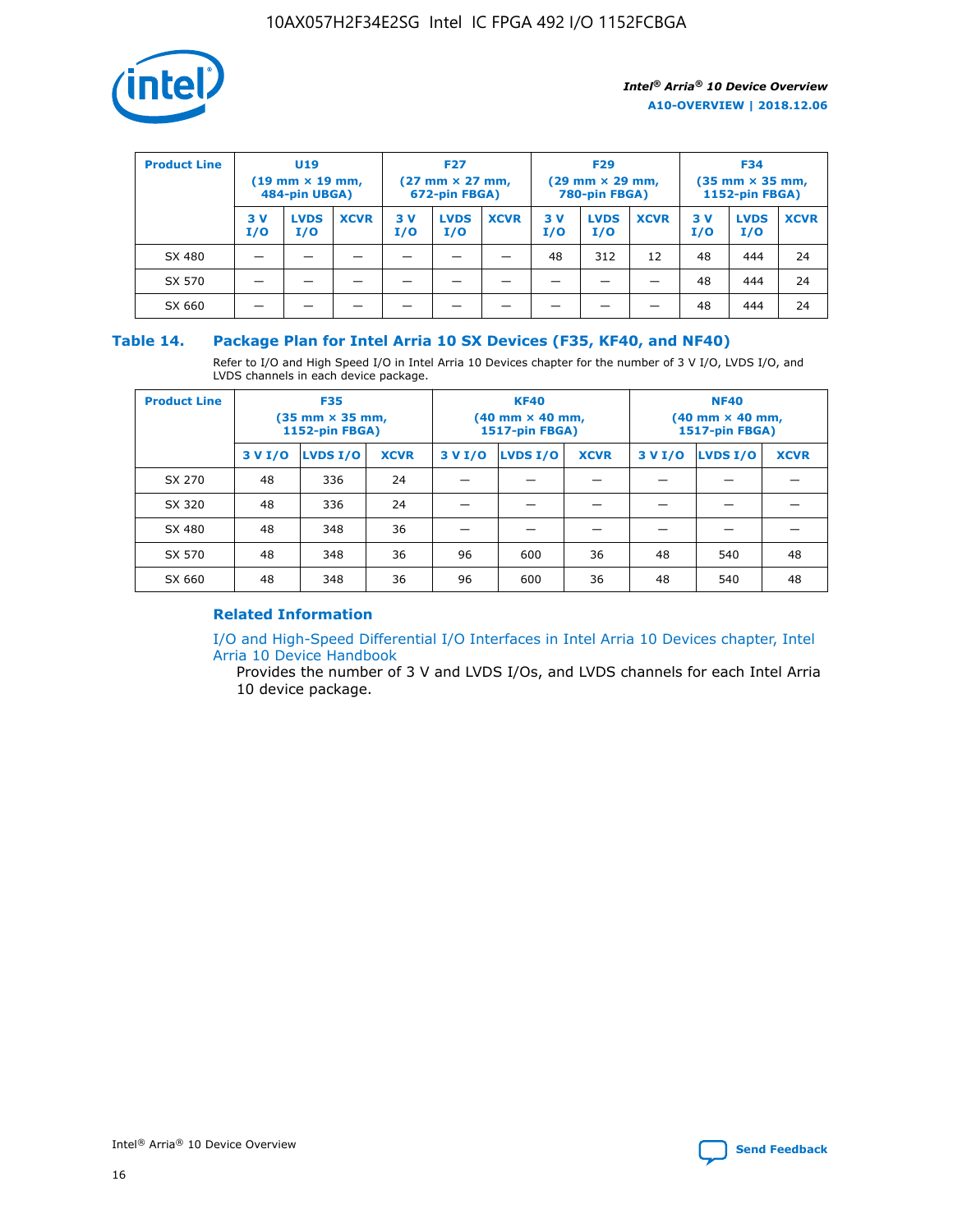

# **I/O Vertical Migration for Intel Arria 10 Devices**

#### **Figure 4. Migration Capability Across Intel Arria 10 Product Lines**

- The arrows indicate the migration paths. The devices included in each vertical migration path are shaded. Devices with fewer resources in the same path have lighter shades.
- To achieve the full I/O migration across product lines in the same migration path, restrict I/Os and transceivers usage to match the product line with the lowest I/O and transceiver counts.
- An LVDS I/O bank in the source device may be mapped to a 3 V I/O bank in the target device. To use memory interface clock frequency higher than 533 MHz, assign external memory interface pins only to banks that are LVDS I/O in both devices.
- There may be nominal 0.15 mm package height difference between some product lines in the same package type.
	- **Variant Product Line Package U19 F27 F29 F34 F35 KF40 NF40 RF40 NF45 SF45 UF45** Intel® Arria® 10 GX GX 160 GX 220 GX 270 GX 320 GX 480 GX 570 GX 660 GX 900 GX 1150 Intel Arria 10 GT GT 900 GT 1150 Intel Arria 10 SX SX 160 SX 220 SX 270 SX 320 SX 480 SX 570 SX 660
- Some migration paths are not shown in the Intel Quartus Prime software **Pin Migration View**.

*Note:* To verify the pin migration compatibility, use the **Pin Migration View** window in the Intel Quartus Prime software Pin Planner.

# **Adaptive Logic Module**

Intel Arria 10 devices use a 20 nm ALM as the basic building block of the logic fabric.

The ALM architecture is the same as the previous generation FPGAs, allowing for efficient implementation of logic functions and easy conversion of IP between the device generations.

The ALM, as shown in following figure, uses an 8-input fracturable look-up table (LUT) with four dedicated registers to help improve timing closure in register-rich designs and achieve an even higher design packing capability than the traditional two-register per LUT architecture.

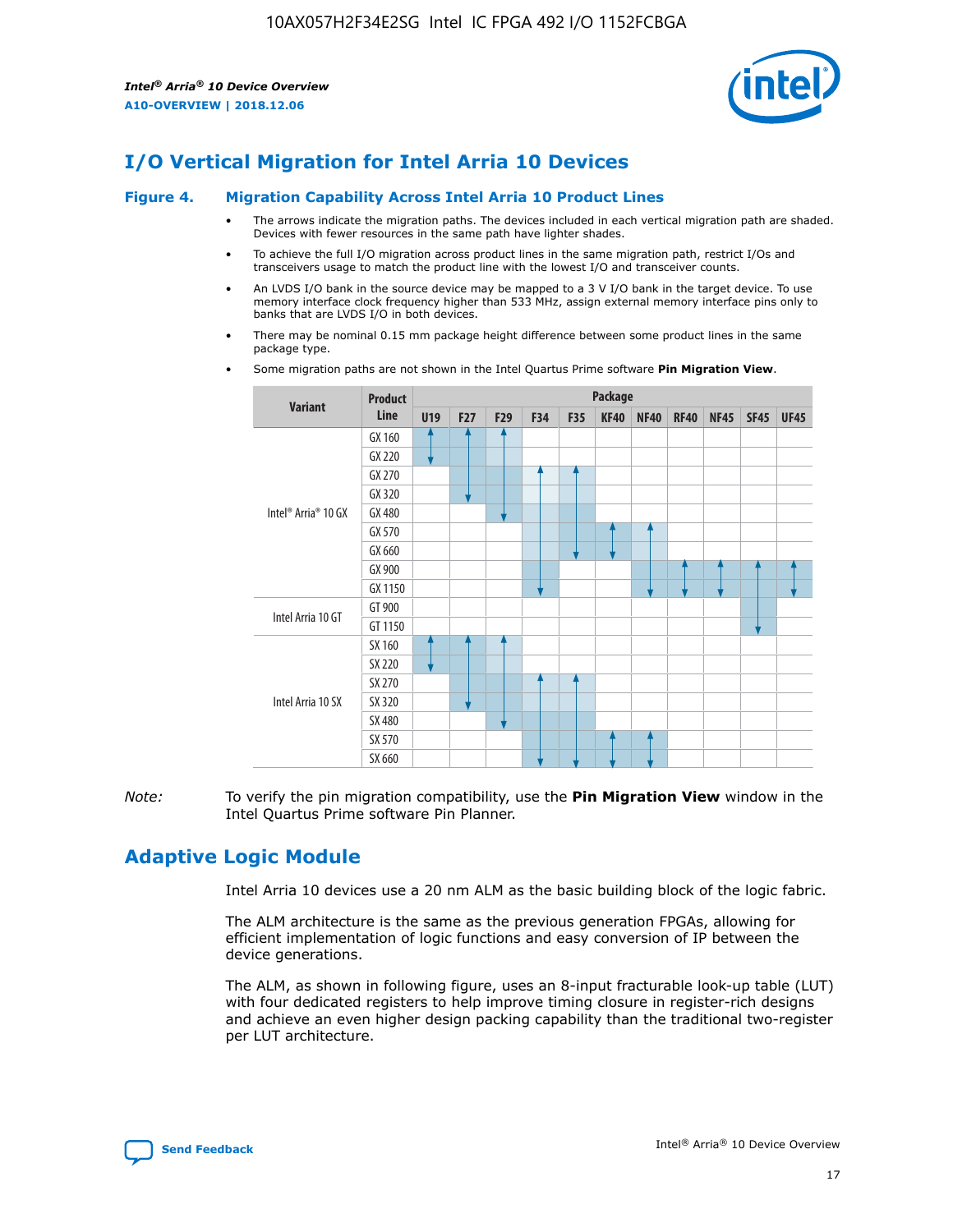

**Figure 5. ALM for Intel Arria 10 Devices**



The Intel Quartus Prime software optimizes your design according to the ALM logic structure and automatically maps legacy designs into the Intel Arria 10 ALM architecture.

## **Variable-Precision DSP Block**

The Intel Arria 10 variable precision DSP blocks support fixed-point arithmetic and floating-point arithmetic.

Features for fixed-point arithmetic:

- High-performance, power-optimized, and fully registered multiplication operations
- 18-bit and 27-bit word lengths
- Two 18 x 19 multipliers or one 27 x 27 multiplier per DSP block
- Built-in addition, subtraction, and 64-bit double accumulation register to combine multiplication results
- Cascading 19-bit or 27-bit when pre-adder is disabled and cascading 18-bit when pre-adder is used to form the tap-delay line for filtering applications
- Cascading 64-bit output bus to propagate output results from one block to the next block without external logic support
- Hard pre-adder supported in 19-bit and 27-bit modes for symmetric filters
- Internal coefficient register bank in both 18-bit and 27-bit modes for filter implementation
- 18-bit and 27-bit systolic finite impulse response (FIR) filters with distributed output adder
- Biased rounding support

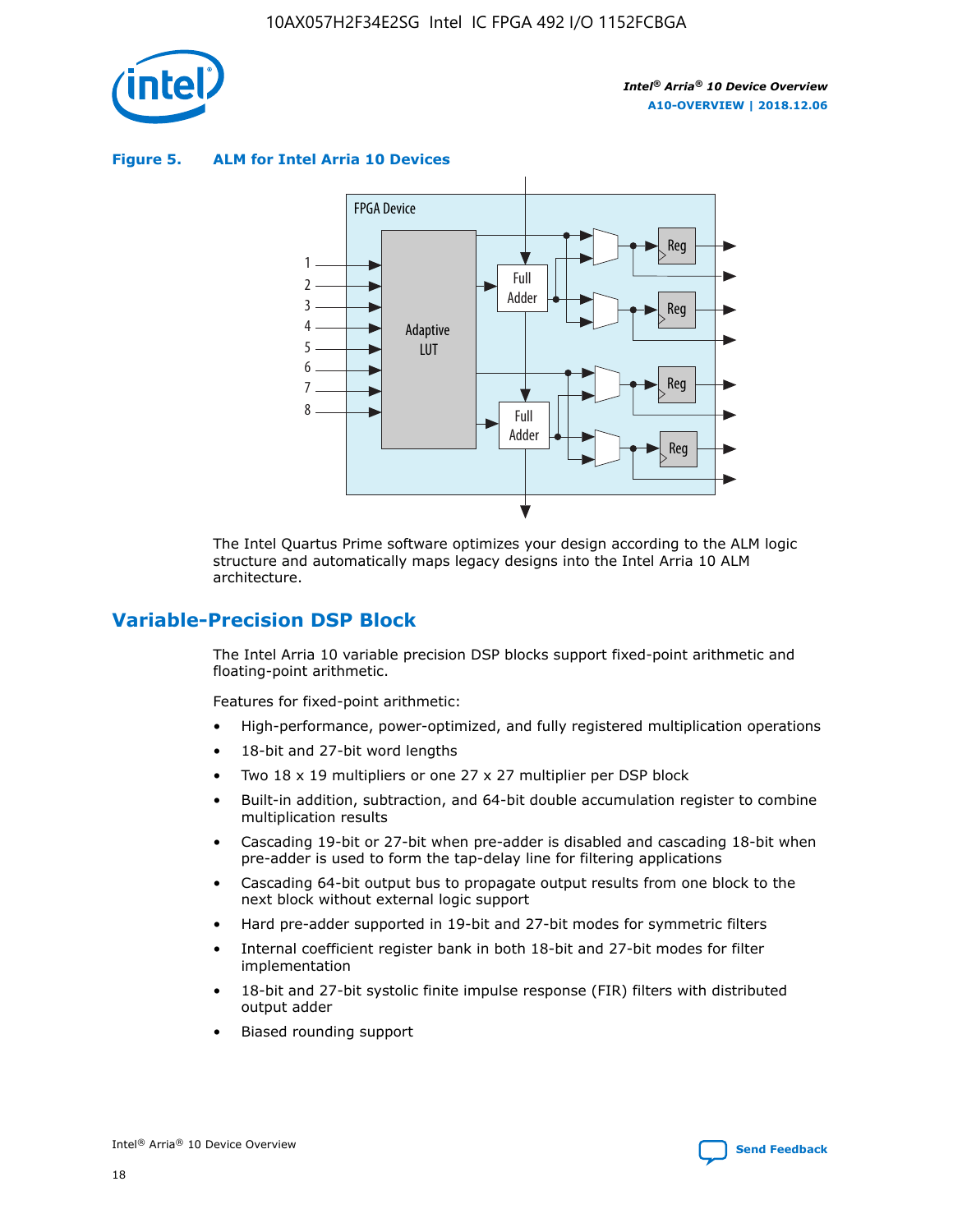

Features for floating-point arithmetic:

- A completely hardened architecture that supports multiplication, addition, subtraction, multiply-add, and multiply-subtract
- Multiplication with accumulation capability and a dynamic accumulator reset control
- Multiplication with cascade summation capability
- Multiplication with cascade subtraction capability
- Complex multiplication
- Direct vector dot product
- Systolic FIR filter

#### **Table 15. Variable-Precision DSP Block Configurations for Intel Arria 10 Devices**

| <b>Usage Example</b>                                       | <b>Multiplier Size (Bit)</b>    | <b>DSP Block Resources</b> |
|------------------------------------------------------------|---------------------------------|----------------------------|
| Medium precision fixed point                               | Two 18 x 19                     |                            |
| High precision fixed or Single precision<br>floating point | One 27 x 27                     |                            |
| Fixed point FFTs                                           | One 19 x 36 with external adder |                            |
| Very high precision fixed point                            | One 36 x 36 with external adder |                            |
| Double precision floating point                            | One 54 x 54 with external adder | 4                          |

#### **Table 16. Resources for Fixed-Point Arithmetic in Intel Arria 10 Devices**

The table lists the variable-precision DSP resources by bit precision for each Intel Arria 10 device.

| <b>Variant</b>        | <b>Product Line</b> | Variable-<br>precision<br><b>DSP Block</b> | <b>Independent Input and Output</b><br><b>Multiplications Operator</b> |                                     | 18 x 19<br><b>Multiplier</b><br><b>Adder Sum</b> | $18 \times 18$<br><b>Multiplier</b><br><b>Adder</b> |
|-----------------------|---------------------|--------------------------------------------|------------------------------------------------------------------------|-------------------------------------|--------------------------------------------------|-----------------------------------------------------|
|                       |                     |                                            | 18 x 19<br><b>Multiplier</b>                                           | $27 \times 27$<br><b>Multiplier</b> | <b>Mode</b>                                      | <b>Summed with</b><br>36 bit Input                  |
| AIntel Arria 10<br>GX | GX 160              | 156                                        | 312                                                                    | 156                                 | 156                                              | 156                                                 |
|                       | GX 220              | 192                                        | 384                                                                    | 192                                 | 192                                              | 192                                                 |
|                       | GX 270              | 830                                        | 1,660                                                                  | 830                                 | 830                                              | 830                                                 |
|                       | GX 320              | 984                                        | 1,968                                                                  | 984                                 | 984                                              | 984                                                 |
|                       | GX 480              | 1,368                                      | 2,736                                                                  | 1,368                               | 1,368                                            | 1,368                                               |
|                       | GX 570              | 1,523                                      | 3,046                                                                  | 1,523                               | 1,523                                            | 1,523                                               |
|                       | GX 660              | 1,687                                      | 3,374                                                                  | 1,687                               | 1,687                                            | 1,687                                               |
|                       | GX 900              | 1,518                                      | 3,036                                                                  | 1,518                               | 1,518                                            | 1,518                                               |
|                       | GX 1150             | 1,518                                      | 3,036                                                                  | 1,518                               | 1,518                                            | 1,518                                               |
| Intel Arria 10        | GT 900              | 1,518                                      | 3,036                                                                  | 1,518                               | 1,518                                            | 1,518                                               |
| GT                    | GT 1150             | 1,518                                      | 3,036                                                                  | 1,518                               | 1,518                                            | 1,518                                               |
| Intel Arria 10        | SX 160              | 156                                        | 312                                                                    | 156                                 | 156                                              | 156                                                 |
| <b>SX</b>             | SX 220<br>192       |                                            | 384                                                                    | 192                                 | 192                                              | 192                                                 |
|                       | SX 270              | 830                                        | 1,660                                                                  | 830                                 | 830                                              | 830                                                 |
|                       |                     |                                            |                                                                        |                                     |                                                  | continued                                           |

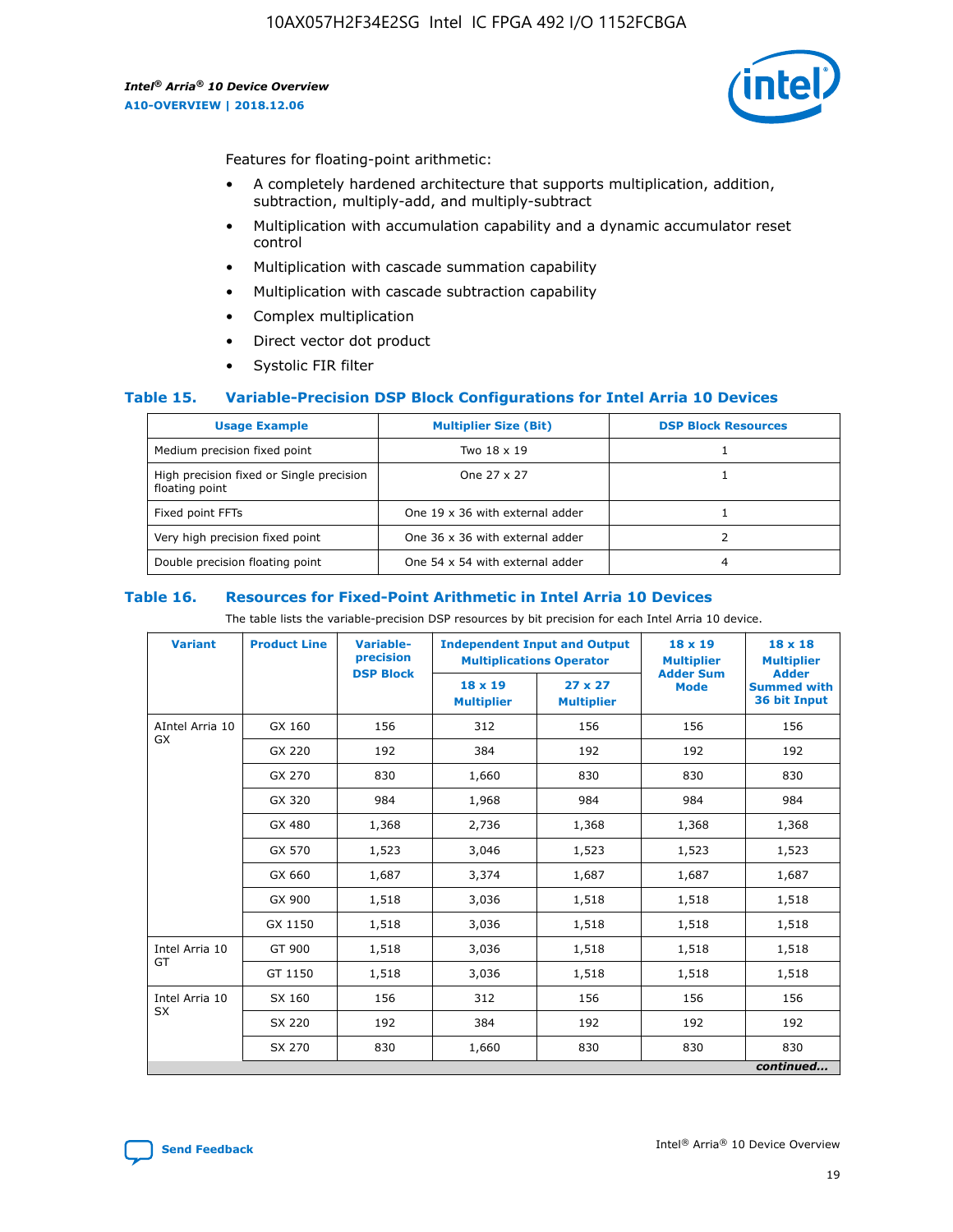

| <b>Variant</b> | <b>Product Line</b> | Variable-<br>precision | <b>Independent Input and Output</b><br><b>Multiplications Operator</b> |                                     | $18 \times 19$<br><b>Multiplier</b> | $18 \times 18$<br><b>Multiplier</b><br><b>Adder</b> |  |
|----------------|---------------------|------------------------|------------------------------------------------------------------------|-------------------------------------|-------------------------------------|-----------------------------------------------------|--|
|                |                     | <b>DSP Block</b>       | $18 \times 19$<br><b>Multiplier</b>                                    | $27 \times 27$<br><b>Multiplier</b> | <b>Adder Sum</b><br><b>Mode</b>     | <b>Summed with</b><br>36 bit Input                  |  |
|                | SX 320              | 984                    | 1,968                                                                  | 984                                 | 984                                 | 984                                                 |  |
|                | SX 480              | 1,368                  | 2,736                                                                  | 1,368                               | 1,368                               | 1,368                                               |  |
|                | SX 570              | 1,523                  | 3,046                                                                  | 1,523                               | 1,523                               | 1,523                                               |  |
|                | SX 660              | 1,687                  | 3,374                                                                  | 1,687                               | 1,687                               | 1,687                                               |  |

## **Table 17. Resources for Floating-Point Arithmetic in Intel Arria 10 Devices**

The table lists the variable-precision DSP resources by bit precision for each Intel Arria 10 device.

| <b>Variant</b> | <b>Product Line</b> | <b>Variable-</b><br>precision<br><b>DSP Block</b> | <b>Single</b><br><b>Precision</b><br><b>Floating-Point</b><br><b>Multiplication</b><br><b>Mode</b> | <b>Single-Precision</b><br><b>Floating-Point</b><br><b>Adder Mode</b> | Single-<br><b>Precision</b><br><b>Floating-Point</b><br><b>Multiply</b><br><b>Accumulate</b><br><b>Mode</b> | <b>Peak</b><br><b>Giga Floating-</b><br><b>Point</b><br><b>Operations</b><br>per Second<br>(GFLOPs) |
|----------------|---------------------|---------------------------------------------------|----------------------------------------------------------------------------------------------------|-----------------------------------------------------------------------|-------------------------------------------------------------------------------------------------------------|-----------------------------------------------------------------------------------------------------|
| Intel Arria 10 | GX 160              | 156                                               | 156                                                                                                | 156                                                                   | 156                                                                                                         | 140                                                                                                 |
| GX             | GX 220              | 192                                               | 192                                                                                                | 192                                                                   | 192                                                                                                         | 173                                                                                                 |
|                | GX 270              | 830                                               | 830                                                                                                | 830                                                                   | 830                                                                                                         | 747                                                                                                 |
|                | GX 320              | 984                                               | 984                                                                                                | 984                                                                   | 984                                                                                                         | 886                                                                                                 |
|                | GX 480              | 1,369                                             | 1,368                                                                                              | 1,368                                                                 | 1,368                                                                                                       | 1,231                                                                                               |
|                | GX 570              | 1,523                                             | 1,523                                                                                              | 1,523                                                                 | 1,523                                                                                                       | 1,371                                                                                               |
|                | GX 660              | 1,687                                             | 1,687                                                                                              | 1,687                                                                 | 1,687                                                                                                       | 1,518                                                                                               |
|                | GX 900              | 1,518                                             | 1,518                                                                                              | 1,518                                                                 | 1,518                                                                                                       | 1,366                                                                                               |
|                | GX 1150             | 1,518                                             | 1,518                                                                                              | 1,518                                                                 | 1,518                                                                                                       | 1,366                                                                                               |
| Intel Arria 10 | GT 900              | 1,518                                             | 1,518                                                                                              | 1,518                                                                 | 1,518                                                                                                       | 1,366                                                                                               |
| GT             | GT 1150             | 1,518                                             | 1,518                                                                                              | 1,518                                                                 | 1,518                                                                                                       | 1,366                                                                                               |
| Intel Arria 10 | SX 160              | 156                                               | 156                                                                                                | 156                                                                   | 156                                                                                                         | 140                                                                                                 |
| SX             | SX 220              | 192                                               | 192                                                                                                | 192                                                                   | 192                                                                                                         | 173                                                                                                 |
|                | SX 270              | 830                                               | 830                                                                                                | 830                                                                   | 830                                                                                                         | 747                                                                                                 |
|                | SX 320              | 984                                               | 984                                                                                                | 984                                                                   | 984                                                                                                         | 886                                                                                                 |
|                | SX 480              | 1,369                                             | 1,368                                                                                              | 1,368                                                                 | 1,368                                                                                                       | 1,231                                                                                               |
|                | SX 570              | 1,523                                             | 1,523                                                                                              | 1,523                                                                 | 1,523                                                                                                       | 1,371                                                                                               |
|                | SX 660              | 1,687                                             | 1,687                                                                                              | 1,687                                                                 | 1,687                                                                                                       | 1,518                                                                                               |

# **Embedded Memory Blocks**

The embedded memory blocks in the devices are flexible and designed to provide an optimal amount of small- and large-sized memory arrays to fit your design requirements.

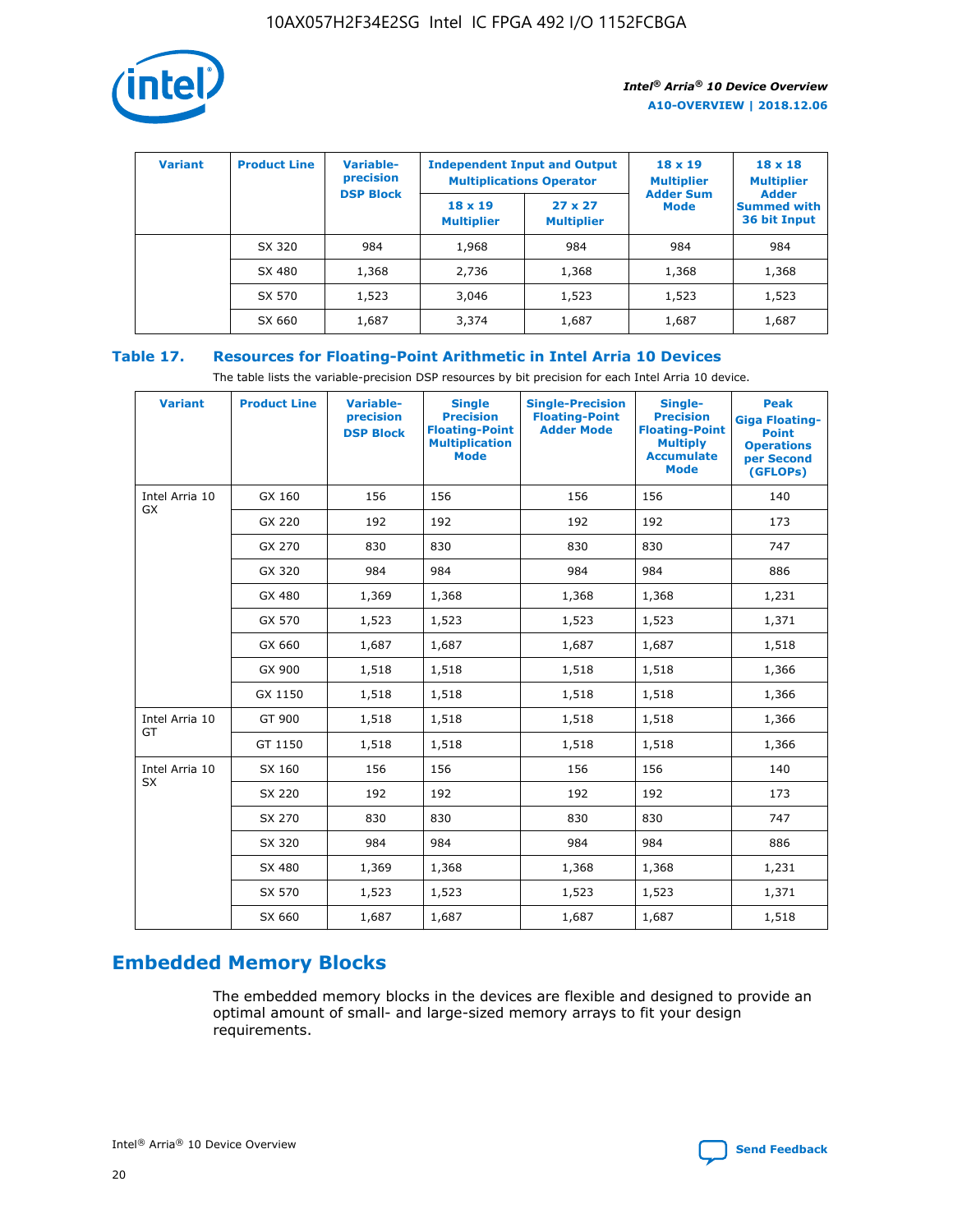

# **Types of Embedded Memory**

The Intel Arria 10 devices contain two types of memory blocks:

- 20 Kb M20K blocks—blocks of dedicated memory resources. The M20K blocks are ideal for larger memory arrays while still providing a large number of independent ports.
- 640 bit memory logic array blocks (MLABs)—enhanced memory blocks that are configured from dual-purpose logic array blocks (LABs). The MLABs are ideal for wide and shallow memory arrays. The MLABs are optimized for implementation of shift registers for digital signal processing (DSP) applications, wide and shallow FIFO buffers, and filter delay lines. Each MLAB is made up of ten adaptive logic modules (ALMs). In the Intel Arria 10 devices, you can configure these ALMs as ten 32 x 2 blocks, giving you one 32 x 20 simple dual-port SRAM block per MLAB.

# **Embedded Memory Capacity in Intel Arria 10 Devices**

|                   | <b>Product</b> |              | <b>M20K</b>         | <b>MLAB</b>  |                     | <b>Total RAM Bit</b> |
|-------------------|----------------|--------------|---------------------|--------------|---------------------|----------------------|
| <b>Variant</b>    | Line           | <b>Block</b> | <b>RAM Bit (Kb)</b> | <b>Block</b> | <b>RAM Bit (Kb)</b> | (Kb)                 |
| Intel Arria 10 GX | GX 160         | 440          | 8,800               | 1,680        | 1,050               | 9,850                |
|                   | GX 220         | 587          | 11,740              | 2,703        | 1,690               | 13,430               |
|                   | GX 270         | 750          | 15,000              | 3,922        | 2,452               | 17,452               |
|                   | GX 320         | 891          | 17,820              | 4,363        | 2,727               | 20,547               |
|                   | GX 480         | 1,431        | 28,620              | 6,662        | 4,164               | 32,784               |
|                   | GX 570         | 1,800        | 36,000              | 8,153        | 5,096               | 41,096               |
|                   | GX 660         | 2,131        | 42,620              | 9,260        | 5,788               | 48,408               |
|                   | GX 900         | 2,423        | 48,460              | 15,017       | 9,386               | 57,846               |
|                   | GX 1150        | 2,713        | 54,260              | 20,774       | 12,984              | 67,244               |
| Intel Arria 10 GT | GT 900         | 2,423        | 48,460              | 15,017       | 9,386               | 57,846               |
|                   | GT 1150        | 2,713        | 54,260              | 20,774       | 12,984              | 67,244               |
| Intel Arria 10 SX | SX 160         | 440          | 8,800               | 1,680        | 1,050               | 9,850                |
|                   | SX 220         | 587          | 11,740              | 2,703        | 1,690               | 13,430               |
|                   | SX 270         | 750          | 15,000              | 3,922        | 2,452               | 17,452               |
|                   | SX 320         | 891          | 17,820              | 4,363        | 2,727               | 20,547               |
|                   | SX 480         | 1,431        | 28,620              | 6,662        | 4,164               | 32,784               |
|                   | SX 570         | 1,800        | 36,000              | 8,153        | 5,096               | 41,096               |
|                   | SX 660         | 2,131        | 42,620              | 9,260        | 5,788               | 48,408               |

#### **Table 18. Embedded Memory Capacity and Distribution in Intel Arria 10 Devices**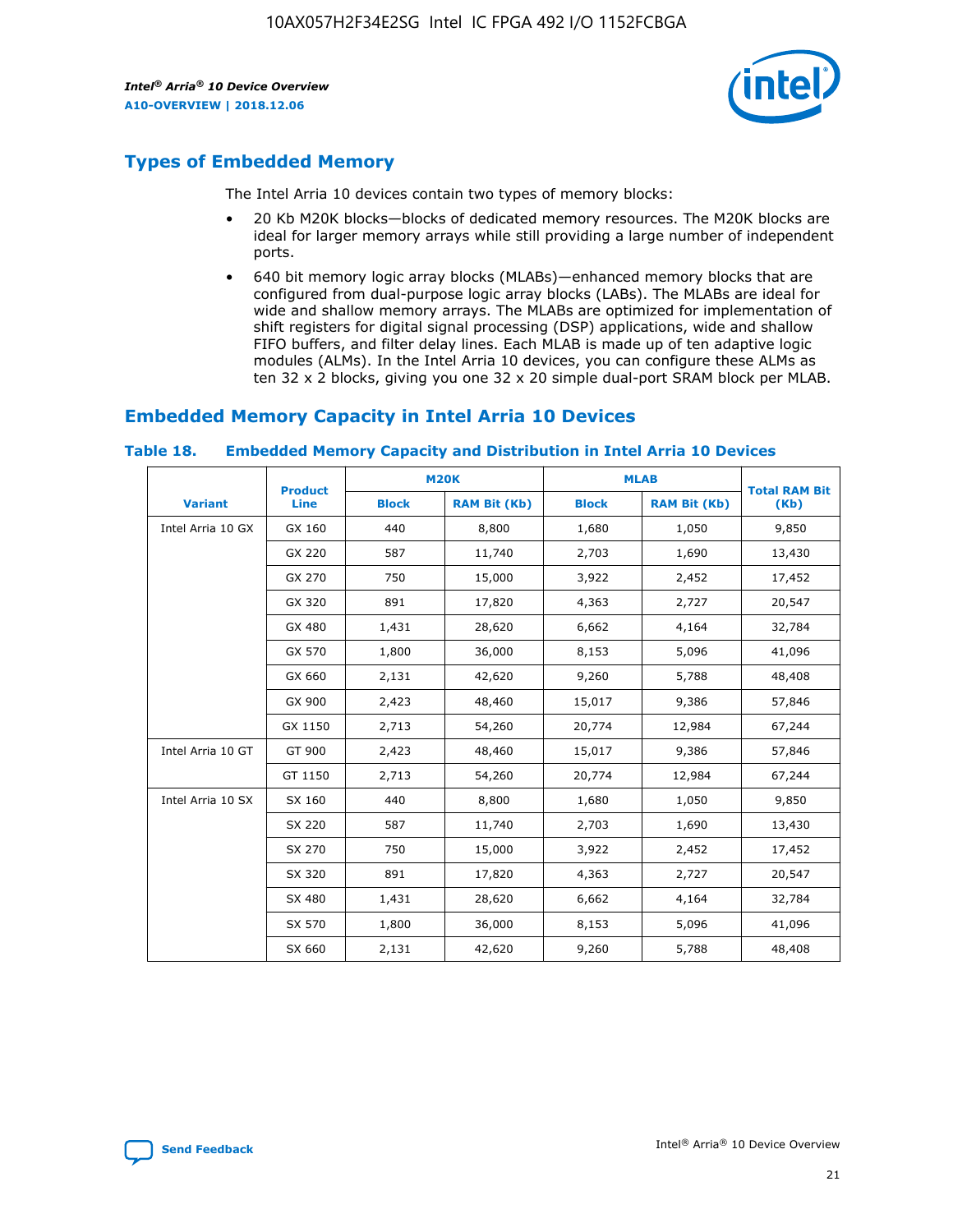

## **Embedded Memory Configurations for Single-port Mode**

#### **Table 19. Single-port Embedded Memory Configurations for Intel Arria 10 Devices**

This table lists the maximum configurations supported for single-port RAM and ROM modes.

| <b>Memory Block</b> | Depth (bits) | <b>Programmable Width</b> |
|---------------------|--------------|---------------------------|
| MLAB                | 32           | x16, x18, or x20          |
|                     | 64(10)       | x8, x9, x10               |
| M20K                | 512          | x40, x32                  |
|                     | 1K           | x20, x16                  |
|                     | 2K           | x10, x8                   |
|                     | 4K           | x5, x4                    |
|                     | 8K           | x2                        |
|                     | 16K          | x1                        |

## **Clock Networks and PLL Clock Sources**

The clock network architecture is based on Intel's global, regional, and peripheral clock structure. This clock structure is supported by dedicated clock input pins, fractional clock synthesis PLLs, and integer I/O PLLs.

## **Clock Networks**

The Intel Arria 10 core clock networks are capable of up to 800 MHz fabric operation across the full industrial temperature range. For the external memory interface, the clock network supports the hard memory controller with speeds up to 2,400 Mbps in a quarter-rate transfer.

To reduce power consumption, the Intel Quartus Prime software identifies all unused sections of the clock network and powers them down.

## **Fractional Synthesis and I/O PLLs**

Intel Arria 10 devices contain up to 32 fractional synthesis PLLs and up to 16 I/O PLLs that are available for both specific and general purpose uses in the core:

- Fractional synthesis PLLs—located in the column adjacent to the transceiver blocks
- I/O PLLs—located in each bank of the 48 I/Os

#### **Fractional Synthesis PLLs**

You can use the fractional synthesis PLLs to:

- Reduce the number of oscillators that are required on your board
- Reduce the number of clock pins that are used in the device by synthesizing multiple clock frequencies from a single reference clock source

<sup>(10)</sup> Supported through software emulation and consumes additional MLAB blocks.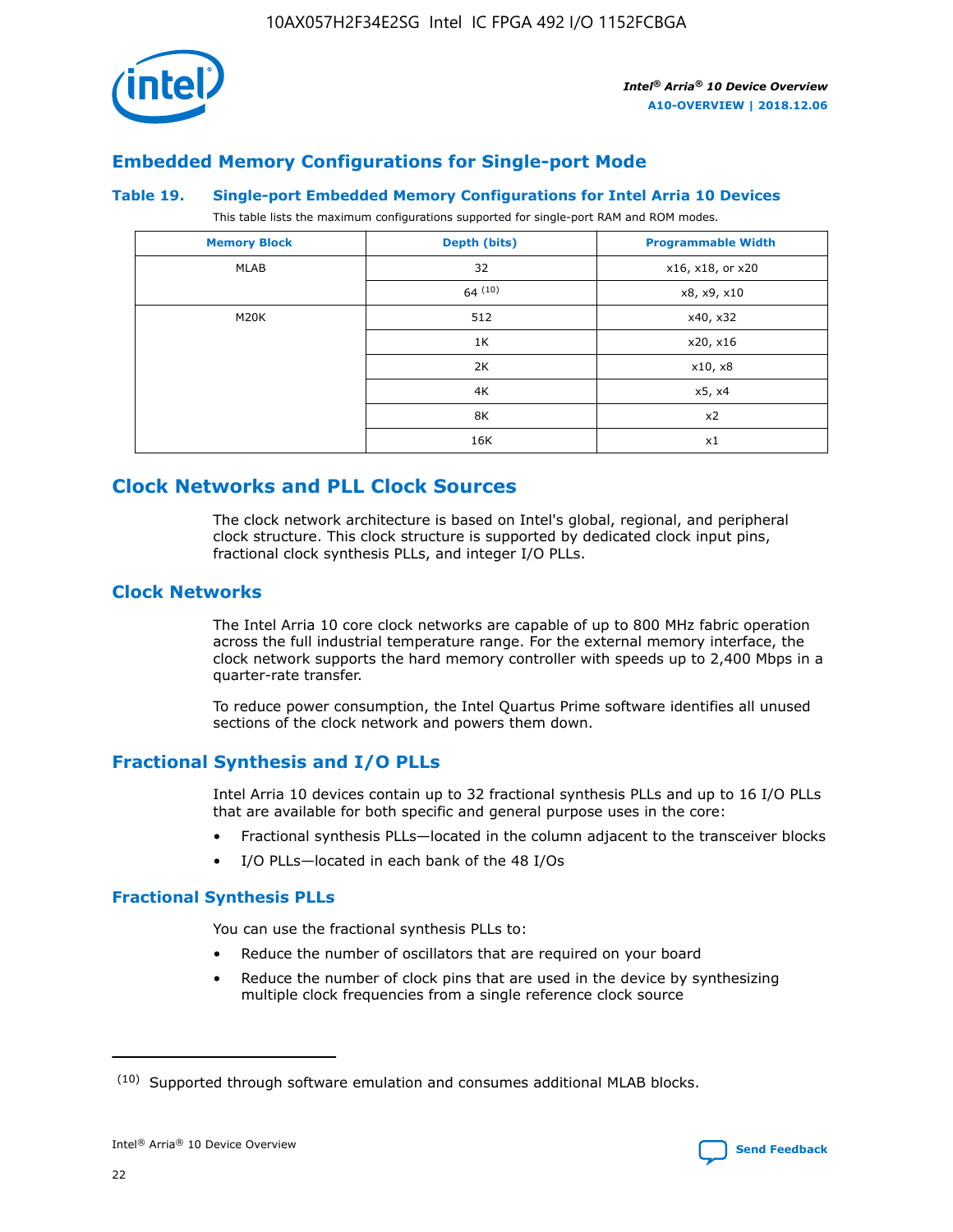

The fractional synthesis PLLs support the following features:

- Reference clock frequency synthesis for transceiver CMU and Advanced Transmit (ATX) PLLs
- Clock network delay compensation
- Zero-delay buffering
- Direct transmit clocking for transceivers
- Independently configurable into two modes:
	- Conventional integer mode equivalent to the general purpose PLL
	- Enhanced fractional mode with third order delta-sigma modulation
- PLL cascading

## **I/O PLLs**

The integer mode I/O PLLs are located in each bank of 48 I/Os. You can use the I/O PLLs to simplify the design of external memory and high-speed LVDS interfaces.

In each I/O bank, the I/O PLLs are adjacent to the hard memory controllers and LVDS SERDES. Because these PLLs are tightly coupled with the I/Os that need to use them, it makes it easier to close timing.

You can use the I/O PLLs for general purpose applications in the core such as clock network delay compensation and zero-delay buffering.

Intel Arria 10 devices support PLL-to-PLL cascading.

# **FPGA General Purpose I/O**

Intel Arria 10 devices offer highly configurable GPIOs. Each I/O bank contains 48 general purpose I/Os and a high-efficiency hard memory controller.

The following list describes the features of the GPIOs:

- Consist of 3 V I/Os for high-voltage application and LVDS I/Os for differential signaling
	- Up to two 3 V I/O banks, available in some devices, that support up to 3 V I/O standards
	- LVDS I/O banks that support up to 1.8 V I/O standards
- Support a wide range of single-ended and differential I/O interfaces
- LVDS speeds up to 1.6 Gbps
- Each LVDS pair of pins has differential input and output buffers, allowing you to configure the LVDS direction for each pair.
- Programmable bus hold and weak pull-up
- Programmable differential output voltage  $(V_{OD})$  and programmable pre-emphasis

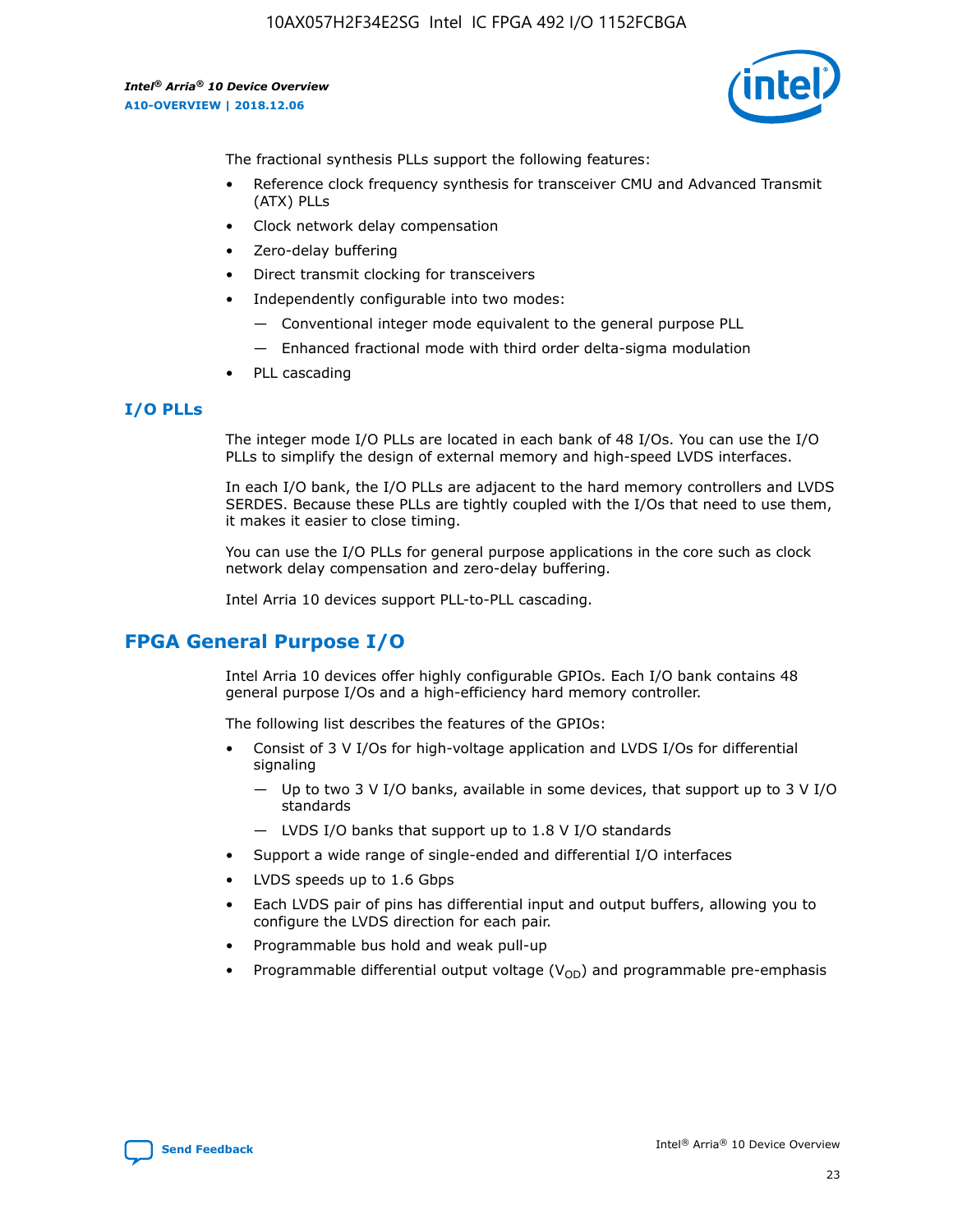

- Series (R<sub>S</sub>) and parallel (R<sub>T</sub>) on-chip termination (OCT) for all I/O banks with OCT calibration to limit the termination impedance variation
- On-chip dynamic termination that has the ability to swap between series and parallel termination, depending on whether there is read or write on a common bus for signal integrity
- Easy timing closure support using the hard read FIFO in the input register path, and delay-locked loop (DLL) delay chain with fine and coarse architecture

# **External Memory Interface**

Intel Arria 10 devices offer massive external memory bandwidth, with up to seven 32 bit DDR4 memory interfaces running at up to 2,400 Mbps. This bandwidth provides additional ease of design, lower power, and resource efficiencies of hardened highperformance memory controllers.

The memory interface within Intel Arria 10 FPGAs and SoCs delivers the highest performance and ease of use. You can configure up to a maximum width of 144 bits when using the hard or soft memory controllers. If required, you can bypass the hard memory controller and use a soft controller implemented in the user logic.

Each I/O contains a hardened DDR read/write path (PHY) capable of performing key memory interface functionality such as read/write leveling, FIFO buffering to lower latency and improve margin, timing calibration, and on-chip termination.

The timing calibration is aided by the inclusion of hard microcontrollers based on Intel's Nios® II technology, specifically tailored to control the calibration of multiple memory interfaces. This calibration allows the Intel Arria 10 device to compensate for any changes in process, voltage, or temperature either within the Intel Arria 10 device itself, or within the external memory device. The advanced calibration algorithms ensure maximum bandwidth and robust timing margin across all operating conditions.

In addition to parallel memory interfaces, Intel Arria 10 devices support serial memory technologies such as the Hybrid Memory Cube (HMC). The HMC is supported by the Intel Arria 10 high-speed serial transceivers which connect up to four HMC links, with each link running at data rates up to 15 Gbps.

#### **Related Information**

#### [External Memory Interface Spec Estimator](http://www.altera.com/technology/memory/estimator/mem-emif-index.html)

Provides a parametric tool that allows you to find and compare the performance of the supported external memory interfaces in IntelFPGAs.

## **Memory Standards Supported by Intel Arria 10 Devices**

The I/Os are designed to provide high performance support for existing and emerging external memory standards.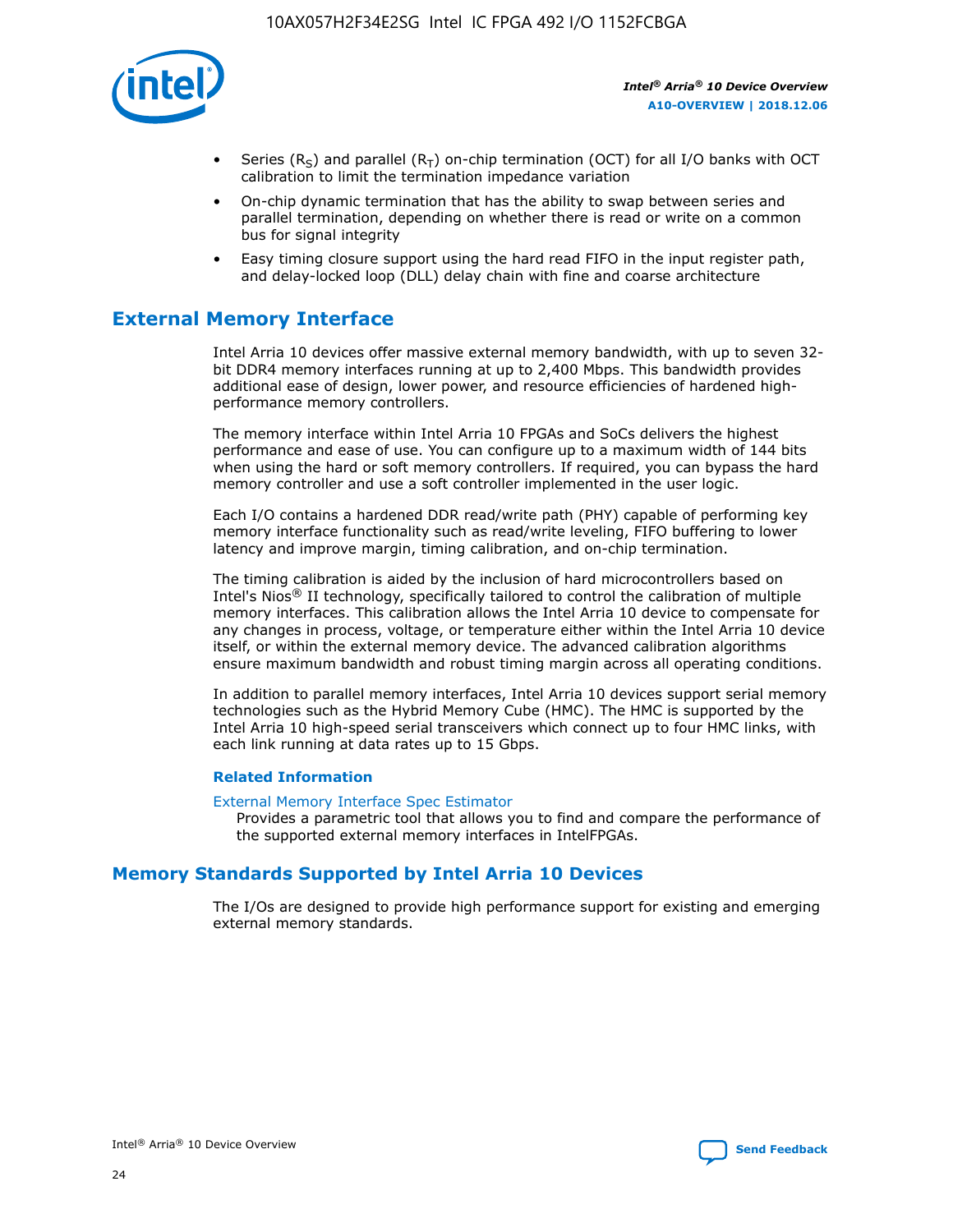

#### **Table 20. Memory Standards Supported by the Hard Memory Controller**

This table lists the overall capability of the hard memory controller. For specific details, refer to the External Memory Interface Spec Estimator and Intel Arria 10 Device Datasheet.

| <b>Memory Standard</b> | <b>Rate Support</b> | <b>Ping Pong PHY Support</b> | <b>Maximum Frequency</b><br>(MHz) |
|------------------------|---------------------|------------------------------|-----------------------------------|
| <b>DDR4 SDRAM</b>      | Quarter rate        | Yes                          | 1,067                             |
|                        |                     |                              | 1,200                             |
| DDR3 SDRAM             | Half rate           | Yes                          | 533                               |
|                        |                     |                              | 667                               |
|                        | Quarter rate        | Yes                          | 1,067                             |
|                        |                     |                              | 1,067                             |
| <b>DDR3L SDRAM</b>     | Half rate           | Yes                          | 533                               |
|                        |                     |                              | 667                               |
|                        | Quarter rate        | Yes                          | 933                               |
|                        |                     |                              | 933                               |
| LPDDR3 SDRAM           | Half rate           |                              | 533                               |
|                        | Quarter rate        |                              | 800                               |

#### **Table 21. Memory Standards Supported by the Soft Memory Controller**

| <b>Memory Standard</b>      | <b>Rate Support</b> | <b>Maximum Frequency</b><br>(MHz) |
|-----------------------------|---------------------|-----------------------------------|
| <b>RLDRAM 3 (11)</b>        | Quarter rate        | 1,200                             |
| ODR IV SRAM <sup>(11)</sup> | Quarter rate        | 1,067                             |
| <b>ODR II SRAM</b>          | Full rate           | 333                               |
|                             | Half rate           | 633                               |
| <b>ODR II+ SRAM</b>         | Full rate           | 333                               |
|                             | Half rate           | 633                               |
| <b>ODR II+ Xtreme SRAM</b>  | Full rate           | 333                               |
|                             | Half rate           | 633                               |

#### **Table 22. Memory Standards Supported by the HPS Hard Memory Controller**

The hard processor system (HPS) is available in Intel Arria 10 SoC devices only.

| <b>Memory Standard</b> | <b>Rate Support</b> | <b>Maximum Frequency</b><br>(MHz) |
|------------------------|---------------------|-----------------------------------|
| <b>DDR4 SDRAM</b>      | Half rate           | 1,200                             |
| DDR3 SDRAM             | Half rate           | 1,067                             |
| <b>DDR3L SDRAM</b>     | Half rate           | 933                               |

<sup>(11)</sup> Intel Arria 10 devices support this external memory interface using hard PHY with soft memory controller.

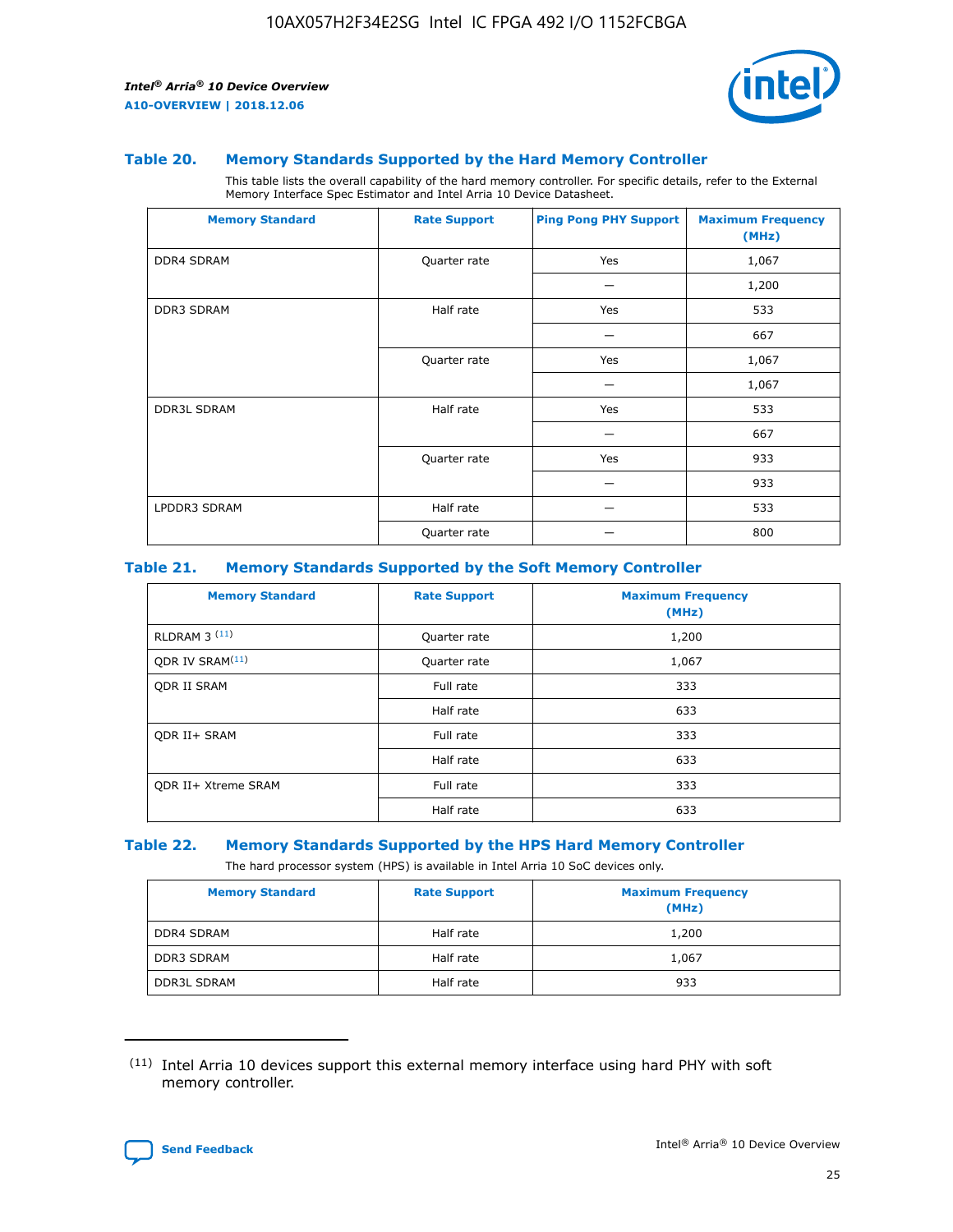

#### **Related Information**

#### [Intel Arria 10 Device Datasheet](https://www.intel.com/content/www/us/en/programmable/documentation/mcn1413182292568.html#mcn1413182153340)

Lists the memory interface performance according to memory interface standards, rank or chip select configurations, and Intel Arria 10 device speed grades.

# **PCIe Gen1, Gen2, and Gen3 Hard IP**

Intel Arria 10 devices contain PCIe hard IP that is designed for performance and ease-of-use:

- Includes all layers of the PCIe stack—transaction, data link and physical layers.
- Supports PCIe Gen3, Gen2, and Gen1 Endpoint and Root Port in x1, x2, x4, or x8 lane configuration.
- Operates independently from the core logic—optional configuration via protocol (CvP) allows the PCIe link to power up and complete link training in less than 100 ms while the Intel Arria 10 device completes loading the programming file for the rest of the FPGA.
- Provides added functionality that makes it easier to support emerging features such as Single Root I/O Virtualization (SR-IOV) and optional protocol extensions.
- Provides improved end-to-end datapath protection using ECC.
- Supports FPGA configuration via protocol (CvP) using PCIe at Gen3, Gen2, or Gen1 speed.

#### **Related Information**

PCS Features on page 30

# **Enhanced PCS Hard IP for Interlaken and 10 Gbps Ethernet**

## **Interlaken Support**

The Intel Arria 10 enhanced PCS hard IP provides integrated Interlaken PCS supporting rates up to 25.8 Gbps per lane.

The Interlaken PCS is based on the proven functionality of the PCS developed for Intel's previous generation FPGAs, which demonstrated interoperability with Interlaken ASSP vendors and third-party IP suppliers. The Interlaken PCS is present in every transceiver channel in Intel Arria 10 devices.

#### **Related Information**

PCS Features on page 30

## **10 Gbps Ethernet Support**

The Intel Arria 10 enhanced PCS hard IP supports 10GBASE-R PCS compliant with IEEE 802.3 10 Gbps Ethernet (10GbE). The integrated hard IP support for 10GbE and the 10 Gbps transceivers save external PHY cost, board space, and system power.

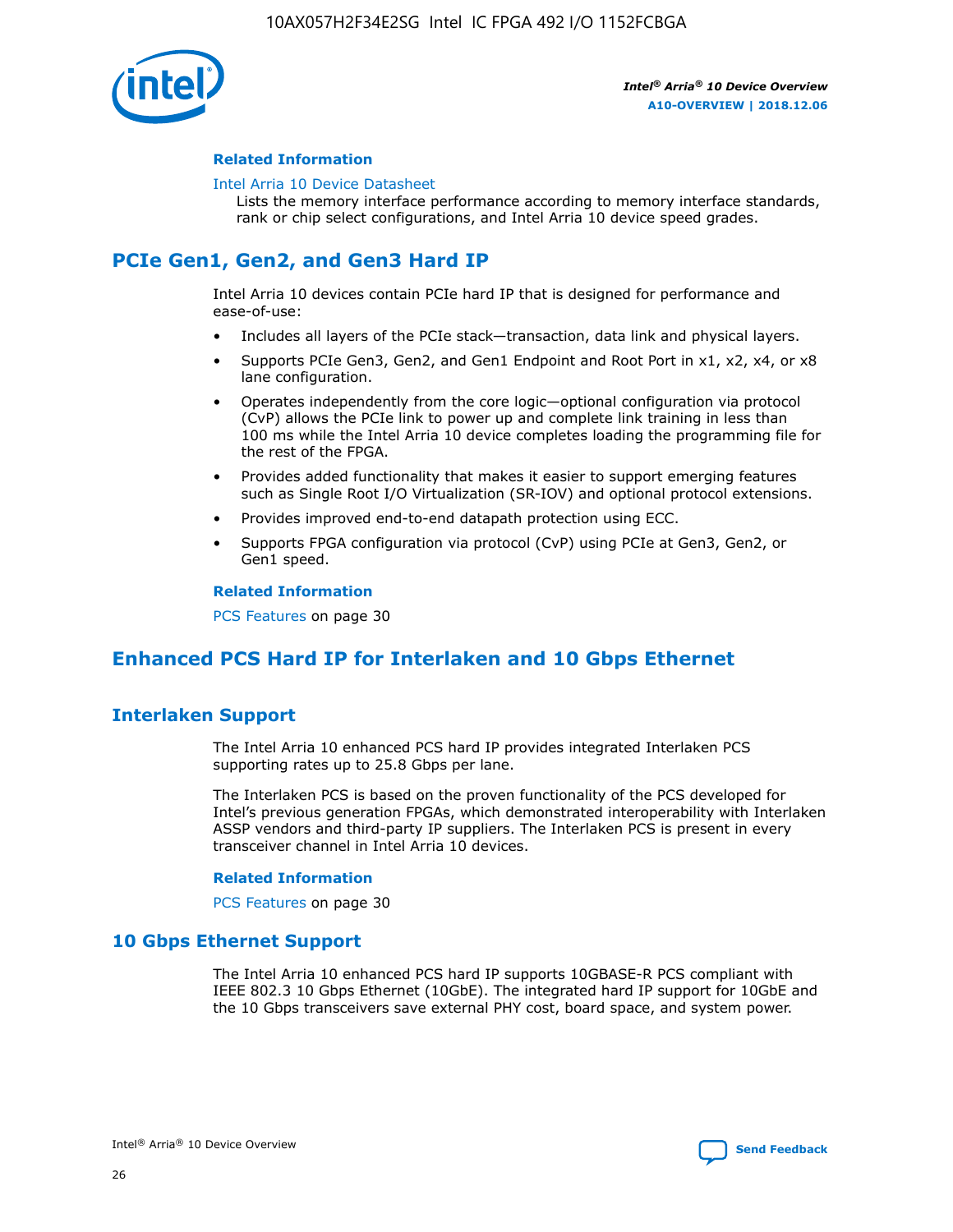

The scalable hard IP supports multiple independent 10GbE ports while using a single PLL for all the 10GBASE-R PCS instantiations, which saves on core logic resources and clock networks:

- Simplifies multiport 10GbE systems compared to XAUI interfaces that require an external XAUI-to-10G PHY.
- Incorporates Electronic Dispersion Compensation (EDC), which enables direct connection to standard 10 Gbps XFP and SFP+ pluggable optical modules.
- Supports backplane Ethernet applications and includes a hard 10GBASE-KR Forward Error Correction (FEC) circuit that you can use for 10 Gbps and 40 Gbps applications.

The 10 Gbps Ethernet PCS hard IP and 10GBASE-KR FEC are present in every transceiver channel.

#### **Related Information**

PCS Features on page 30

# **Low Power Serial Transceivers**

Intel Arria 10 FPGAs and SoCs include lowest power transceivers that deliver high bandwidth, throughput and low latency.

Intel Arria 10 devices deliver the industry's lowest power consumption per transceiver channel:

- 12.5 Gbps transceivers at as low as 242 mW
- 10 Gbps transceivers at as low as 168 mW
- 6 Gbps transceivers at as low as 117 mW

Intel Arria 10 transceivers support various data rates according to application:

- Chip-to-chip and chip-to-module applications—from 1 Gbps up to 25.8 Gbps
- Long reach and backplane applications—from 1 Gbps up to 12.5 with advanced adaptive equalization
- Critical power sensitive applications—from 1 Gbps up to 11.3 Gbps using lower power modes

The combination of 20 nm process technology and architectural advances provide the following benefits:

- Significant reduction in die area and power consumption
- Increase of up to two times in transceiver I/O density compared to previous generation devices while maintaining optimal signal integrity
- Up to 72 total transceiver channels—you can configure up to 6 of these channels to run as fast as 25.8 Gbps
- All channels feature continuous data rate support up to the maximum rated speed

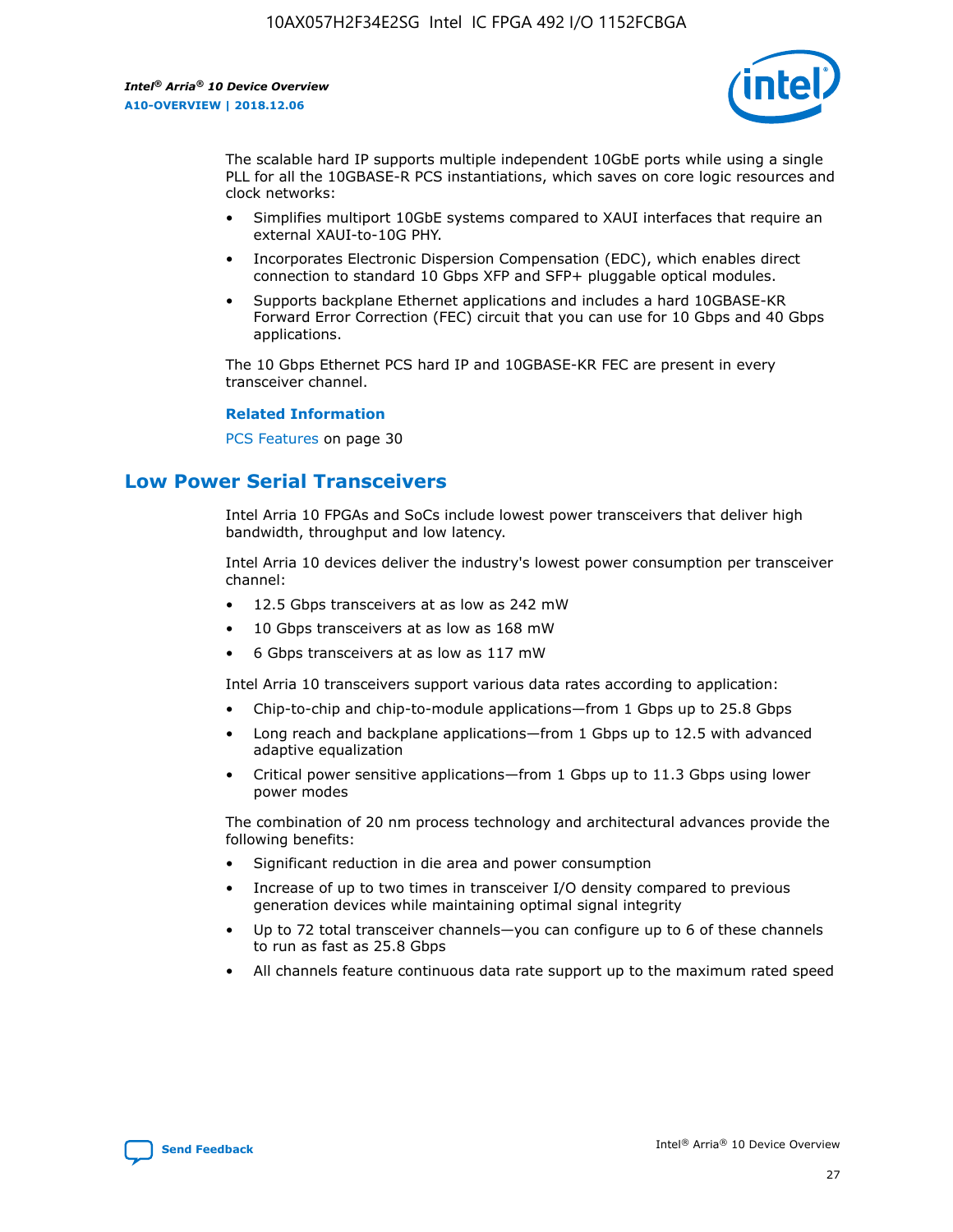



## **Figure 6. Intel Arria 10 Transceiver Block Architecture**

## **Transceiver Channels**

All transceiver channels feature a dedicated Physical Medium Attachment (PMA) and a hardened Physical Coding Sublayer (PCS).

- The PMA provides primary interfacing capabilities to physical channels.
- The PCS typically handles encoding/decoding, word alignment, and other preprocessing functions before transferring data to the FPGA core fabric.

A transceiver channel consists of a PMA and a PCS block. Most transceiver banks have 6 channels. There are some transceiver banks that contain only 3 channels.

A wide variety of bonded and non-bonded data rate configurations is possible using a highly configurable clock distribution network. Up to 80 independent transceiver data rates can be configured.

The following figures are graphical representations of top views of the silicon die, which correspond to reverse views for flip chip packages. Different Intel Arria 10 devices may have different floorplans than the ones shown in the figures.

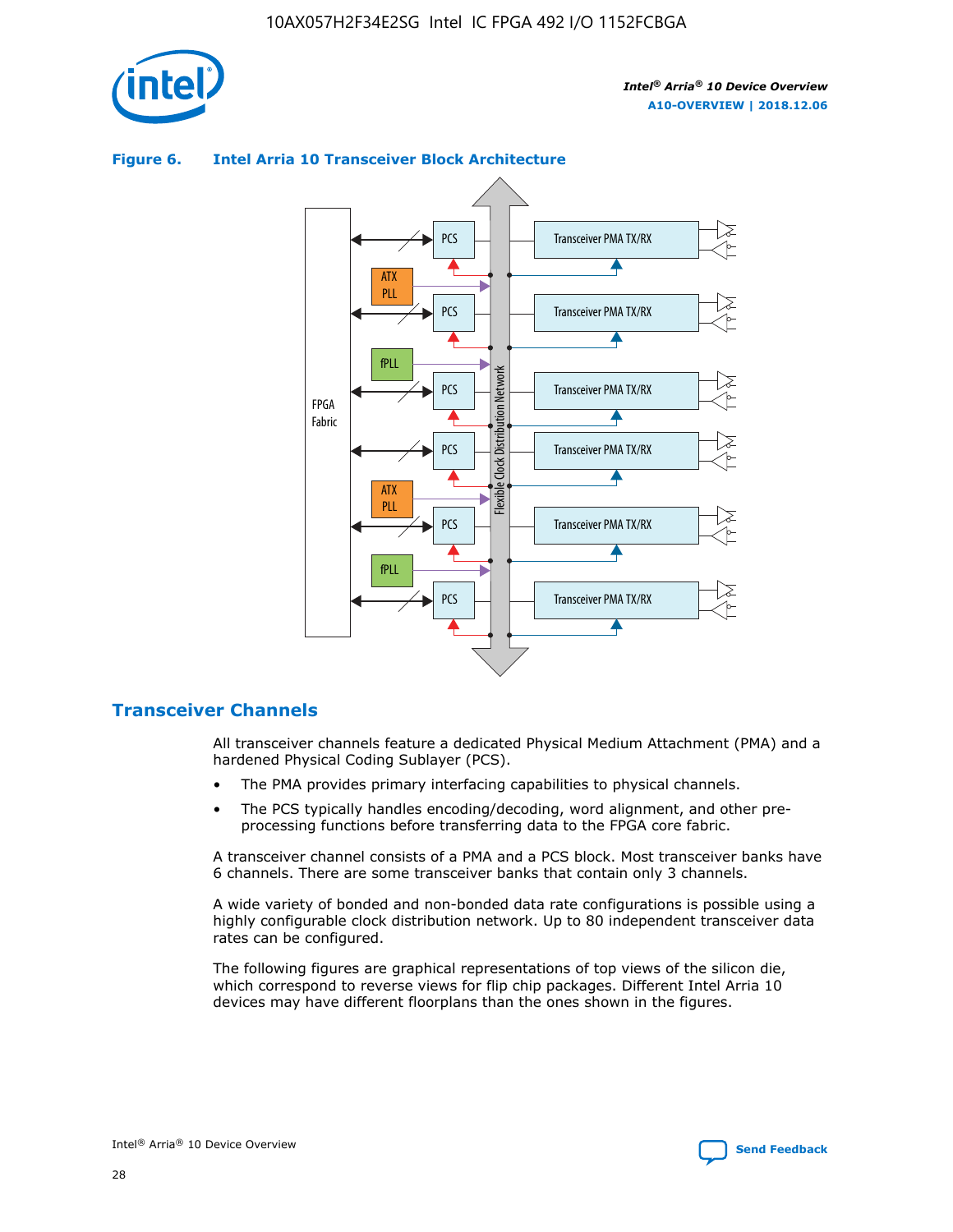

## **Figure 7. Device Chip Overview for Intel Arria 10 GX and GT Devices**



M20K Internal Memory Blocks Core Logic Fabric Transceiver Channels Hard IP Per Transceiver: Standard PCS and Enhanced PCS Hard IPs PCI Express Gen3 Hard IP Fractional PLLs M20K Internal Memory Blocks PCI Express Gen3 Hard IP Variable Precision DSP Blocks I/O PLLs Hard Memory Controllers, General-Purpose I/O Cells, LVDS Hard Processor Subsystem, Dual-Core ARM Cortex A9 M20K Internal Memory Blocks Variable Precision DSP Blocks M20K Internal Memory Blocks Core Logic Fabric I/O PLLs Hard Memory Controllers, General-Purpose I/O Cells, LVDS M20K Internal Memory Blocks Variable Precision DSP Blocks M20K Internal Memory Blocks Transceiver Channels Hard IP Per Transceiver: Standard PCS and Enhanced PCS Hard IPs PCI Express Gen3 Hard IP Fractional PLLs PCI Express Gen3 Hard IP Hard PCS Hard PCS Hard PCS Hard PCS Hard PCS Hard PCS Hard PCS Hard PCS Transceiver PMA Transceiver PMA Transceiver PMA Transceiver PMA Transceiver PMA Transceiver PMA Unused transceiver chann can be used as additional transceiver transmit PLLs Transceiver PMA Transceiver PMA Transceiver Clock Networks ATX (LC) **Transmit** PLL fPLL ATX (LC) Transmi PLL fPLL ATX (LC) **Transmit** PLL

## **PMA Features**

Intel Arria 10 transceivers provide exceptional signal integrity at data rates up to 25.8 Gbps. Clocking options include ultra-low jitter ATX PLLs (LC tank based), clock multiplier unit (CMU) PLLs, and fractional PLLs.

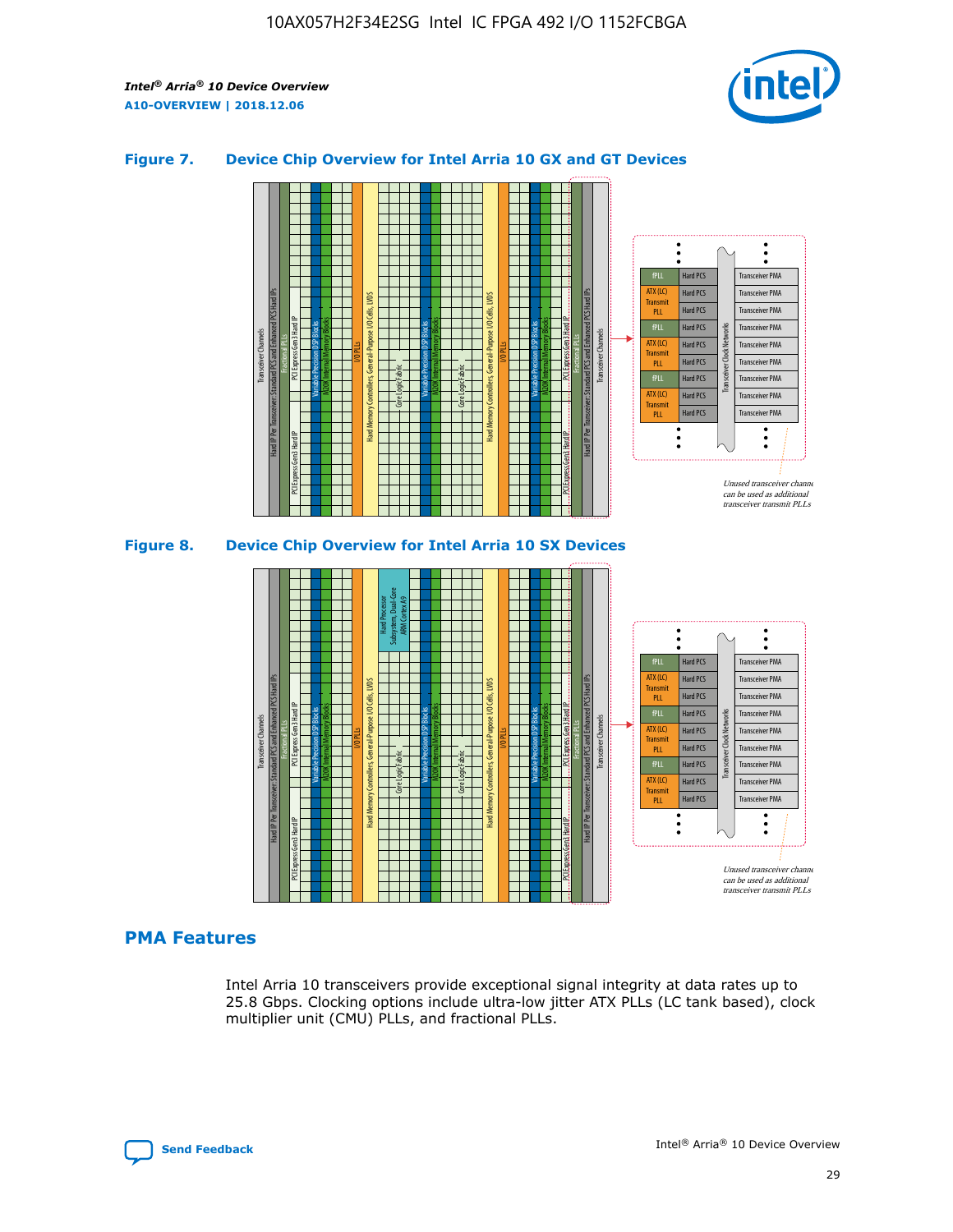

Each transceiver channel contains a channel PLL that can be used as the CMU PLL or clock data recovery (CDR) PLL. In CDR mode, the channel PLL recovers the receiver clock and data in the transceiver channel. Up to 80 independent data rates can be configured on a single Intel Arria 10 device.

## **Table 23. PMA Features of the Transceivers in Intel Arria 10 Devices**

| <b>Feature</b>                                             | <b>Capability</b>                                                                                                                                                                                                             |
|------------------------------------------------------------|-------------------------------------------------------------------------------------------------------------------------------------------------------------------------------------------------------------------------------|
| Chip-to-Chip Data Rates                                    | 1 Gbps to 17.4 Gbps (Intel Arria 10 GX devices)<br>1 Gbps to 25.8 Gbps (Intel Arria 10 GT devices)                                                                                                                            |
| Backplane Support                                          | Drive backplanes at data rates up to 12.5 Gbps                                                                                                                                                                                |
| Optical Module Support                                     | SFP+/SFP, XFP, CXP, QSFP/QSFP28, CFP/CFP2/CFP4                                                                                                                                                                                |
| Cable Driving Support                                      | SFP+ Direct Attach, PCI Express over cable, eSATA                                                                                                                                                                             |
| Transmit Pre-Emphasis                                      | 4-tap transmit pre-emphasis and de-emphasis to compensate for system channel loss                                                                                                                                             |
| Continuous Time Linear<br>Equalizer (CTLE)                 | Dual mode, high-gain, and high-data rate, linear receive equalization to compensate for<br>system channel loss                                                                                                                |
| Decision Feedback Equalizer<br>(DFE)                       | 7-fixed and 4-floating tap DFE to equalize backplane channel loss in the presence of<br>crosstalk and noisy environments                                                                                                      |
| Variable Gain Amplifier                                    | Optimizes the signal amplitude prior to the CDR sampling and operates in fixed and<br>adaptive modes                                                                                                                          |
| Altera Digital Adaptive<br>Parametric Tuning (ADAPT)       | Fully digital adaptation engine to automatically adjust all link equalization parameters-<br>including CTLE, DFE, and variable gain amplifier blocks—that provide optimal link margin<br>without intervention from user logic |
| Precision Signal Integrity<br>Calibration Engine (PreSICE) | Hardened calibration controller to quickly calibrate all transceiver control parameters on<br>power-up, which provides the optimal signal integrity and jitter performance                                                    |
| Advanced Transmit (ATX)<br><b>PLL</b>                      | Low jitter ATX (LC tank based) PLLs with continuous tuning range to cover a wide range of<br>standard and proprietary protocols                                                                                               |
| <b>Fractional PLLs</b>                                     | On-chip fractional frequency synthesizers to replace on-board crystal oscillators and reduce<br>system cost                                                                                                                   |
| Digitally Assisted Analog<br><b>CDR</b>                    | Superior jitter tolerance with fast lock time                                                                                                                                                                                 |
| Dynamic Partial<br>Reconfiguration                         | Allows independent control of the Avalon memory-mapped interface of each transceiver<br>channel for the highest transceiver flexibility                                                                                       |
| Multiple PCS-PMA and PCS-<br>PLD interface widths          | 8-, 10-, 16-, 20-, 32-, 40-, or 64-bit interface widths for flexibility of deserialization width,<br>encoding, and reduced latency                                                                                            |

## **PCS Features**

This table summarizes the Intel Arria 10 transceiver PCS features. You can use the transceiver PCS to support a wide range of protocols ranging from 1 Gbps to 25.8 Gbps.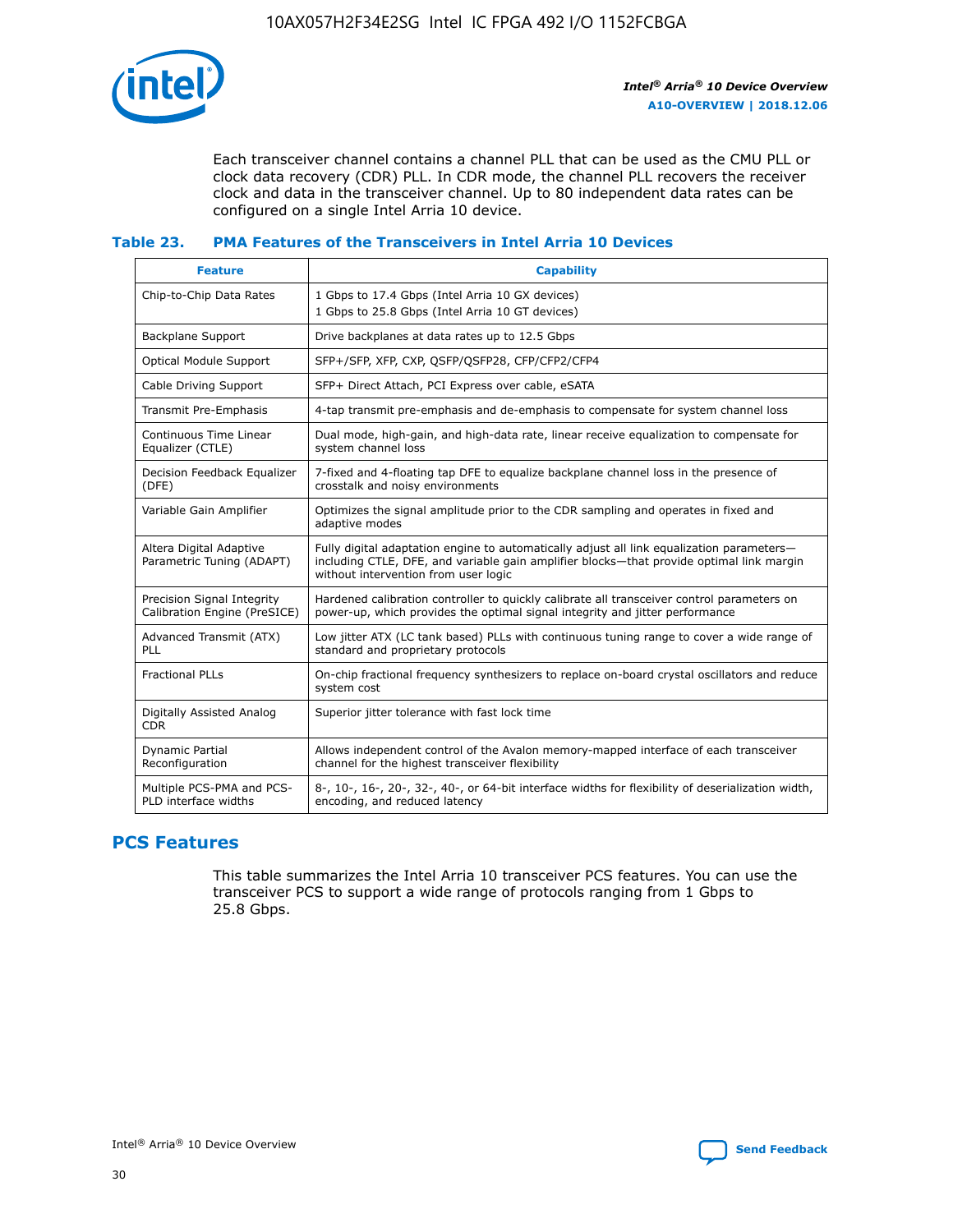

| <b>PCS</b>    | <b>Description</b>                                                                                                                                                                                                                                                                                                                                                                                             |
|---------------|----------------------------------------------------------------------------------------------------------------------------------------------------------------------------------------------------------------------------------------------------------------------------------------------------------------------------------------------------------------------------------------------------------------|
| Standard PCS  | Operates at a data rate up to 12 Gbps<br>Supports protocols such as PCI-Express, CPRI 4.2+, GigE, IEEE 1588 in Hard PCS<br>Implements other protocols using Basic/Custom (Standard PCS) transceiver<br>configuration rules.                                                                                                                                                                                    |
| Enhanced PCS  | Performs functions common to most serial data industry standards, such as word<br>alignment, encoding/decoding, and framing, before data is sent or received off-chip<br>through the PMA<br>• Handles data transfer to and from the FPGA fabric<br>Handles data transfer internally to and from the PMA<br>Provides frequency compensation<br>Performs channel bonding for multi-channel low skew applications |
| PCIe Gen3 PCS | Supports the seamless switching of Data and Clock between the Gen1, Gen2, and Gen3<br>data rates<br>Provides support for PIPE 3.0 features<br>Supports the PIPE interface with the Hard IP enabled, as well as with the Hard IP<br>bypassed                                                                                                                                                                    |

#### **Related Information**

- PCIe Gen1, Gen2, and Gen3 Hard IP on page 26
- Interlaken Support on page 26
- 10 Gbps Ethernet Support on page 26

## **PCS Protocol Support**

This table lists some of the protocols supported by the Intel Arria 10 transceiver PCS. For more information about the blocks in the transmitter and receiver data paths, refer to the related information.

| <b>Protocol</b>                                 | <b>Data Rate</b><br>(Gbps) | <b>Transceiver IP</b>       | <b>PCS Support</b>                      |
|-------------------------------------------------|----------------------------|-----------------------------|-----------------------------------------|
| PCIe Gen3 x1, x2, x4, x8                        | 8.0                        | Native PHY (PIPE)           | Standard PCS and PCIe<br>Gen3 PCS       |
| PCIe Gen2 x1, x2, x4, x8                        | 5.0                        | Native PHY (PIPE)           | <b>Standard PCS</b>                     |
| PCIe Gen1 x1, x2, x4, x8                        | 2.5                        | Native PHY (PIPE)           | Standard PCS                            |
| 1000BASE-X Gigabit Ethernet                     | 1.25                       | Native PHY                  | <b>Standard PCS</b>                     |
| 1000BASE-X Gigabit Ethernet with<br>IEEE 1588v2 | 1.25                       | Native PHY                  | Standard PCS                            |
| 10GBASE-R                                       | 10.3125                    | Native PHY                  | <b>Enhanced PCS</b>                     |
| 10GBASE-R with IEEE 1588v2                      | 10.3125                    | Native PHY                  | <b>Enhanced PCS</b>                     |
| 10GBASE-R with KR FEC                           | 10.3125                    | Native PHY                  | <b>Enhanced PCS</b>                     |
| 10GBASE-KR and 1000BASE-X                       | 10.3125                    | 1G/10GbE and 10GBASE-KR PHY | Standard PCS and<br><b>Enhanced PCS</b> |
| Interlaken (CEI-6G/11G)                         | 3.125 to 17.4              | Native PHY                  | <b>Enhanced PCS</b>                     |
| SFI-S/SFI-5.2                                   | 11.2                       | Native PHY                  | <b>Enhanced PCS</b>                     |
| $10G$ SDI                                       | 10.692                     | Native PHY                  | <b>Enhanced PCS</b>                     |
|                                                 |                            |                             | continued                               |

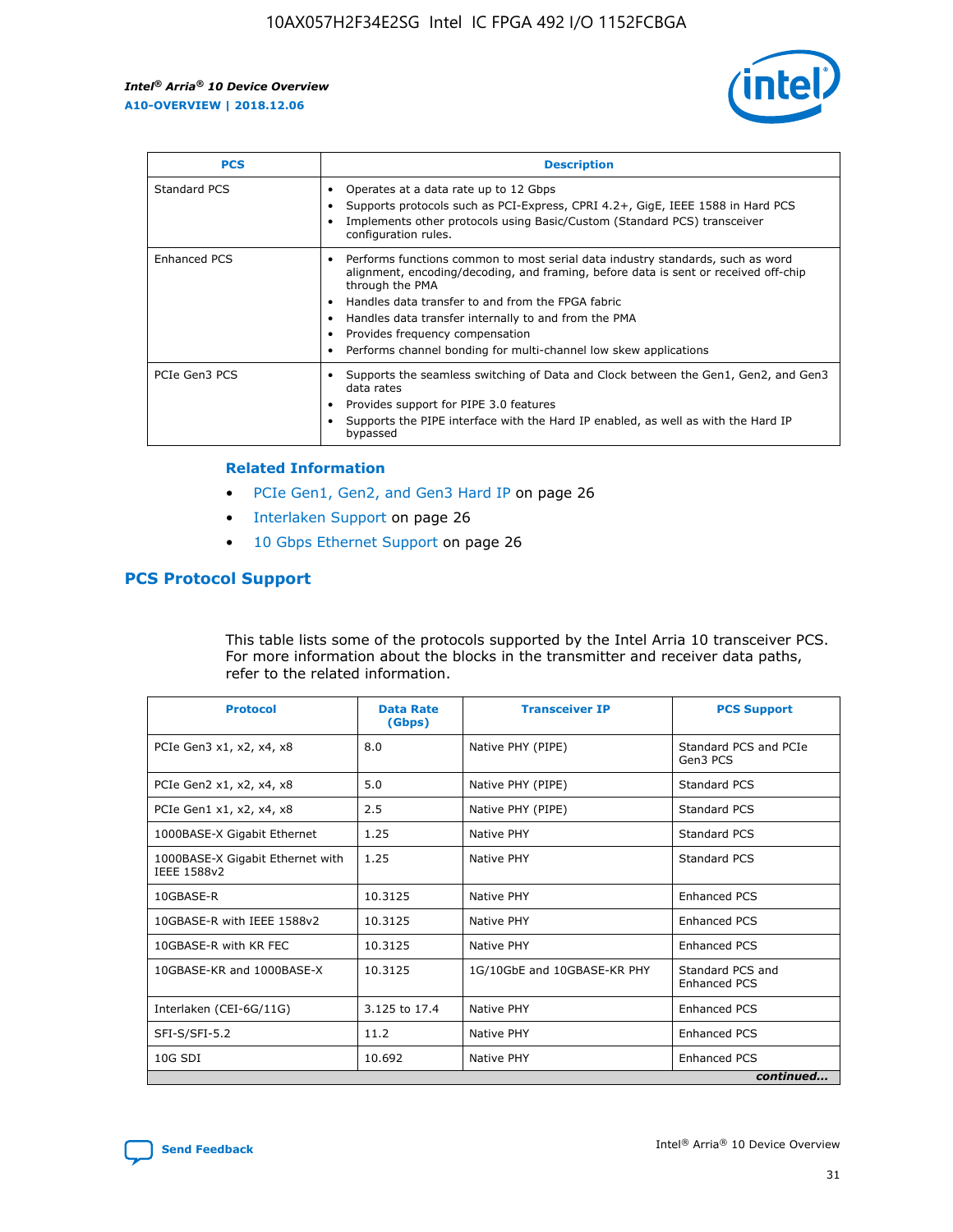

| <b>Protocol</b>      | <b>Data Rate</b><br>(Gbps) | <b>Transceiver IP</b> | <b>PCS Support</b> |
|----------------------|----------------------------|-----------------------|--------------------|
| CPRI 6.0 (64B/66B)   | 0.6144 to<br>10.1376       | Native PHY            | Enhanced PCS       |
| CPRI 4.2 (8B/10B)    | $0.6144$ to<br>9.8304      | Native PHY            | Standard PCS       |
| OBSAI RP3 v4.2       | 0.6144 to 6.144            | Native PHY            | Standard PCS       |
| SD-SDI/HD-SDI/3G-SDI | $0.143(12)$ to<br>2.97     | Native PHY            | Standard PCS       |

## **Related Information**

#### [Intel Arria 10 Transceiver PHY User Guide](https://www.intel.com/content/www/us/en/programmable/documentation/nik1398707230472.html#nik1398707091164)

Provides more information about the supported transceiver protocols and PHY IP, the PMA architecture, and the standard, enhanced, and PCIe Gen3 PCS architecture.

# **SoC with Hard Processor System**

Each SoC device combines an FPGA fabric and a hard processor system (HPS) in a single device. This combination delivers the flexibility of programmable logic with the power and cost savings of hard IP in these ways:

- Reduces board space, system power, and bill of materials cost by eliminating a discrete embedded processor
- Allows you to differentiate the end product in both hardware and software, and to support virtually any interface standard
- Extends the product life and revenue through in-field hardware and software updates

 $(12)$  The 0.143 Gbps data rate is supported using oversampling of user logic that you must implement in the FPGA fabric.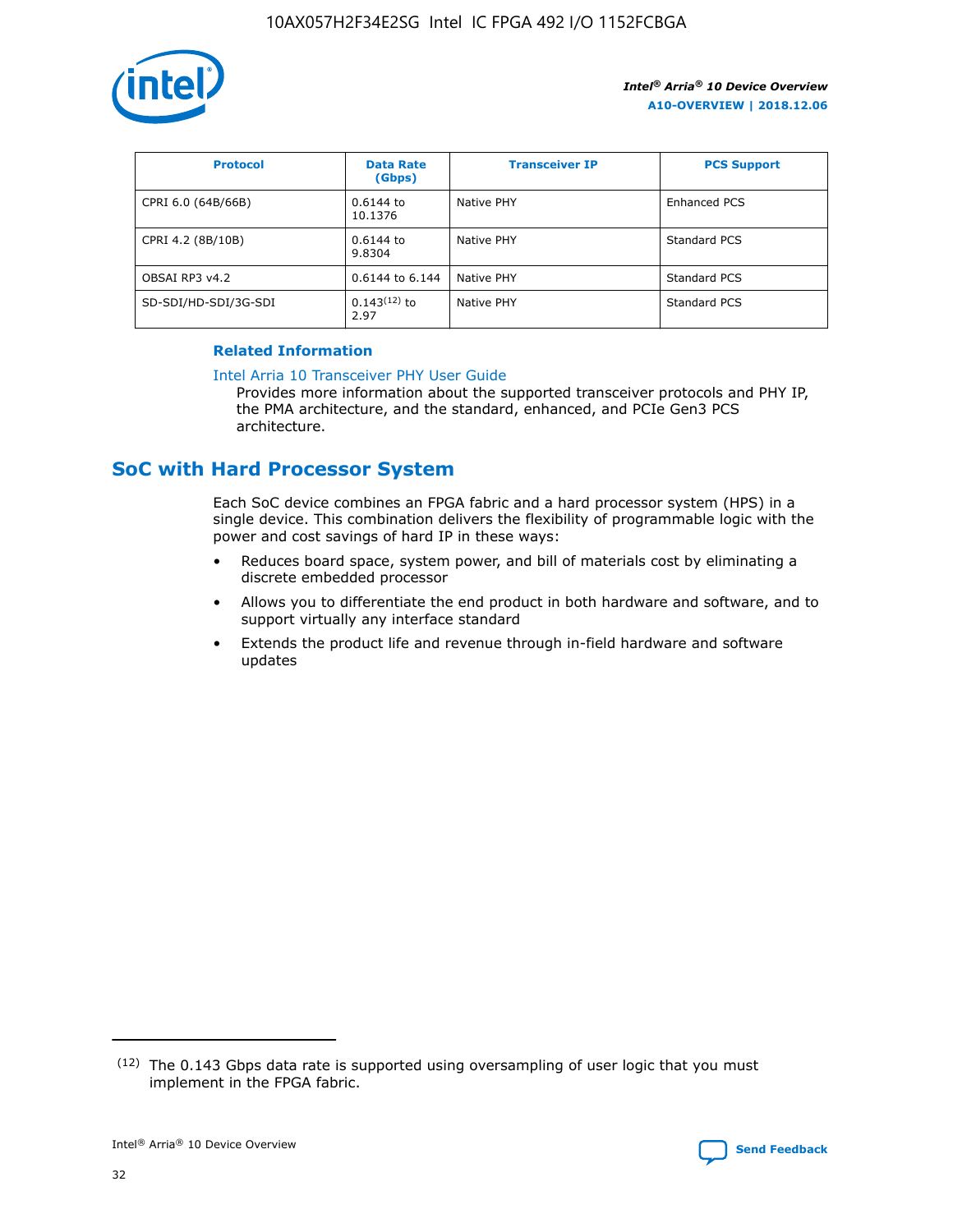

#### **Figure 9. HPS Block Diagram**

This figure shows a block diagram of the HPS with the dual ARM Cortex-A9 MPCore processor.



## **Key Advantages of 20-nm HPS**

The 20-nm HPS strikes a balance between enabling maximum software compatibility with 28-nm SoCs while still improving upon the 28-nm HPS architecture. These improvements address the requirements of the next generation target markets such as wireless and wireline communications, compute and storage equipment, broadcast and military in terms of performance, memory bandwidth, connectivity via backplane and security.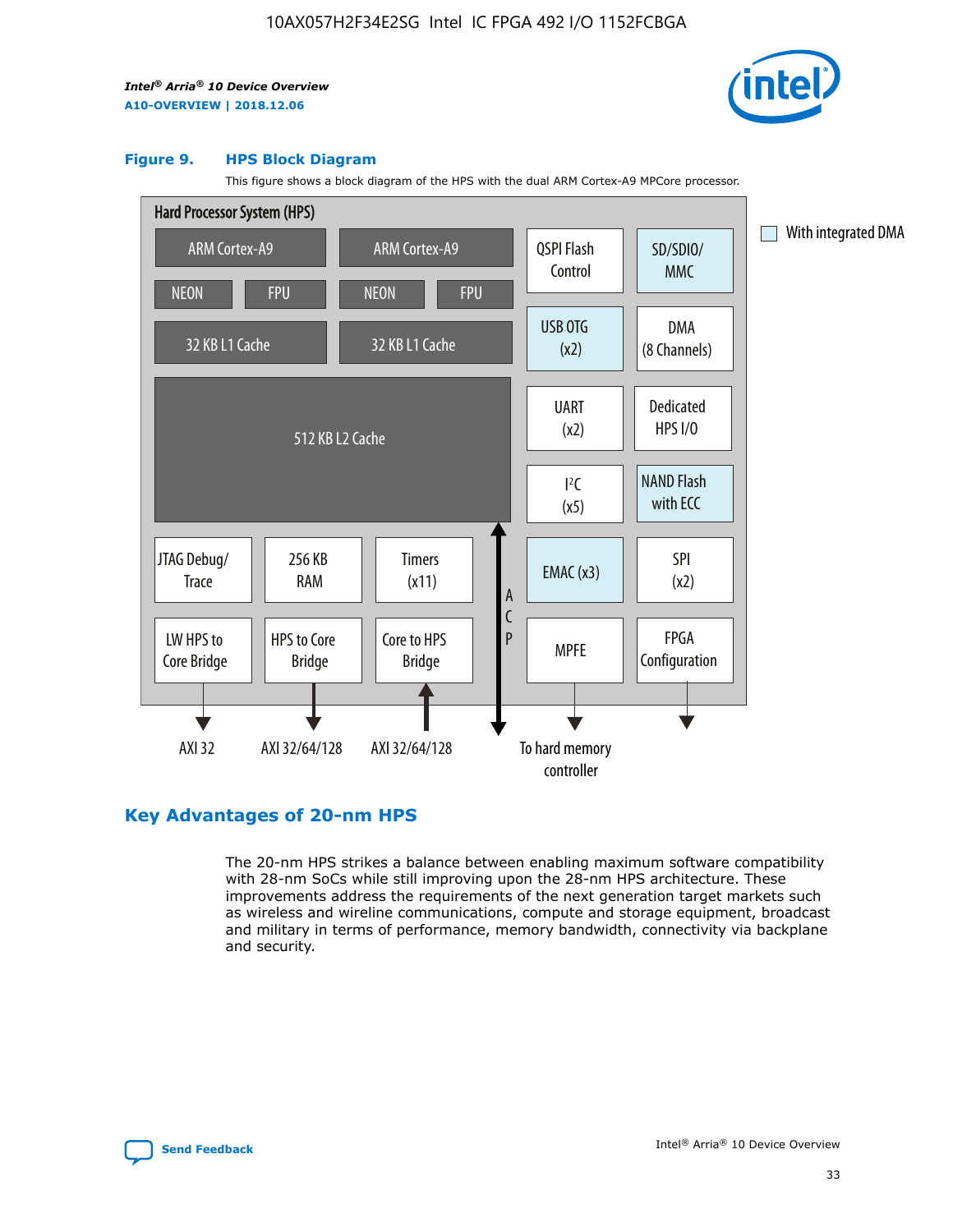

## **Table 24. Improvements in 20 nm HPS**

This table lists the key improvements of the 20 nm HPS compared to the 28 nm HPS.

| Advantages/<br><b>Improvements</b>                          | <b>Description</b>                                                                                                                                                                                                                                                                                                                                                                                                                                                                                                                                                                                                                                                                                                                                                                                                                                                                                                      |
|-------------------------------------------------------------|-------------------------------------------------------------------------------------------------------------------------------------------------------------------------------------------------------------------------------------------------------------------------------------------------------------------------------------------------------------------------------------------------------------------------------------------------------------------------------------------------------------------------------------------------------------------------------------------------------------------------------------------------------------------------------------------------------------------------------------------------------------------------------------------------------------------------------------------------------------------------------------------------------------------------|
| Increased performance and<br>overdrive capability           | While the nominal processor frequency is 1.2 GHz, the 20 nm HPS offers an "overdrive"<br>feature which enables a higher processor operating frequency. This requires a higher supply<br>voltage value that is unique to the HPS and may require a separate regulator.                                                                                                                                                                                                                                                                                                                                                                                                                                                                                                                                                                                                                                                   |
| Increased processor memory<br>bandwidth and DDR4<br>support | Up to 64-bit DDR4 memory at 2,400 Mbps support is available for the processor. The hard<br>memory controller for the HPS comprises a multi-port front end that manages connections<br>to a single port memory controller. The multi-port front end allows logic core and the HPS<br>to share ports and thereby the available bandwidth of the memory controller.                                                                                                                                                                                                                                                                                                                                                                                                                                                                                                                                                        |
| Flexible I/O sharing                                        | An advanced I/O pin muxing scheme allows improved sharing of I/O between the HPS and<br>the core logic. The following types of I/O are available for SoC:<br>17 dedicated I/Os-physically located inside the HPS block and are not accessible to<br>logic within the core. The 17 dedicated I/Os are used for HPS clock, resets, and<br>interfacing with boot devices, QSPI, and SD/MMC.<br>48 direct shared I/O-located closest to the HPS block and are ideal for high speed HPS<br>peripherals such as EMAC, USB, and others. There is one bank of 48 I/Os that supports<br>direct sharing where the 48 I/Os can be shared 12 I/Os at a time.<br>Standard (shared) I/O—all standard I/Os can be shared by the HPS peripherals and any<br>logic within the core. For designs where more than 48 I/Os are required to fully use all<br>the peripherals in the HPS, these I/Os can be connected through the core logic. |
| <b>EMAC</b> core                                            | Three EMAC cores are available in the HPS. The EMAC cores enable an application to<br>support two redundant Ethernet connections; for example, backplane, or two EMAC cores<br>for managing IEEE 1588 time stamp information while allowing a third EMAC core for debug<br>and configuration. All three EMACs can potentially share the same time stamps, simplifying<br>the 1588 time stamping implementation. A new serial time stamp interface allows core<br>logic to access and read the time stamp values. The integrated EMAC controllers can be<br>connected to external Ethernet PHY through the provided MDIO or I <sup>2</sup> C interface.                                                                                                                                                                                                                                                                  |
| On-chip memory                                              | The on-chip memory is updated to 256 KB support and can support larger data sets and<br>real time algorithms.                                                                                                                                                                                                                                                                                                                                                                                                                                                                                                                                                                                                                                                                                                                                                                                                           |
| <b>ECC</b> enhancements                                     | Improvements in L2 Cache ECC management allow identification of errors down to the<br>address level. ECC enhancements also enable improved error injection and status reporting<br>via the introduction of new memory mapped access to syndrome and data signals.                                                                                                                                                                                                                                                                                                                                                                                                                                                                                                                                                                                                                                                       |
| HPS to FPGA Interconnect<br><b>Backbone</b>                 | Although the HPS and the Logic Core can operate independently, they are tightly coupled<br>via a high-bandwidth system interconnect built from high-performance ARM AMBA AXI bus<br>bridges. IP bus masters in the FPGA fabric have access to HPS bus slaves via the FPGA-to-<br>HPS interconnect. Similarly, HPS bus masters have access to bus slaves in the core fabric<br>via the HPS-to-FPGA bridge. Both bridges are AMBA AXI-3 compliant and support<br>simultaneous read and write transactions. Up to three masters within the core fabric can<br>share the HPS SDRAM controller with the processor. Additionally, the processor can be used<br>to configure the core fabric under program control via a dedicated 32-bit configuration port.                                                                                                                                                                  |
| FPGA configuration and HPS<br>booting                       | The FPGA fabric and HPS in the SoCs are powered independently. You can reduce the clock<br>frequencies or gate the clocks to reduce dynamic power.<br>You can configure the FPGA fabric and boot the HPS independently, in any order, providing<br>you with more design flexibility.                                                                                                                                                                                                                                                                                                                                                                                                                                                                                                                                                                                                                                    |
| Security                                                    | New security features have been introduced for anti-tamper management, secure boot,<br>encryption (AES), and authentication (SHA).                                                                                                                                                                                                                                                                                                                                                                                                                                                                                                                                                                                                                                                                                                                                                                                      |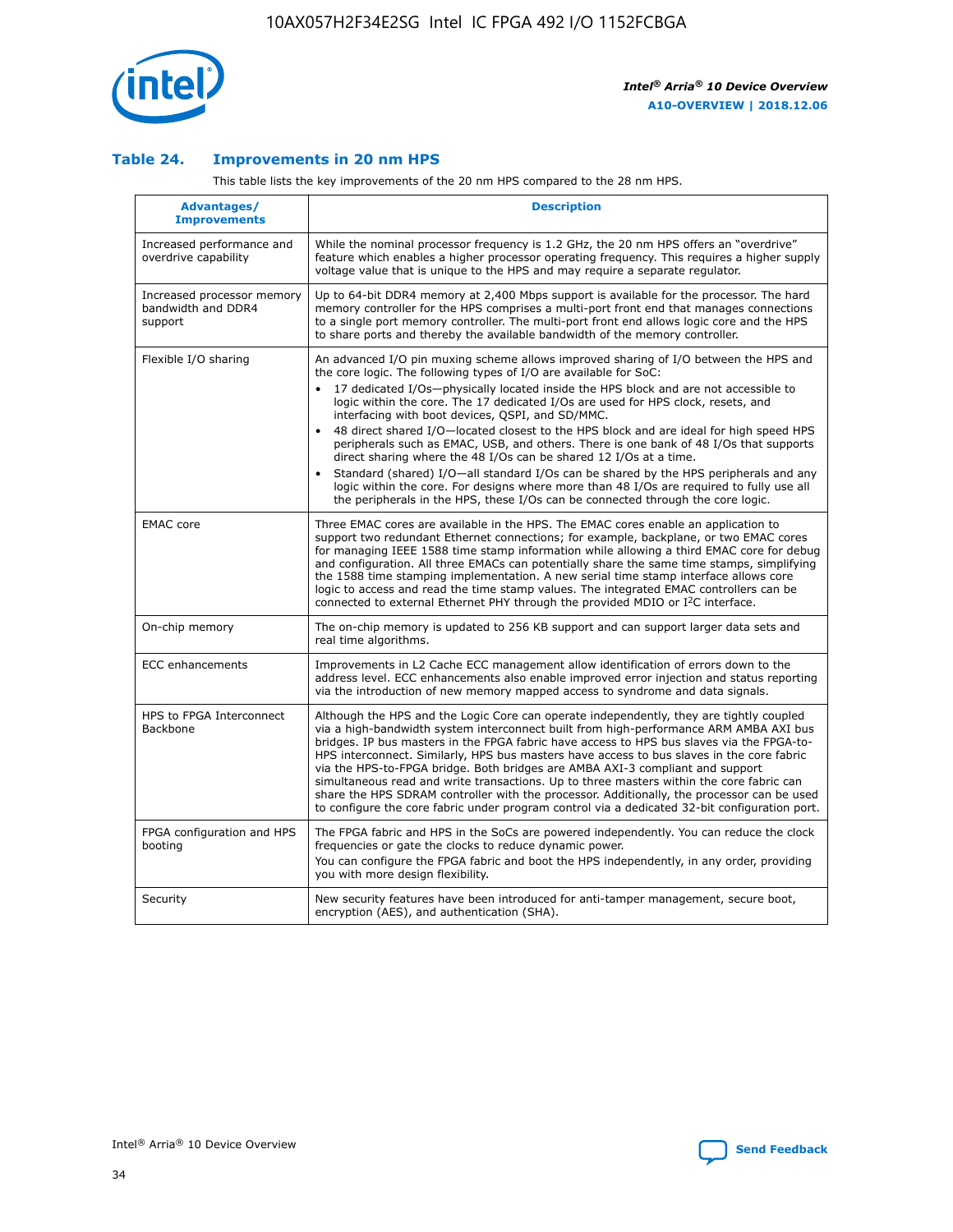

## **Features of the HPS**

The HPS has the following features:

- 1.2-GHz, dual-core ARM Cortex-A9 MPCore processor with up to 1.5-GHz via overdrive
	- ARMv7-A architecture that runs 32-bit ARM instructions, 16-bit and 32-bit Thumb instructions, and 8-bit Java byte codes in Jazelle style
	- Superscalar, variable length, out-of-order pipeline with dynamic branch prediction
	- Instruction Efficiency 2.5 MIPS/MHz, which provides total performance of 7500 MIPS at 1.5 GHz
- Each processor core includes:
	- 32 KB of L1 instruction cache, 32 KB of L1 data cache
	- Single- and double-precision floating-point unit and NEON media engine
	- CoreSight debug and trace technology
	- Snoop Control Unit (SCU) and Acceleration Coherency Port (ACP)
- 512 KB of shared L2 cache
- 256 KB of scratch RAM
- Hard memory controller with support for DDR3, DDR4 and optional error correction code (ECC) support
- Multiport Front End (MPFE) Scheduler interface to the hard memory controller
- 8-channel direct memory access (DMA) controller
- QSPI flash controller with SIO, DIO, QIO SPI Flash support
- NAND flash controller (ONFI 1.0 or later) with DMA and ECC support, updated to support 8 and 16-bit Flash devices and new command DMA to offload CPU for fast power down recovery
- Updated SD/SDIO/MMC controller to eMMC 4.5 with DMA with CE-ATA digital command support
- 3 10/100/1000 Ethernet media access control (MAC) with DMA
- 2 USB On-the-Go (OTG) controllers with DMA
- $\bullet$  5 I<sup>2</sup>C controllers (3 can be used by EMAC for MIO to external PHY)
- 2 UART 16550 Compatible controllers
- 4 serial peripheral interfaces (SPI) (2 Master, 2 Slaves)
- 62 programmable general-purpose I/Os, which includes 48 direct share I/Os that allows the HPS peripherals to connect directly to the FPGA I/Os
- 7 general-purpose timers
- 4 watchdog timers
- Anti-tamper, Secure Boot, Encryption (AES) and Authentication (SHA)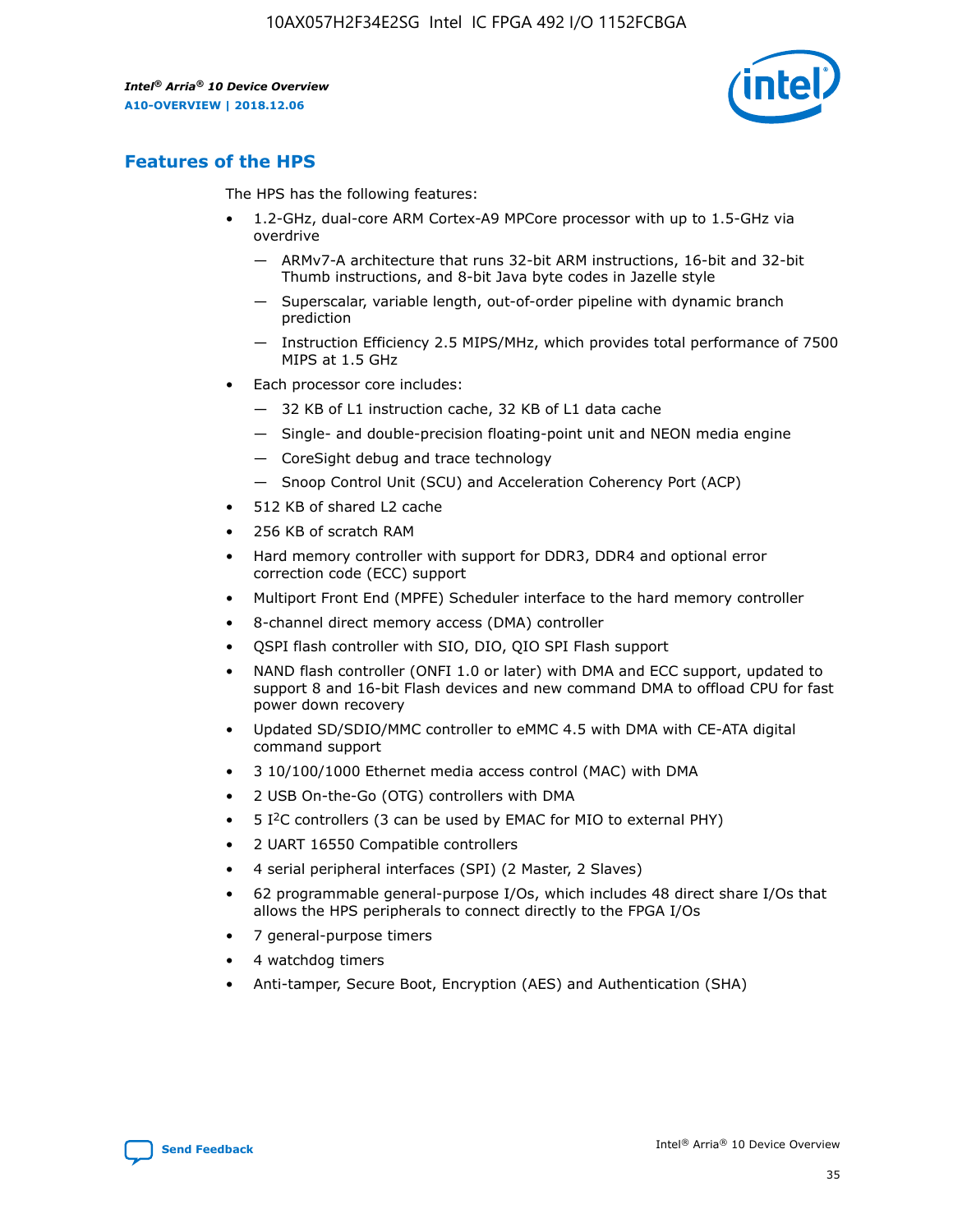

## **System Peripherals and Debug Access Port**

Each Ethernet MAC, USB OTG, NAND flash controller, and SD/MMC controller module has an integrated DMA controller. For modules without an integrated DMA controller, an additional DMA controller module provides up to eight channels of high-bandwidth data transfers. Peripherals that communicate off-chip are multiplexed with other peripherals at the HPS pin level. This allows you to choose which peripherals interface with other devices on your PCB.

The debug access port provides interfaces to industry standard JTAG debug probes and supports ARM CoreSight debug and core traces to facilitate software development.

## **HPS–FPGA AXI Bridges**

The HPS–FPGA bridges, which support the Advanced Microcontroller Bus Architecture (AMBA) Advanced eXtensible Interface (AXI™) specifications, consist of the following bridges:

- FPGA-to-HPS AMBA AXI bridge—a high-performance bus supporting 32, 64, and 128 bit data widths that allows the FPGA fabric to issue transactions to slaves in the HPS.
- HPS-to-FPGA Avalon/AMBA AXI bridge—a high-performance bus supporting 32, 64, and 128 bit data widths that allows the HPS to issue transactions to slaves in the FPGA fabric.
- Lightweight HPS-to-FPGA AXI bridge—a lower latency 32 bit width bus that allows the HPS to issue transactions to soft peripherals in the FPGA fabric. This bridge is primarily used for control and status register (CSR) accesses to peripherals in the FPGA fabric.

The HPS–FPGA AXI bridges allow masters in the FPGA fabric to communicate with slaves in the HPS logic, and vice versa. For example, the HPS-to-FPGA AXI bridge allows you to share memories instantiated in the FPGA fabric with one or both microprocessors in the HPS, while the FPGA-to-HPS AXI bridge allows logic in the FPGA fabric to access the memory and peripherals in the HPS.

Each HPS–FPGA bridge also provides asynchronous clock crossing for data transferred between the FPGA fabric and the HPS.

#### **HPS SDRAM Controller Subsystem**

The HPS SDRAM controller subsystem contains a multiport SDRAM controller and DDR PHY that are shared between the FPGA fabric (through the FPGA-to-HPS SDRAM interface), the level 2 (L2) cache, and the level 3 (L3) system interconnect. The FPGA-to-HPS SDRAM interface supports AMBA AXI and Avalon® Memory-Mapped (Avalon-MM) interface standards, and provides up to six individual ports for access by masters implemented in the FPGA fabric.

The HPS SDRAM controller supports up to 3 masters (command ports), 3x 64-bit read data ports and 3x 64-bit write data ports.

To maximize memory performance, the SDRAM controller subsystem supports command and data reordering, deficit round-robin arbitration with aging, and high-priority bypass features.

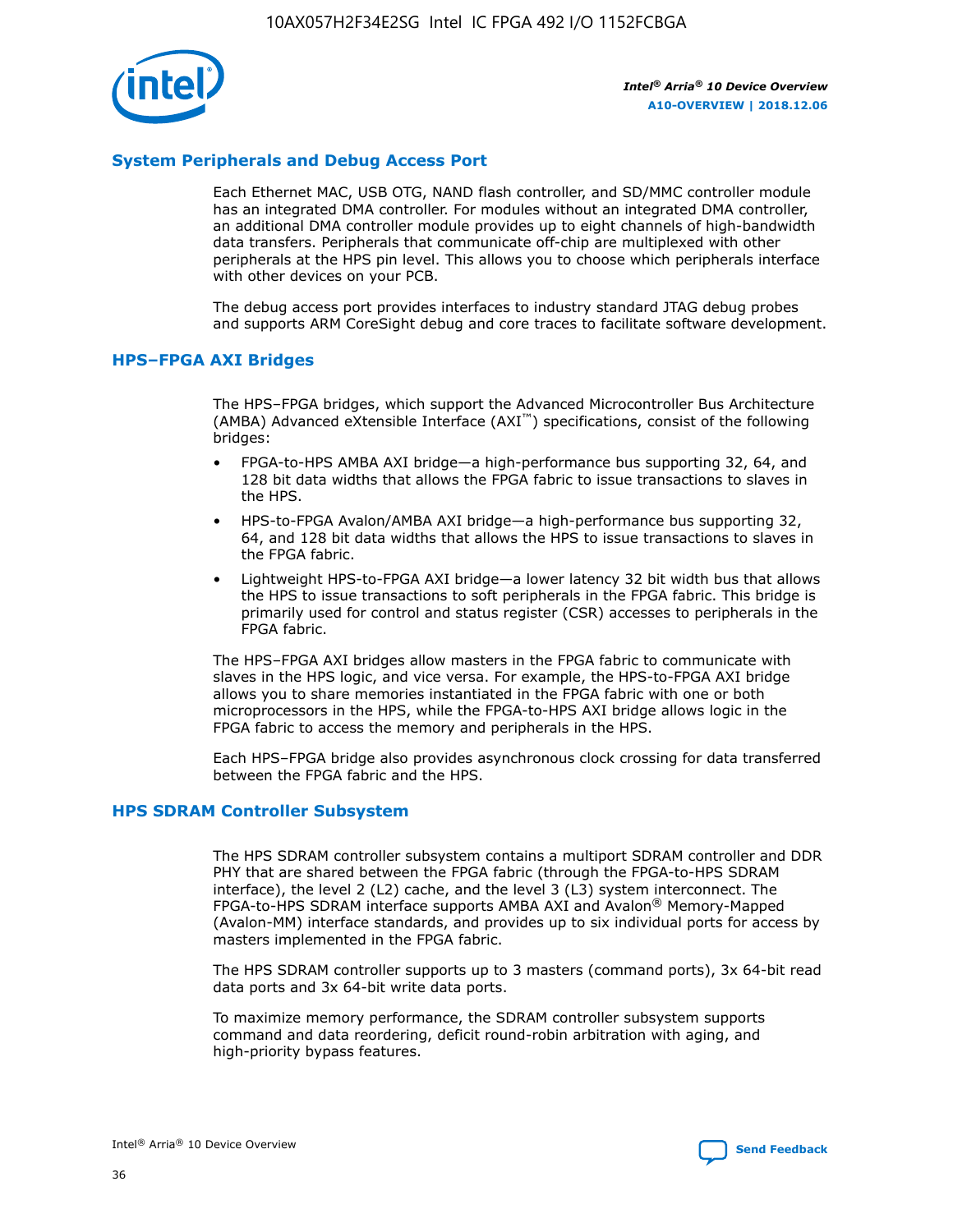

## **FPGA Configuration and HPS Booting**

The FPGA fabric and HPS in the SoC FPGA must be powered at the same time. You can reduce the clock frequencies or gate the clocks to reduce dynamic power.

Once powered, the FPGA fabric and HPS can be configured independently thus providing you with more design flexibility:

- You can boot the HPS independently. After the HPS is running, the HPS can fully or partially reconfigure the FPGA fabric at any time under software control. The HPS can also configure other FPGAs on the board through the FPGA configuration controller.
- Configure the FPGA fabric first, and then boot the HPS from memory accessible to the FPGA fabric.

## **Hardware and Software Development**

For hardware development, you can configure the HPS and connect your soft logic in the FPGA fabric to the HPS interfaces using the Platform Designer system integration tool in the Intel Quartus Prime software.

For software development, the ARM-based SoC FPGA devices inherit the rich software development ecosystem available for the ARM Cortex-A9 MPCore processor. The software development process for Intel SoC FPGAs follows the same steps as those for other SoC devices from other manufacturers. Support for Linux\*, VxWorks\*, and other operating systems are available for the SoC FPGAs. For more information on the operating systems support availability, contact the Intel FPGA sales team.

You can begin device-specific firmware and software development on the Intel SoC FPGA Virtual Target. The Virtual Target is a fast PC-based functional simulation of a target development system—a model of a complete development board. The Virtual Target enables the development of device-specific production software that can run unmodified on actual hardware.

## **Dynamic and Partial Reconfiguration**

The Intel Arria 10 devices support dynamic and partial reconfiguration. You can use dynamic and partial reconfiguration simultaneously to enable seamless reconfiguration of both the device core and transceivers.

## **Dynamic Reconfiguration**

You can reconfigure the PMA and PCS blocks while the device continues to operate. This feature allows you to change the data rates, protocol, and analog settings of a channel in a transceiver bank without affecting on-going data transfer in other transceiver banks. This feature is ideal for applications that require dynamic multiprotocol or multirate support.

## **Partial Reconfiguration**

Using partial reconfiguration, you can reconfigure some parts of the device while keeping the device in operation.

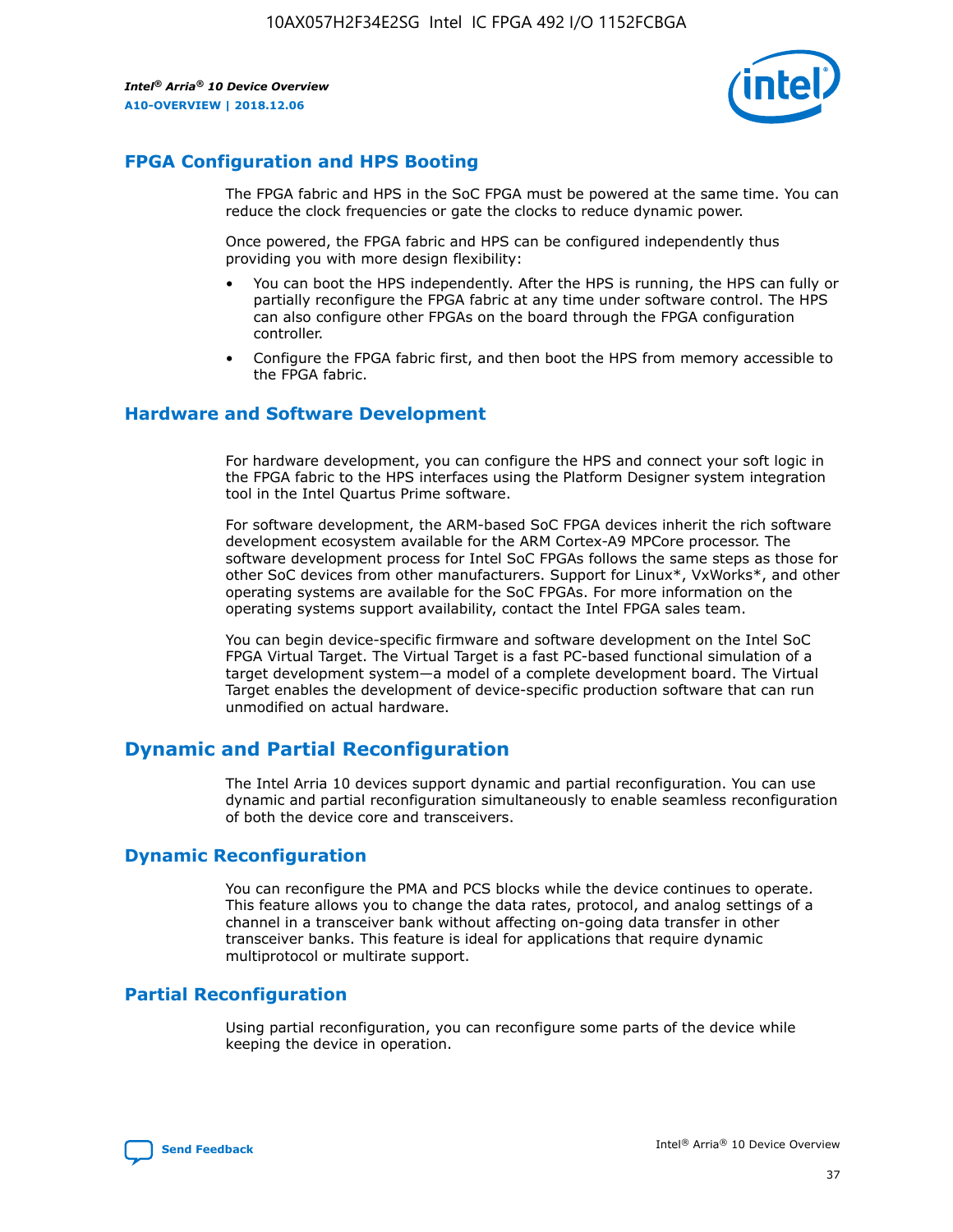

Instead of placing all device functions in the FPGA fabric, you can store some functions that do not run simultaneously in external memory and load them only when required. This capability increases the effective logic density of the device, and lowers cost and power consumption.

In the Intel solution, you do not have to worry about intricate device architecture to perform a partial reconfiguration. The partial reconfiguration capability is built into the Intel Quartus Prime design software, making such time-intensive task simple.

Intel Arria 10 devices support partial reconfiguration in the following configuration options:

- Using an internal host:
	- All supported configuration modes where the FPGA has access to external memory devices such as serial and parallel flash memory.
	- Configuration via Protocol [CvP (PCIe)]
- Using an external host—passive serial (PS), fast passive parallel (FPP) x8, FPP x16, and FPP x32 I/O interface.

# **Enhanced Configuration and Configuration via Protocol**

## **Table 25. Configuration Schemes and Features of Intel Arria 10 Devices**

Intel Arria 10 devices support 1.8 V programming voltage and several configuration schemes.

| <b>Scheme</b>                                                          | <b>Data</b><br><b>Width</b> | <b>Max Clock</b><br>Rate<br>(MHz) | <b>Max Data</b><br>Rate<br>(Mbps)<br>(13) | <b>Decompression</b> | <b>Design</b><br>Security <sup>(1</sup><br>4) | <b>Partial</b><br><b>Reconfiguration</b><br>(15) | <b>Remote</b><br><b>System</b><br><b>Update</b> |
|------------------------------------------------------------------------|-----------------------------|-----------------------------------|-------------------------------------------|----------------------|-----------------------------------------------|--------------------------------------------------|-------------------------------------------------|
| <b>JTAG</b>                                                            | 1 bit                       | 33                                | 33                                        |                      |                                               | Yes(16)                                          |                                                 |
| Active Serial (AS)<br>through the<br>EPCO-L<br>configuration<br>device | 1 bit,<br>4 bits            | 100                               | 400                                       | Yes                  | Yes                                           | $Y_{PS}(16)$                                     | Yes                                             |
| Passive serial (PS)<br>through CPLD or<br>external<br>microcontroller  | 1 bit                       | 100                               | 100                                       | Yes                  | Yes                                           | Yes(16)                                          | Parallel<br>Flash<br>Loader<br>(PFL) IP<br>core |
|                                                                        |                             |                                   |                                           |                      |                                               |                                                  | continued                                       |

<sup>(13)</sup> Enabling either compression or design security features affects the maximum data rate. Refer to the Intel Arria 10 Device Datasheet for more information.

<sup>(14)</sup> Encryption and compression cannot be used simultaneously.

 $<sup>(15)</sup>$  Partial reconfiguration is an advanced feature of the device family. If you are interested in</sup> using partial reconfiguration, contact Intel for support.

 $(16)$  Partial configuration can be performed only when it is configured as internal host.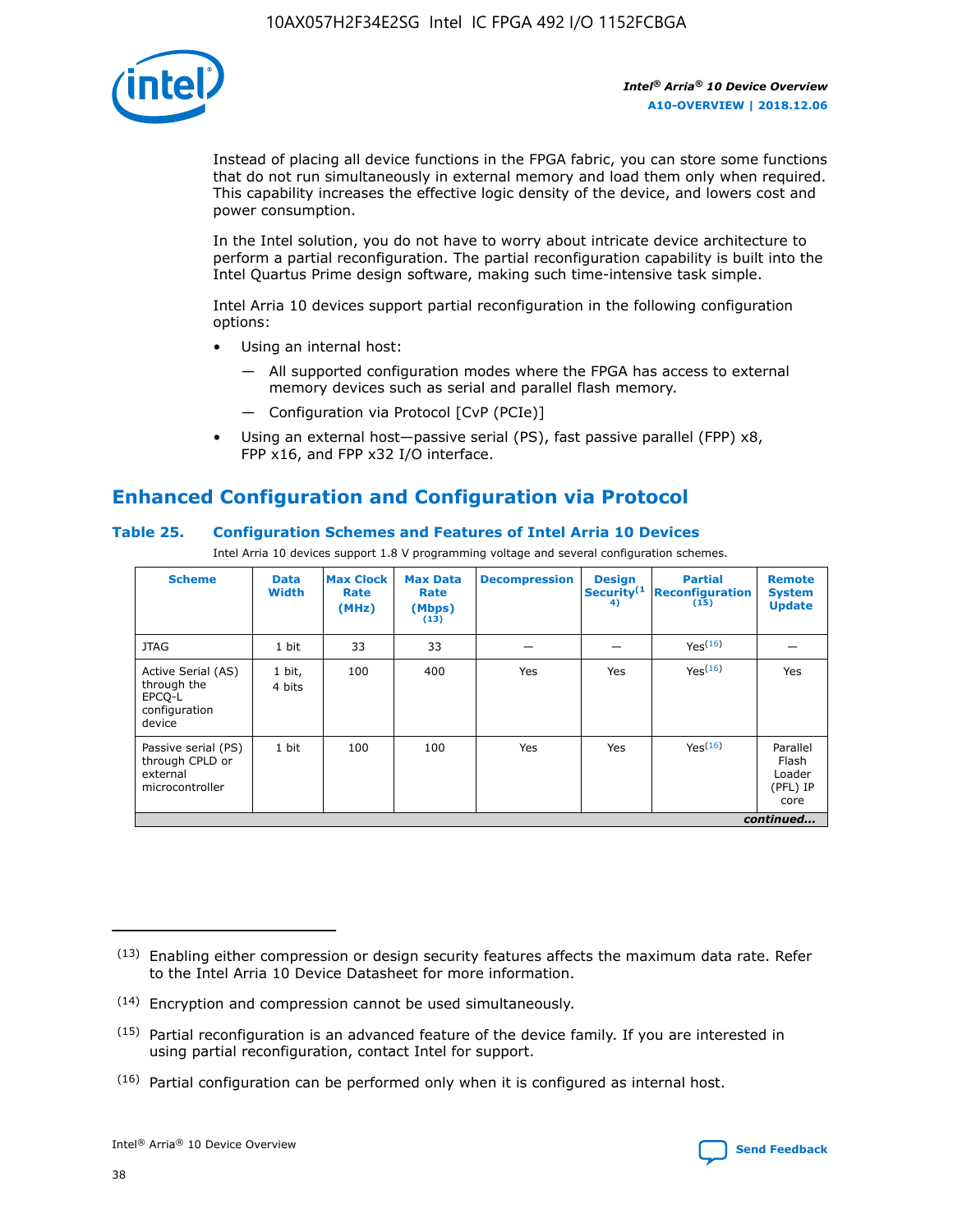

| <b>Scheme</b>                                   | <b>Data</b><br><b>Width</b> | <b>Max Clock</b><br>Rate<br>(MHz) | <b>Max Data</b><br>Rate<br>(Mbps)<br>(13) | <b>Decompression</b> | <b>Design</b><br>Security <sup>(1</sup><br>4) | <b>Partial</b><br><b>Reconfiguration</b><br>(15) | <b>Remote</b><br><b>System</b><br><b>Update</b> |
|-------------------------------------------------|-----------------------------|-----------------------------------|-------------------------------------------|----------------------|-----------------------------------------------|--------------------------------------------------|-------------------------------------------------|
| Fast passive                                    | 8 bits                      | 100                               | 3200                                      | Yes                  | Yes                                           | Yes(17)                                          | PFL IP                                          |
| parallel (FPP)<br>through CPLD or               | 16 bits                     |                                   |                                           | Yes                  | Yes                                           |                                                  | core                                            |
| external<br>microcontroller                     | 32 bits                     |                                   |                                           | Yes                  | Yes                                           |                                                  |                                                 |
| Configuration via                               | 16 bits                     | 100                               | 3200                                      | Yes                  | Yes                                           | Yes <sup>(17)</sup>                              |                                                 |
| <b>HPS</b>                                      | 32 bits                     |                                   |                                           | Yes                  | Yes                                           |                                                  |                                                 |
| Configuration via<br>Protocol [CvP<br>$(PCIe*)$ | x1, x2,<br>x4, x8<br>lanes  |                                   | 8000                                      | Yes                  | Yes                                           | Yes(16)                                          |                                                 |

You can configure Intel Arria 10 devices through PCIe using Configuration via Protocol (CvP). The Intel Arria 10 CvP implementation conforms to the PCIe 100 ms power-up-to-active time requirement.

#### **Related Information**

[Configuration via Protocol \(CvP\) Implementation in Intel FPGAs User Guide](https://www.intel.com/content/www/us/en/programmable/documentation/dsu1441819344145.html#dsu1442269728522) Provides more information about the CvP configuration scheme.

# **SEU Error Detection and Correction**

Intel Arria 10 devices offer robust and easy-to-use single-event upset (SEU) error detection and correction circuitry.

The detection and correction circuitry includes protection for Configuration RAM (CRAM) programming bits and user memories. The CRAM is protected by a continuously running CRC error detection circuit with integrated ECC that automatically corrects one or two errors and detects higher order multi-bit errors. When more than two errors occur, correction is available through reloading of the core programming file, providing a complete design refresh while the FPGA continues to operate.

The physical layout of the Intel Arria 10 CRAM array is optimized to make the majority of multi-bit upsets appear as independent single-bit or double-bit errors which are automatically corrected by the integrated CRAM ECC circuitry. In addition to the CRAM protection, the M20K memory blocks also include integrated ECC circuitry and are layout-optimized for error detection and correction. The MLAB does not have ECC.

<sup>(17)</sup> Supported at a maximum clock rate of 100 MHz.



 $(13)$  Enabling either compression or design security features affects the maximum data rate. Refer to the Intel Arria 10 Device Datasheet for more information.

<sup>(14)</sup> Encryption and compression cannot be used simultaneously.

 $(15)$  Partial reconfiguration is an advanced feature of the device family. If you are interested in using partial reconfiguration, contact Intel for support.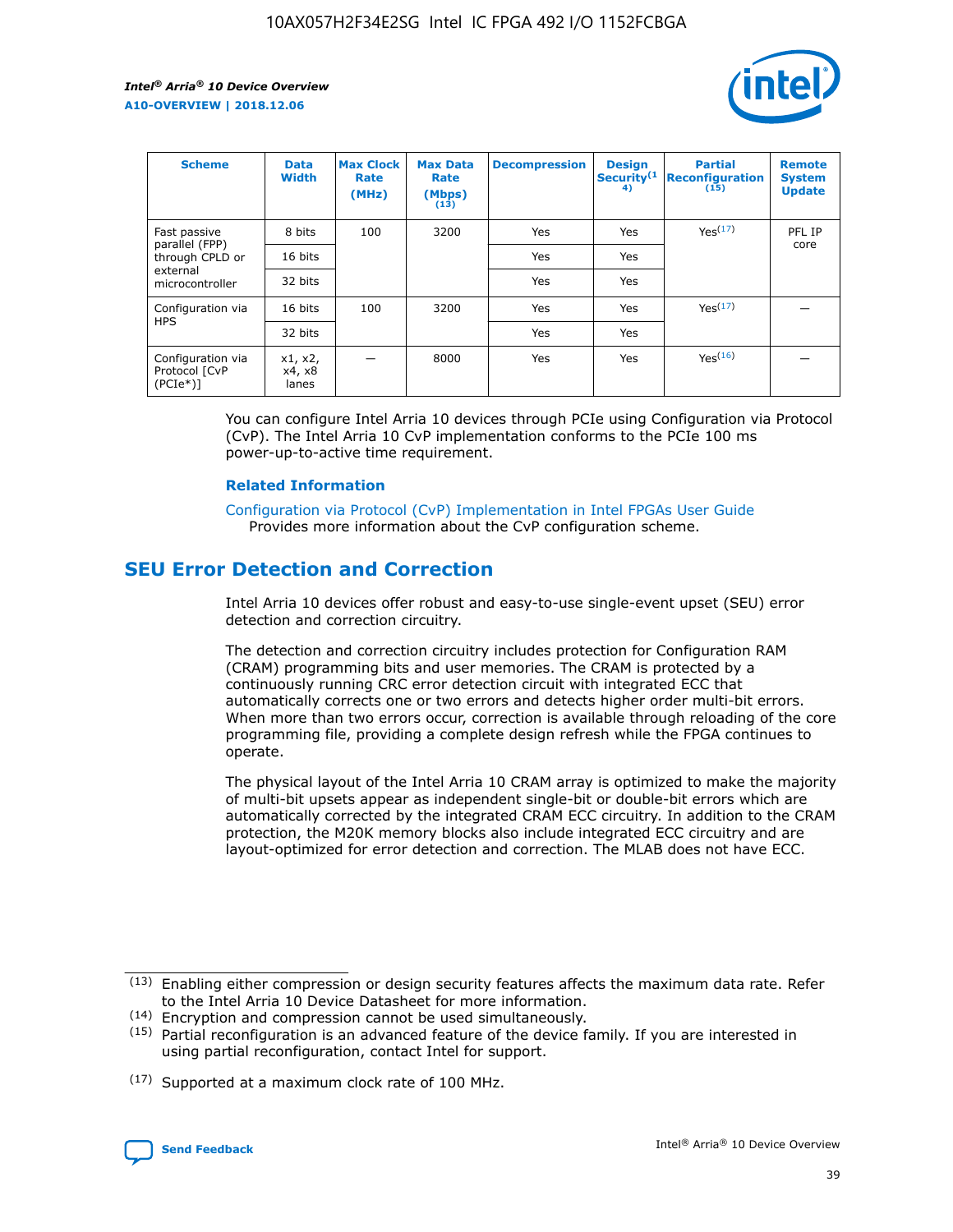

## **Power Management**

Intel Arria 10 devices leverage the advanced 20 nm process technology, a low 0.9 V core power supply, an enhanced core architecture, and several optional power reduction techniques to reduce total power consumption by as much as 40% compared to Arria V devices and as much as 60% compared to Stratix V devices.

The optional power reduction techniques in Intel Arria 10 devices include:

- **SmartVID**—a code is programmed into each device during manufacturing that allows a smart regulator to operate the device at lower core  $V_{CC}$  while maintaining performance
- **Programmable Power Technology**—non-critical timing paths are identified by the Intel Quartus Prime software and the logic in these paths is biased for low power instead of high performance
- **Low Static Power Options**—devices are available with either standard static power or low static power while maintaining performance

Furthermore, Intel Arria 10 devices feature Intel's industry-leading low power transceivers and include a number of hard IP blocks that not only reduce logic resources but also deliver substantial power savings compared to soft implementations. In general, hard IP blocks consume up to 90% less power than the equivalent soft logic implementations.

# **Incremental Compilation**

The Intel Quartus Prime software incremental compilation feature reduces compilation time and helps preserve performance to ease timing closure. The incremental compilation feature enables the partial reconfiguration flow for Intel Arria 10 devices.

Incremental compilation supports top-down, bottom-up, and team-based design flows. This feature facilitates modular, hierarchical, and team-based design flows where different designers compile their respective design sections in parallel. Furthermore, different designers or IP providers can develop and optimize different blocks of the design independently. These blocks can then be imported into the top level project.

# **Document Revision History for Intel Arria 10 Device Overview**

| <b>Document</b><br><b>Version</b> | <b>Changes</b>                                                                                                                                                                                                                                                              |
|-----------------------------------|-----------------------------------------------------------------------------------------------------------------------------------------------------------------------------------------------------------------------------------------------------------------------------|
| 2018.12.06                        | Added links to Intel Arria 10 device errata documents.<br>Removed automotive temperature option from the Intel Arria 10 GX devices.<br>Removed -3 fabric speed grade from the Intel Arria 10 GT devices.<br>Updated power options for the Intel Arria 10 GX and GT devices. |
| 2018.04.09                        | Updated the lowest $V_{CC}$ from 0.83 V to 0.82 V in the topic listing a summary of the device features.                                                                                                                                                                    |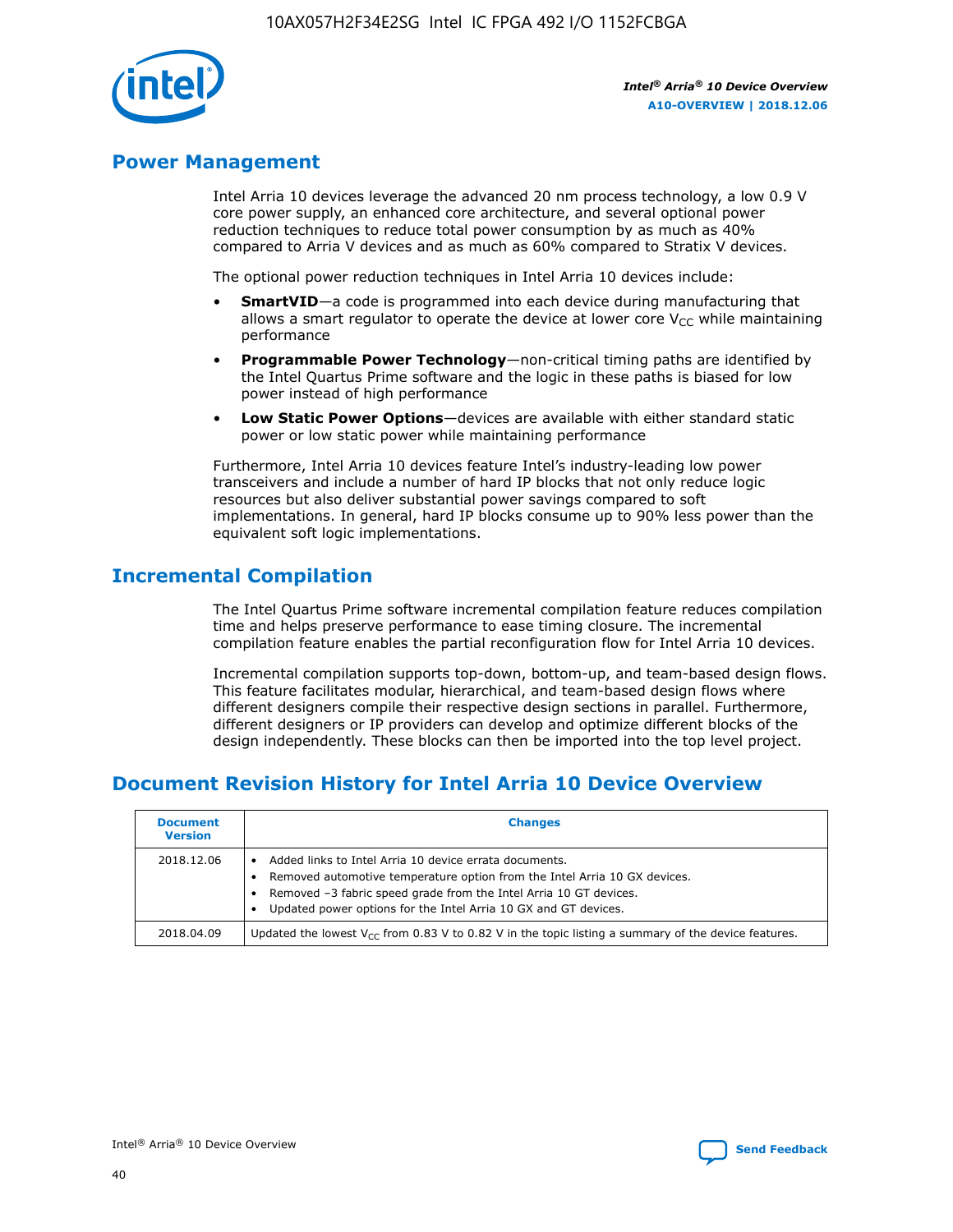#### *Intel® Arria® 10 Device Overview* **A10-OVERVIEW | 2018.12.06**



| <b>Date</b>    | <b>Version</b> | <b>Changes</b>                                                                                                                                                                                                                                                                                                                                                                                                                                                                                                                                                                                                                                                                                                                                                                                                                                                                                                                                                                         |
|----------------|----------------|----------------------------------------------------------------------------------------------------------------------------------------------------------------------------------------------------------------------------------------------------------------------------------------------------------------------------------------------------------------------------------------------------------------------------------------------------------------------------------------------------------------------------------------------------------------------------------------------------------------------------------------------------------------------------------------------------------------------------------------------------------------------------------------------------------------------------------------------------------------------------------------------------------------------------------------------------------------------------------------|
| January 2018   | 2018.01.17     | Updated the maximum data rate for HPS (Intel Arria 10 SX devices<br>external memory interface DDR3 controller from 2,166 Mbps to 2,133<br>Mbps.<br>Updated maximum frequency supported for half rate QDRII and QDRII<br>+ SRAM to 633 MHz in Memory Standards Supported by the Soft<br>Memory Controller table.<br>Updated transceiver backplane capability to 12.5 Gbps.<br>$\bullet$<br>Removed transceiver speed grade 5 in Sample Ordering Core and<br>$\bullet$<br>Available Options for Intel Arria 10 GX Devices figure.<br>Removed package code 40, low static power, SmartVID, industrial, and<br>military operating temperature support from Sample Ordering Core and<br>Available Options for Intel Arria 10 GT Devices figure.<br>Updated short reach transceiver rate for Intel Arria 10 GT devices to<br>25.8 Gbps.<br>Removed On-Die Instrumentation - EyeQ and Jitter Margin Tool<br>support from PMA Features of the Transceivers in Intel Arria 10 Devices<br>table. |
| September 2017 | 2017.09.20     | Updated the maximum speed of the DDR4 external memory interface from<br>1,333 MHz/2,666 Mbps to 1,200 MHz/2,400 Mbps.                                                                                                                                                                                                                                                                                                                                                                                                                                                                                                                                                                                                                                                                                                                                                                                                                                                                  |
| July 2017      | 2017.07.13     | Corrected the automotive temperature range in the figure showing the<br>available options for the Intel Arria 10 GX devices from "-40°C to 100°C"<br>to "-40°C to 125°C".                                                                                                                                                                                                                                                                                                                                                                                                                                                                                                                                                                                                                                                                                                                                                                                                              |
| July 2017      | 2017.07.06     | Added automotive temperature option to Intel Arria 10 GX device family.                                                                                                                                                                                                                                                                                                                                                                                                                                                                                                                                                                                                                                                                                                                                                                                                                                                                                                                |
| May 2017       | 2017.05.08     | Corrected protocol names with "1588" to "IEEE 1588v2".<br>$\bullet$<br>Updated the vertical migration table to remove vertical migration<br>$\bullet$<br>between Intel Arria 10 GX and Intel Arria 10 SX device variants.<br>Removed all "Preliminary" marks.<br>$\bullet$                                                                                                                                                                                                                                                                                                                                                                                                                                                                                                                                                                                                                                                                                                             |
| March 2017     | 2017.03.15     | Removed the topic about migration from Intel Arria 10 to Intel Stratix<br>$\bullet$<br>10 devices.<br>Rebranded as Intel.<br>$\bullet$                                                                                                                                                                                                                                                                                                                                                                                                                                                                                                                                                                                                                                                                                                                                                                                                                                                 |
| October 2016   | 2016.10.31     | Removed package F36 from Intel Arria 10 GX devices.<br>Updated Intel Arria 10 GT sample ordering code and maximum GX<br>$\bullet$<br>transceiver count. Intel Arria 10 GT devices are available only in the<br>SF45 package option with a maximum of 72 transceivers.                                                                                                                                                                                                                                                                                                                                                                                                                                                                                                                                                                                                                                                                                                                  |
| May 2016       | 2016.05.02     | Updated the FPGA Configuration and HPS Booting topic.<br>$\bullet$<br>Remove V <sub>CC</sub> PowerManager from the Summary of Features, Power<br>Management and Arria 10 Device Variants and packages topics. This<br>feature is no longer supported in Arria 10 devices.<br>Removed LPDDR3 from the Memory Standards Supported by the HPS<br>Hard Memory Controller table in the Memory Standards Supported by<br>Intel Arria 10 Devices topic. This standard is only supported by the<br>FPGA.<br>Removed transceiver speed grade 5 from the Device Variants and<br>Packages topic for Arria 10 GX and SX devices.                                                                                                                                                                                                                                                                                                                                                                   |
| February 2016  | 2016.02.11     | Changed the maximum Arria 10 GT datarate to 25.8 Gbps and the<br>minimum datarate to 1 Gbps globally.<br>Revised the state for Core clock networks in the Summary of Features<br>$\bullet$<br>topic.<br>• Changed the transceiver parameters in the "Summary of Features for<br>Arria 10 Devices" table.<br>• Changed the transceiver parameters in the "Maximum Resource Counts<br>for Arria 10 GT Devices" table.<br>Changed the package availability for GT devices in the "Package Plan<br>for Arria 10 GT Devices" table.<br>Changed the package configurations for GT devices in the "Migration"<br>Capability Across Arria 10 Product Lines" figure.<br>continued                                                                                                                                                                                                                                                                                                               |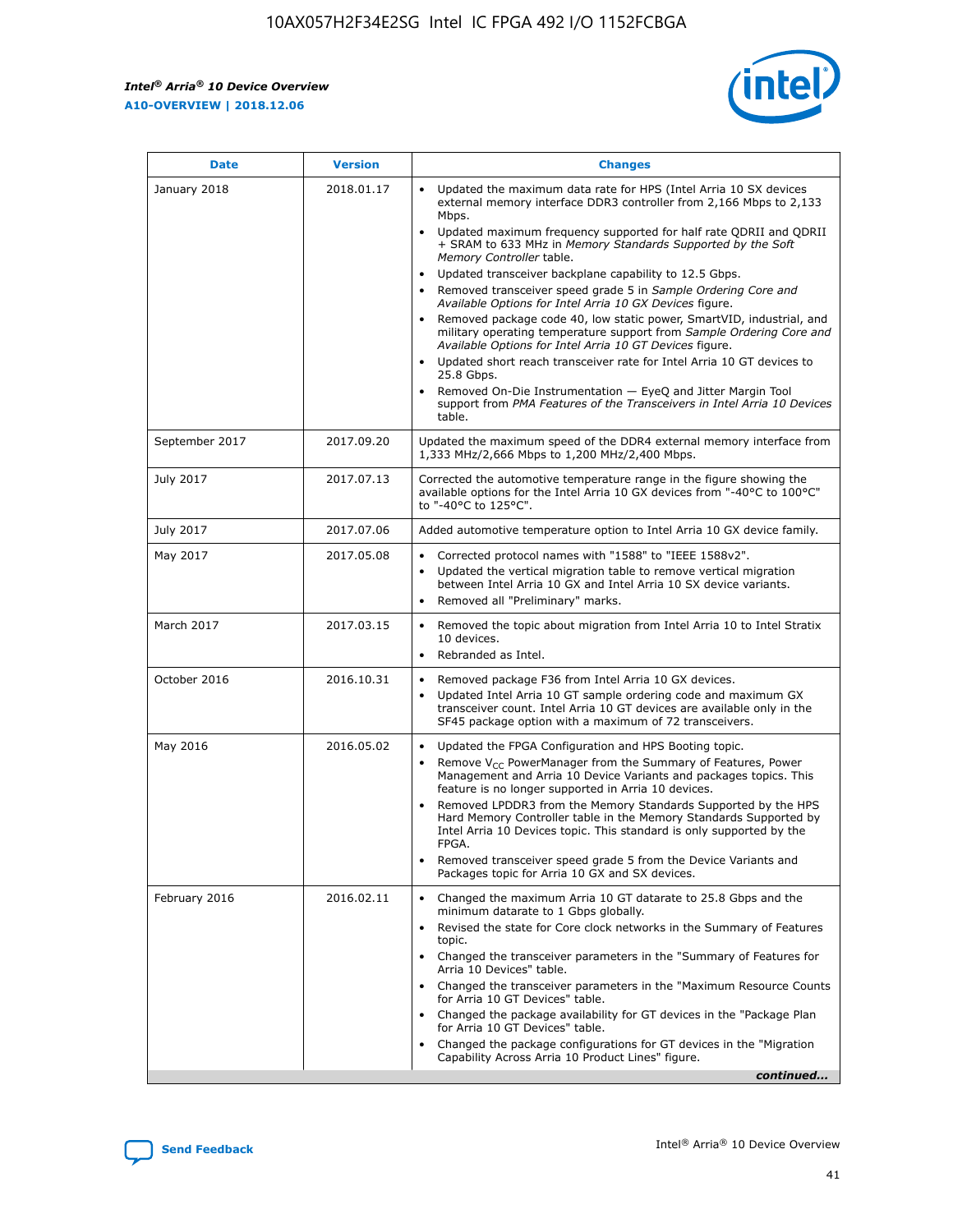

| <b>Date</b>   | <b>Version</b> | <b>Changes</b>                                                                                                                                                               |
|---------------|----------------|------------------------------------------------------------------------------------------------------------------------------------------------------------------------------|
|               |                | Changed transceiver parameters in the "Low Power Serial Transceivers"<br>section.                                                                                            |
|               |                | • Changed the transceiver descriptions in the "Device Variants for the<br>Arria 10 Device Family" table.                                                                     |
|               |                | Changed the "Sample Ordering Code and Available Options for Arria 10<br>GT Devices" figure.                                                                                  |
|               |                | Changed the datarates for GT devices in the "PMA Features" section.                                                                                                          |
|               |                | Changed the datarates for GT devices in the "PCS Features" section.<br>$\bullet$                                                                                             |
| December 2015 | 2015.12.14     | Updated the number of M20K memory blocks for Arria 10 GX 660 from<br>2133 to 2131 and corrected the total RAM bit from 48,448 Kb to<br>48,408 Kb.                            |
|               |                | Corrected the number of DSP blocks for Arria 10 GX 660 from 1688 to<br>$\bullet$<br>1687 in the table listing floating-point arithmetic resources.                           |
| November 2015 | 2015.11.02     | Updated the maximum resources for Arria 10 GX 220, GX 320, GX 480,<br>GX 660, SX 220, SX 320, SX 480, and SX 660.                                                            |
|               |                | Updated resource count for Arria 10 GX 320, GX 480, GX 660, SX 320,<br>SX 480, a SX 660 devices in Number of Multipliers in Intel Arria 10<br><b>Devices</b> table.          |
|               |                | Updated the available options for Arria 10 GX, GT, and SX.<br>$\bullet$                                                                                                      |
|               |                | Changed instances of Quartus II to Quartus Prime.<br>$\bullet$                                                                                                               |
| June 2015     | 2015.06.15     | Corrected label for Intel Arria 10 GT product lines in the vertical migration<br>figure.                                                                                     |
| May 2015      | 2015.05.15     | Corrected the DDR3 half rate and quarter rate maximum frequencies in the<br>table that lists the memory standards supported by the Intel Arria 10 hard<br>memory controller. |
| May 2015      | 2015.05.04     | Added support for 13.5G JESD204b in the Summary of Features table.<br>Added a link to Arria 10 GT Channel Usage in the Arria 10 GT Package                                   |
|               |                | Plan topic.                                                                                                                                                                  |
|               |                | • Added a note to the table, Maximum Resource Counts for Arria 10 GT<br>devices.                                                                                             |
|               |                | Updated the power requirements of the transceivers in the Low Power<br>Serial Transceivers topic.                                                                            |
| January 2015  | 2015.01.23     | • Added floating point arithmetic features in the Summary of Features<br>table.                                                                                              |
|               |                | Updated the total embedded memory from 38.38 megabits (Mb) to<br>$\bullet$<br>65.6 Mb.                                                                                       |
|               |                | • Updated the table that lists the memory standards supported by Intel<br>Arria 10 devices.                                                                                  |
|               |                | Removed support for DDR3U, LPDDR3 SDRAM, RLDRAM 2, and DDR2.                                                                                                                 |
|               |                | Moved RLDRAM 3 support from hard memory controller to soft memory<br>controller. RLDRAM 3 support uses hard PHY with soft memory<br>controller.                              |
|               |                | Added soft memory controller support for QDR IV.                                                                                                                             |
|               |                | Updated the maximum resource count table to include the number of<br>$\bullet$<br>hard memory controllers available in each device variant.                                  |
|               |                | Updated the transceiver PCS data rate from 12.5 Gbps to 12 Gbps.                                                                                                             |
|               |                | Updated the max clock rate of PS, FPP x8, FPP x16, and Configuration<br>via HPS from 125 MHz to 100 MHz.                                                                     |
|               |                | Added a feature for fractional synthesis PLLs: PLL cascading.                                                                                                                |
|               |                | Updated the HPS programmable general-purpose I/Os from 54 to 62.<br>$\bullet$                                                                                                |
|               |                | continued                                                                                                                                                                    |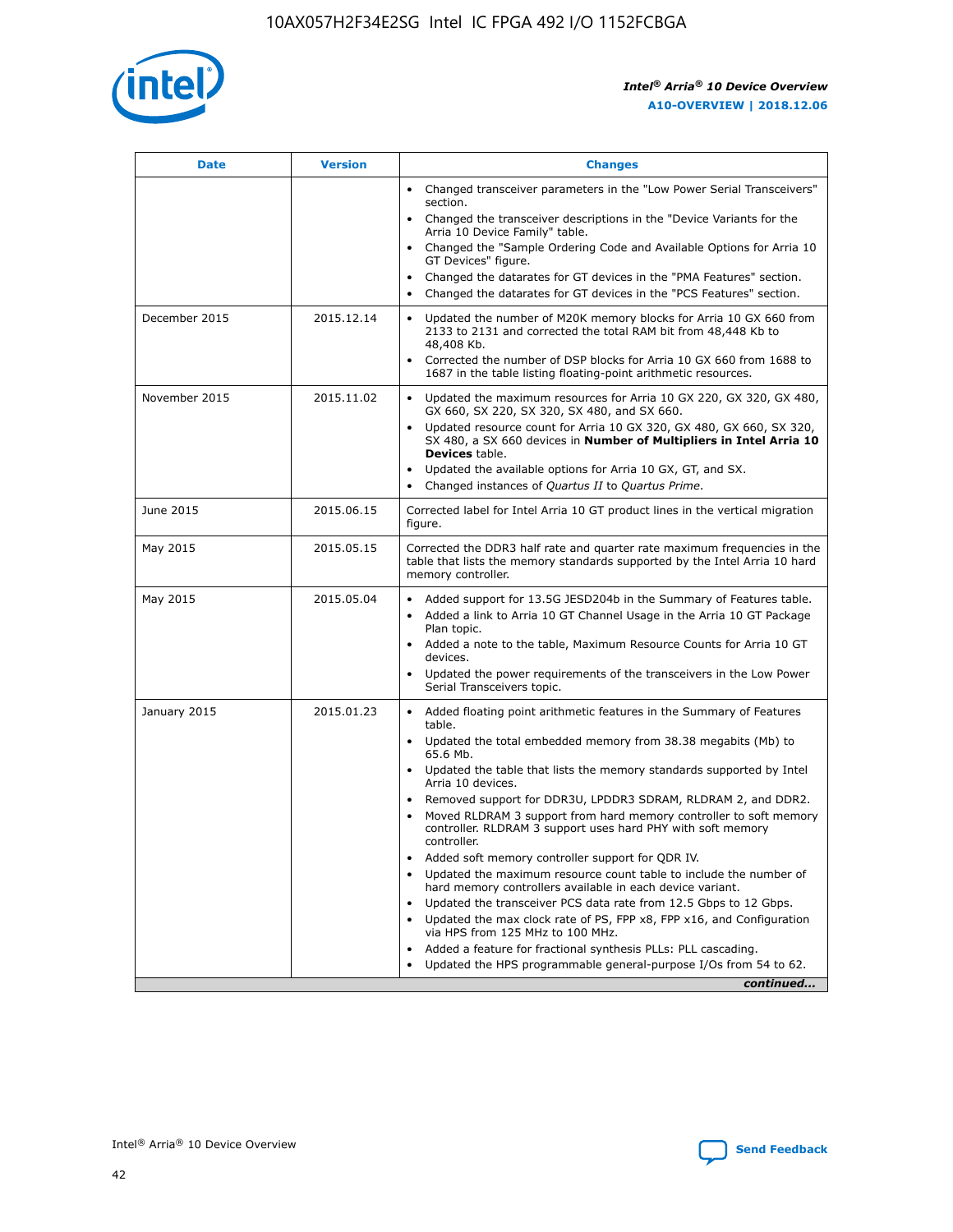r



| <b>Date</b>    | <b>Version</b> | <b>Changes</b>                                                                                                                                                                                                                                                                                                                                                                                                                                                                                                                                      |
|----------------|----------------|-----------------------------------------------------------------------------------------------------------------------------------------------------------------------------------------------------------------------------------------------------------------------------------------------------------------------------------------------------------------------------------------------------------------------------------------------------------------------------------------------------------------------------------------------------|
| September 2014 | 2014.09.30     | Corrected the 3 V I/O and LVDS I/O counts for F35 and F36 packages<br>$\bullet$<br>of Arria 10 GX.<br>Corrected the 3 V I/O, LVDS I/O, and transceiver counts for the NF40<br>$\bullet$<br>package of the Arria GX 570 and 660.<br>Removed 3 V I/O, LVDS I/O, and transceiver counts for the NF40<br>package of the Arria GX 900 and 1150. The NF40 package is not<br>available for Arria 10 GX 900 and 1150.                                                                                                                                       |
| August 2014    | 2014.08.18     | Updated Memory (Kb) M20K maximum resources for Arria 10 GX 660<br>devices from 42,660 to 42,620.<br>Added GPIO columns consisting of LVDS I/O Bank and 3V I/O Bank in<br>$\bullet$<br>the Package Plan table.<br>Added how to use memory interface clock frequency higher than 533<br>$\bullet$<br>MHz in the I/O vertical migration.<br>Added information to clarify that RLDRAM3 support uses hard PHY with<br>$\bullet$<br>soft memory controller.<br>Added variable precision DSP blocks support for floating-point<br>$\bullet$<br>arithmetic. |
| June 2014      | 2014.06.19     | Updated number of dedicated I/Os in the HPS block to 17.                                                                                                                                                                                                                                                                                                                                                                                                                                                                                            |
| February 2014  | 2014.02.21     | Updated transceiver speed grade options for GT devices in Figure 2.                                                                                                                                                                                                                                                                                                                                                                                                                                                                                 |
| February 2014  | 2014.02.06     | Updated data rate for Arria 10 GT devices from 28.1 Gbps to 28.3 Gbps.                                                                                                                                                                                                                                                                                                                                                                                                                                                                              |
| December 2013  | 2013.12.10     | Updated the HPS memory standards support from LPDDR2 to LPDDR3.<br>Updated HPS block diagram to include dedicated HPS I/O and FPGA<br>$\bullet$<br>Configuration blocks as well as repositioned SD/SDIO/MMC, DMA, SPI<br>and NAND Flash with ECC blocks.                                                                                                                                                                                                                                                                                            |
| December 2013  | 2013.12.02     | Initial release.                                                                                                                                                                                                                                                                                                                                                                                                                                                                                                                                    |